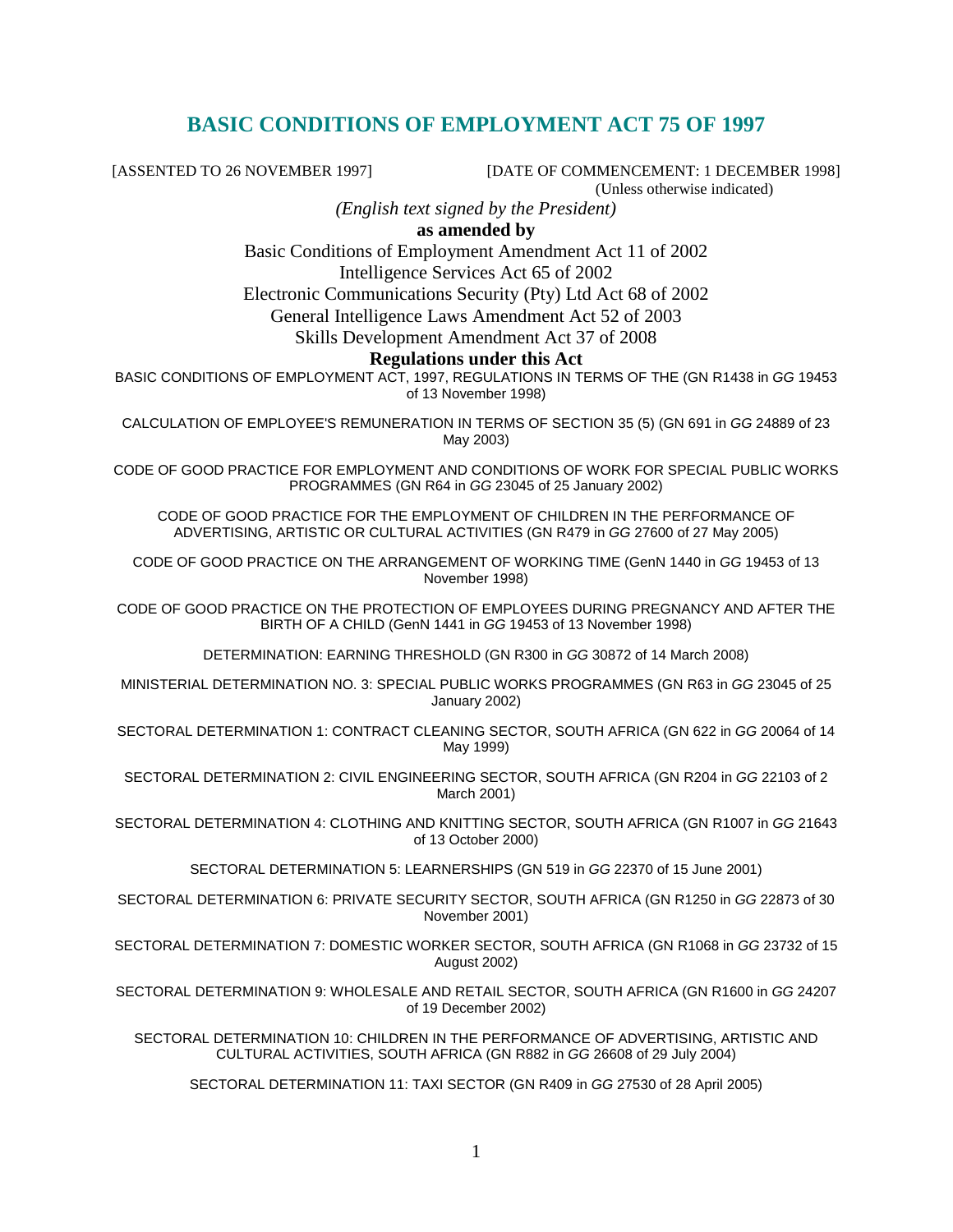#### SECTORAL DETERMINATION 12: FORESTRY SECTOR (GN R219 in GG 28598 of 17 March 2006)

SECTORAL DETERMINATION 13: FARM WORKER SECTOR (GN R149 in GG 28518 of 17 February 2006)

SECTORAL DETERMINATION 14: HOSPITALITY SECTION, SOUTH AFRICA (GN R437 in GG 29885 of 15 May 2007)

#### **ACT**

**To give effect to the right to fair labour practices referred to in section 23 (1) of the Constitution by establishing and making provision for the regulation of basic conditions of employment; and thereby to comply with the obligations of the Republic as a member state of the International Labour Organisation; and to provide for matters connected therewith.**  TABLE OF CONTENTS

## CHAPTER ONE

#### DEFINITIONS, PURPOSE AND APPLICATION OF THIS ACT

- 1 Definitions<br>2 Purpose of 1
- Purpose of this Act
- 3 Application of this Act
- 4 Inclusion of provisions in contracts of employment
- 5 This Act not affected by agreements

#### CHAPTER TWO

#### REGULATION OF WORKING TIME

- 6 Application of this Chapter
- 7 Regulation of working time
- 8 Interpretation of day
- 9 Ordinary hours of work
- 10 Overtime
- 11 Compressed working week
- 12 Averaging of hours of work
- 13 Determination of hours of work by Minister
- 14 Meal intervals
- 15 Daily and weekly rest period
- 16 Pay for work on Sundays
- 17 Night work
- 18 Public holidays

# CHAPTER THREE

#### LEAVE

- 19 Application of this Chapter
- 20 Annual leave
- 21 Pay for annual leave
- 22 Sick leave
- 23 Proof of incapacity
- 24 Application to occupational accidents and diseases
- 25 Maternity leave
- 26 Protection of employees before and after birth of a child
- 27 Family responsibility

#### CHAPTER FOUR

#### PARTICULARS OF EMPLOYMENT AND REMUNERATION

- 28 Application of this Chapter
- 29 Written particulars of employment
- 30 Informing employees of their rights
- 31 Keeping of records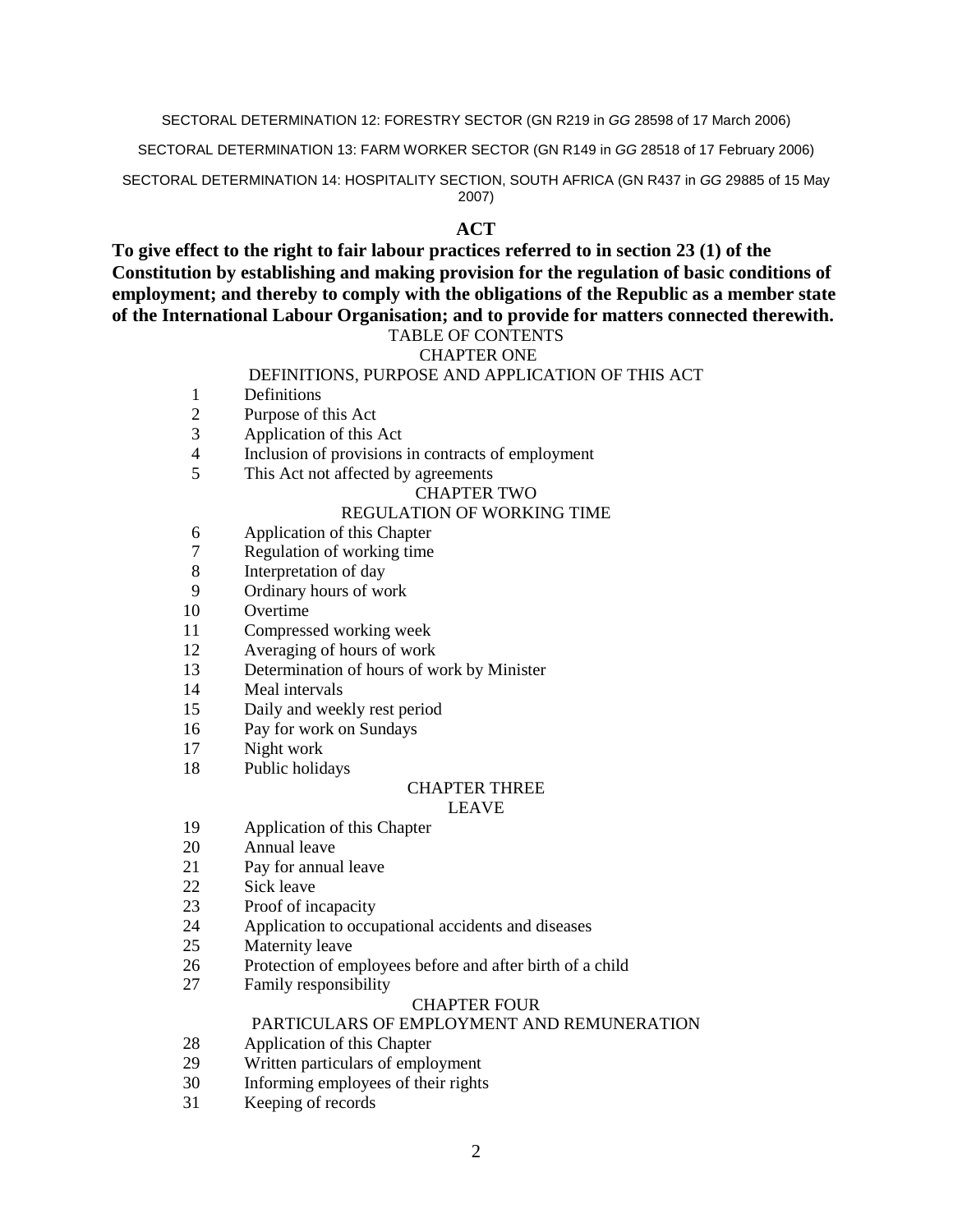- 32 Payment of remuneration
- 33 Information about remuneration
- 34 Deductions and other acts concerning remuneration
- 34A Payment of contributions to benefit funds

#### [S. 34A inserted by s. 6 of Act 11 of 2002.]

35 Calculation of remuneration and wages

#### CHAPTER FIVE

#### TERMINATION OF EMPLOYMENT

- 36 Application of this Chapter
- 37 Notice of termination of employment
- 38 Payment instead of notice
- 39 Employees in accommodation provided by employers
- 40 Payments on termination
- 41 Severance pay
- 42 Certificate of service

#### CHAPTER SIX

#### PROHIBITION OF EMPLOYMENT OF CHILDREN AND FORCED LABOUR

- 43 Prohibition of employment of children
- 44 Employment of children of 15 years or older
- 45 Medical examinations
- 46 Prohibitions
- 47 Evidence of age
- 48 Prohibition of forced labour

#### CHAPTER SEVEN

#### VARIATION OF BASIC CONDITIONS OF EMPLOYMENT

- 49 Variation by agreement
- 50 Variation by Minister

#### CHAPTER EIGHT

#### SECTORAL DETERMINATIONS

- 51 Sectoral determination
- 52 Investigation
- 53 Conduct of investigation
- 54 Preparation of report<br>55 Making of sectoral de
- Making of sectoral determination
- 56 Period of operation of sectoral determination
- 57 Legal effect of sectoral determination
- 58 Employer to keep copy of sectoral determination

#### CHAPTER NINE

#### EMPLOYMENT CONDITIONS COMMISSION

- 59 Establishment and functions of Employment Conditions Commission
- 60 Composition of Commission
- 61 Public hearings
- 62 Report by Commission

#### CHAPTER TEN

#### MONITORING, ENFORCEMENT AND LEGAL PROCEEDINGS

- 63 Appointment of labour inspectors
- 64 Functions of labour inspectors
- 65 Powers of entry
- 66 Powers to question and inspect
- 67 Co-operation with labour inspectors
- 68 Securing an undertaking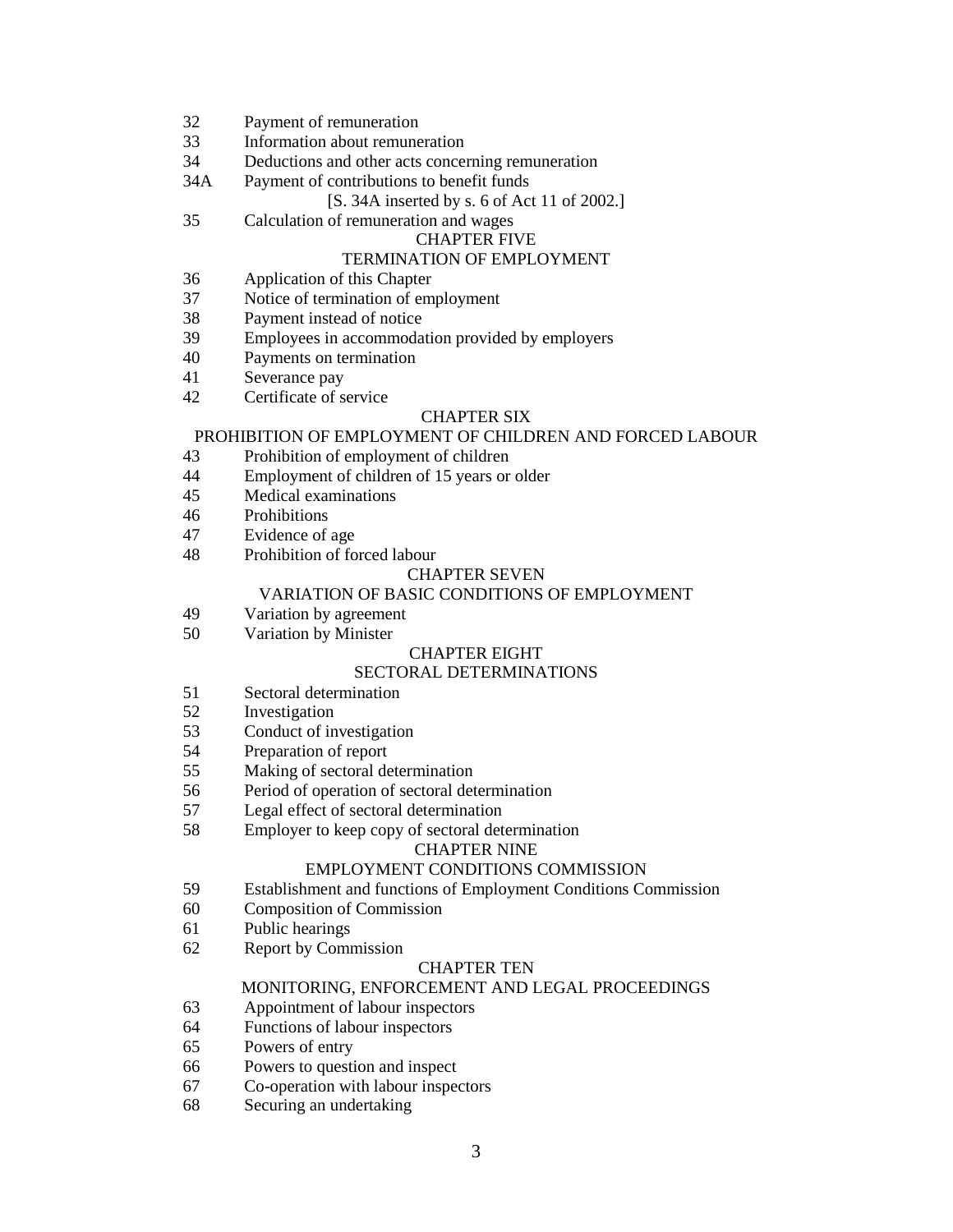- 69 Compliance order
- 70 Limitations
- 71 Objections to compliance order
- 72 Appeals from order of Director-General
- 73 Order may be made order of Labour Court
- 74 Consolidation of proceedings
- 75 Payment of interest
- 76 Proof of compliance
- 77 Jurisdiction of Labour Court
- 77A Powers of Labour Court

#### [S. 77A inserted by s. 19 of Act 11 of 2002.]

- 78 Rights of employees
- 79 Protection of rights
- 80 Procedure for disputes
- 81 Burden of proof

#### CHAPTER ELEVEN

#### GENERAL

- 82 Temporary employment services
- 83 Deeming of persons as employees
- 83A Presumption as to who is employee

#### [S. 83A inserted by s. 21 of Act 11 of 2002.]

- 84 Duration of employment
- 85 Delegation
- 86 Regulations
- 87 Codes of Good Practice
- 88 Minister's power to add and change footnotes
- 89 Representation of employees or employers
- 90 Confidentiality
- 91 Answers not to be used in criminal prosecutions
- 92 Obstruction, undue influence and fraud
- 93 Penalties
- 94 This Act binds the State
- 95 Transitional arrangements and amendment and repeal of laws
- 96 Short title and commencement

#### SCHEDULES

Schedule One: Procedures for progressive reduction of minimum working hours

Schedule Two: Maximum permissible fees that may be imposed for failure to comply with this Act

Schedule Three: Transitional provisions

Schedule Four: Laws repealed by section 95 (5)

#### **CHAPTER ONE**

#### **DEFINITIONS, PURPOSE AND APPLICATION OF THIS ACT (ss 1-5)**

#### **1 Definitions**

In this Act, unless the context indicates otherwise-

**'agreement'** includes a collective agreement;

**'area'** includes any number of areas, whether or not contiguous;

**'bargaining council'** means a bargaining council registered in terms of the Labour Relations Act, 1995, and, in relation to the public service, includes the bargaining councils referred to in section 35 of that Act;

**'basic condition of employment'** means a provision of this Act or sectoral determination that stipulates a minimum term or condition of employment;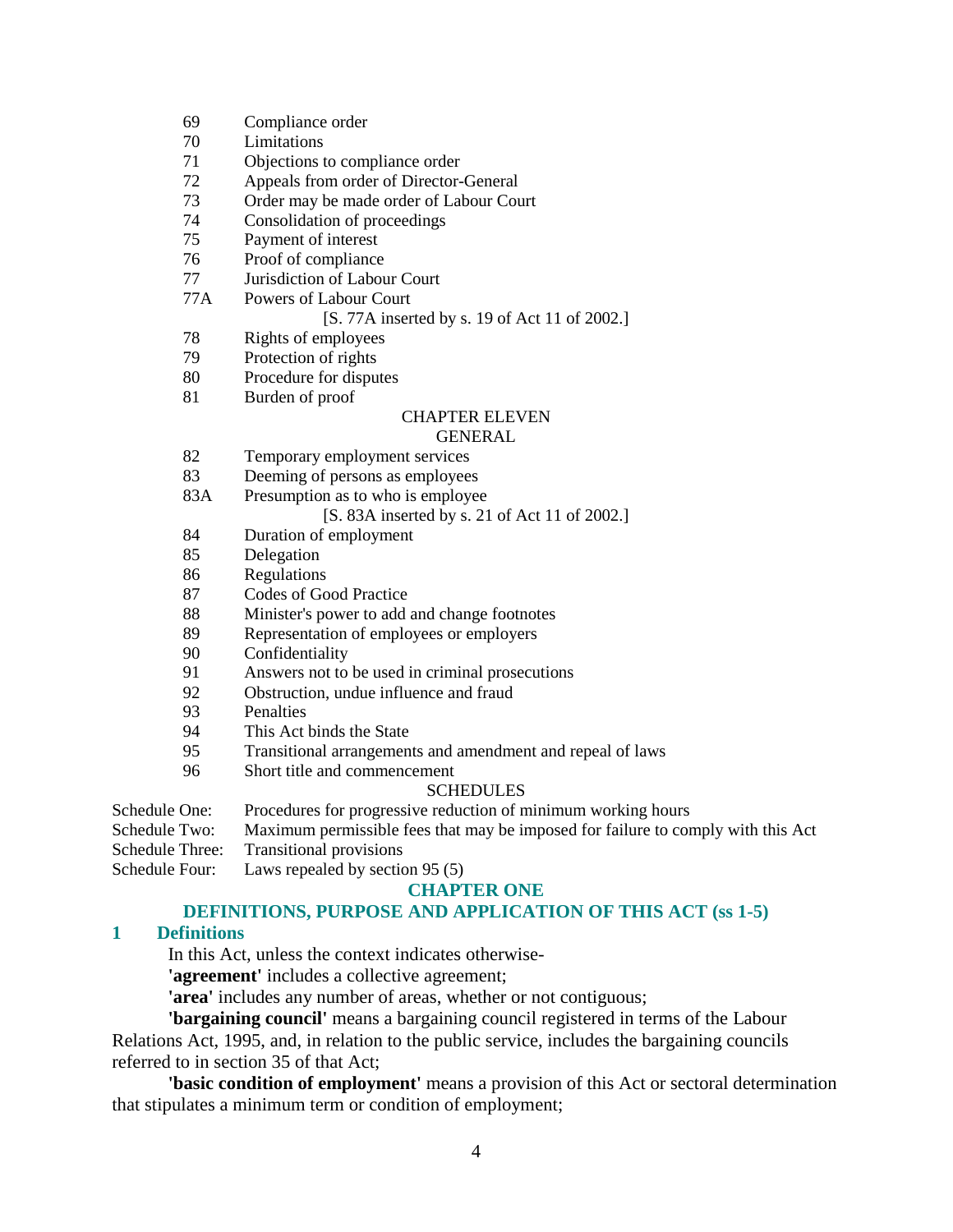**'CCMA'** means the Commission for Conciliation, Mediation and Arbitration established in terms of section 112 of the Labour Relations Act, 1995;

**'child'** means a person who is under 18 years of age;

**'code of good practice'** means a code of good practice issued by the Minister in terms of section 87 of this Act;

**'collective agreement'** means a written agreement concerning terms and conditions of employment or any other matter of mutual interest concluded by one or more registered trade unions, on the one hand and, on the other hand-

*(a)* one or more employers;

*(b)* one or more registered employers' organisations; or

*(c)* one or more employers and one or more registered employers' organisation;

**'Commission'** means the Employment Conditions Commission established by section 59  $(1);$ 

**'compliance order'** means a compliance order issued by a labour inspector in terms of section  $69(1)$ ;

**'Constitution'** means the Constitution of the Republic of South Africa, 1996 (Act 108 of 1996);

**'council'** includes a bargaining council and a statutory council;

**'Department'** means the Department of Labour;

**'Director-General'** means the Director-General of Labour;

**'dispute'** includes an alleged dispute;

**'domestic worker'** means an employee who performs domestic work in the home of his or her employer and includes-

- *(a)* a gardener;
- *(b)* a person employed by a household as driver of a motor vehicle; and
- *(c)* a person who takes care of children, the aged, the sick, the frail or the disabled, but does not include a farm worker;

**'employee'** means-

- *(a)* any person, excluding an independent contractor, who works for another person or for the State and who receives, or is entitled to receive, any remuneration; and
- *(b)* any other person who in any manner assists in carrying on or conducting the business of an employer,

and 'employed' and 'employment' have a corresponding meaning;<sup>i\*</sup>

**'employers' organisation'** means any number of employers associated together for the purpose, whether by itself or with other purposes, of regulating relations between employers and employees or trade unions;

**'employment law'** includes this Act, any other Act the administration of which has been assigned to the Minister, and any of the following Acts:

- *(a)* The Unemployment Insurance Act, 1966 (Act 30 of 1966);
- *(b)* the Skills Development Act, 1998 (Act 97 of 1998);
- $(c)$  the Employment Equity Act, 1998 (Act 55 of 1998);
- *(d)* the Occupational Health and Safety Act, 1993 (Act 85 of 1993);
- *(e)* the Compensation for Occupational Injuries and Diseases Act, 1993 (Act 130 of 1993);

[Definition of 'employment law' substituted by s. 1 of Act 11 of 2002.]

**'farm worker'** means an employee who is employed mainly in or in connection with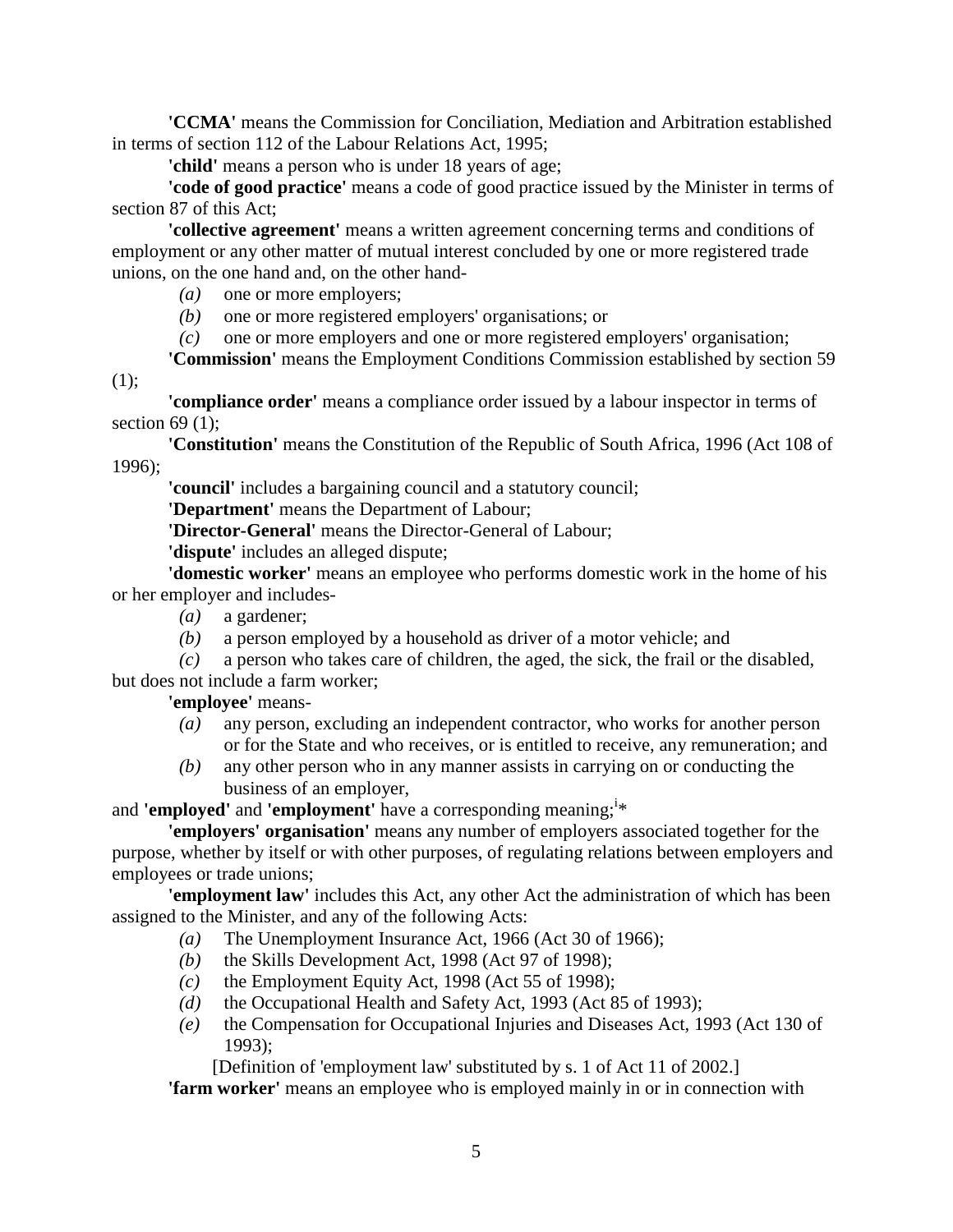farming activities, and includes an employee who wholly or mainly performs domestic work in a home on a farm;

**'Labour Appeal Court'** means the Labour Appeal Court established by section 167 of the Labour Relations Act, 1995;

**'Labour Court'** means the Labour Court established by section 151 of the Labour Relations Act, 1995;

**'labour inspector'** means a labour inspector appointed under section 63, and includes any person designated by the Minister under that section to perform any function of a labour inspector;

**'Labour Relations Act, 1995'** means the Labour Relations Act, 1995 (Act 66 of 1995);

**'medical practitioner'** means a person entitled to practise as a medical practitioner in terms of section 17 of the Medical, Dental and Supplementary Health Service Professions Act, 1974 (Act 56 of 1974);

**'midwife'** means a person registered or enrolled to practise as a midwife in terms of section 16 of the Nursing Act, 1978 (\*Act 50 of 1978);

**'Minister'** means the Minister of Labour;

**'month'** means a calendar month;

**'NEDLAC'** means the National Economic, Development and Labour Council established by section 2 of the National Economic, Development and Labour Council Act, 1994 (Act 35 of 1994);

**'ordinary hours of work'** means the hours of work permitted in terms of section 9 or in terms of any agreement in terms of sections 11 or 12;

**'overtime'** means the time that an employee works during a day or a week in excess of ordinary hours of work;

**'prescribe'** means to prescribe by regulation and **'prescribed'** has a corresponding meaning;

**'public holiday'** means any day that is a public holiday in terms of the Public Holidays Act, 1994 (Act 36 of 1994);

**'public service'** means the public service referred to in section 1 (1) of the Public Service Act, 1994 (Proclamation 103 of 1994), and includes any organisational component contemplated in section 7 (4) of that Act and specified in the first column of Schedule 2 to that Act, but excluding-

- *(a)* the members of the National Defence Force;
- *(b)* the National Intelligence Agency;
- *(c)* the South African Secret Service;
- *(d)* the South African National Academy of Intelligence;
- *(e)* Comsec.

[Para. *(e)* added as para. *(d)* by s. 40 (1) of Act 65 of 2002 and by s. 26 of Act 68 of 2002 and added as para. *(e)* by s. 25 (2) of Act 52 of 2003.]

**'registered employers' organisation'** means an employers' organisation registered under section 96 of the Labour Relations Act, 1995;

**'registered trade union'** means a trade union registered under section 96 of the Labour Relations Act, 1995;

**'remuneration'** means any payment in money or in kind, or both in money and in kind, made or owing to any person in return for that person working for any other person, including the State, and **'remunerate'** has a corresponding meaning;  $i^i*$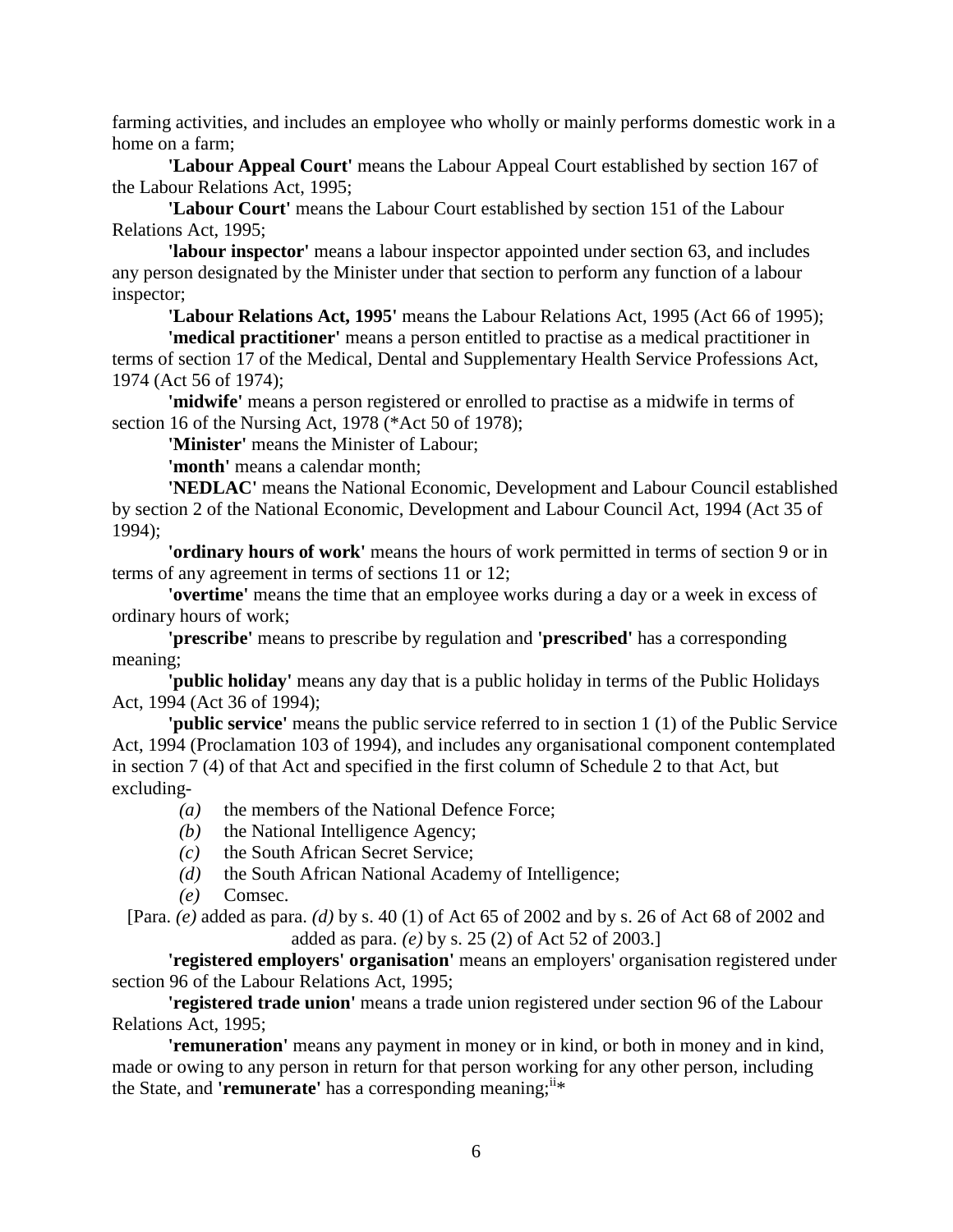**'sector'** means an industry or a service or a part of an industry or a service;

**'sectoral determination'** means a sectoral determination made under Chapter Eight; **'senior managerial employee'** means an employee who has the authority to hire,

discipline and dismiss employees and to represent the employer internally and externally;

**'serve'** means to send by registered post, telegram, telex, telefax or deliver by hand;

**'statutory council'** means a council established under Part E of Chapter III of the Labour Relations Act, 1995;

**'temporary employment service'** means any person who, for reward, procures for, or provides to, a client, other persons-

*(a)* who render services to, or perform work for, the client; and

*(b)* who are remunerated by the temporary employment service;

**'this Act'** includes the Schedules and any regulation made under this Act, but does not include the headings or footnotes;

**'trade union'** means an association of employees whose principal purpose is to regulate relations between employees and employers, including any employers' organisations;

**'trade union official'** includes an official of a federation of trade unions;

**'trade union representative'** means a trade union representative who is entitled to exercise the rights contemplated in section 14 of the Labour Relations Act, 1995;

**'wage'** means the amount of money paid or payable to an employee in respect of ordinary hours of work or, if they are shorter, the hours an employee ordinarily works in a day or week;

**'week'** in relation to an employee, means the period of seven days within which the working week of that employee ordinarily falls;

**'workplace'** means any place where employees work;

**'workplace forum'** means a workplace forum established under Chapter V of the Labour Relations Act, 1995.

## **2 Purpose of this Act**

 The purpose of this Act is to advance economic development and social justice by fulfilling the primary objects of this Act which are-

- *(a)* to give effect to and regulate the right to fair labour practices conferred by section 23 (1) of the Constitution-
	- (i) by establishing and enforcing basic conditions of employment; and
	- (ii) by regulating the variation of basic conditions of employment;
- *(b)* to give effect to obligations incurred by the Republic as a member state of the International Labour Organisation.

## **3 Application of this Act**

(1) This Act applies to all employees and employers except-

 *(a)* members of the National Intelligence Agency, the South African Secret Service and the South African National Academy of Intelligence;

[Para. *(a)* substituted by s. 40 (1) of Act 65 of 2002.]

- *(b)* unpaid volunteers working for an organisation serving a charitable purpose;
- *(c)* the directors and staff of Comsec.

[Para. *(c)* added by s. 26 of Act 68 of 2002 and by s. 25 (2) of Act 52 of 2003.]

 (2) This Act applies to persons undergoing vocational training except to the extent that any term or condition of their employment is regulated by the provisions of any other law.

 (3) This Act, except section 41, does not apply to persons employed on vessels at sea in respect of which the Merchant Shipping Act, 1951 (Act 57 of 1951), applies except to the extent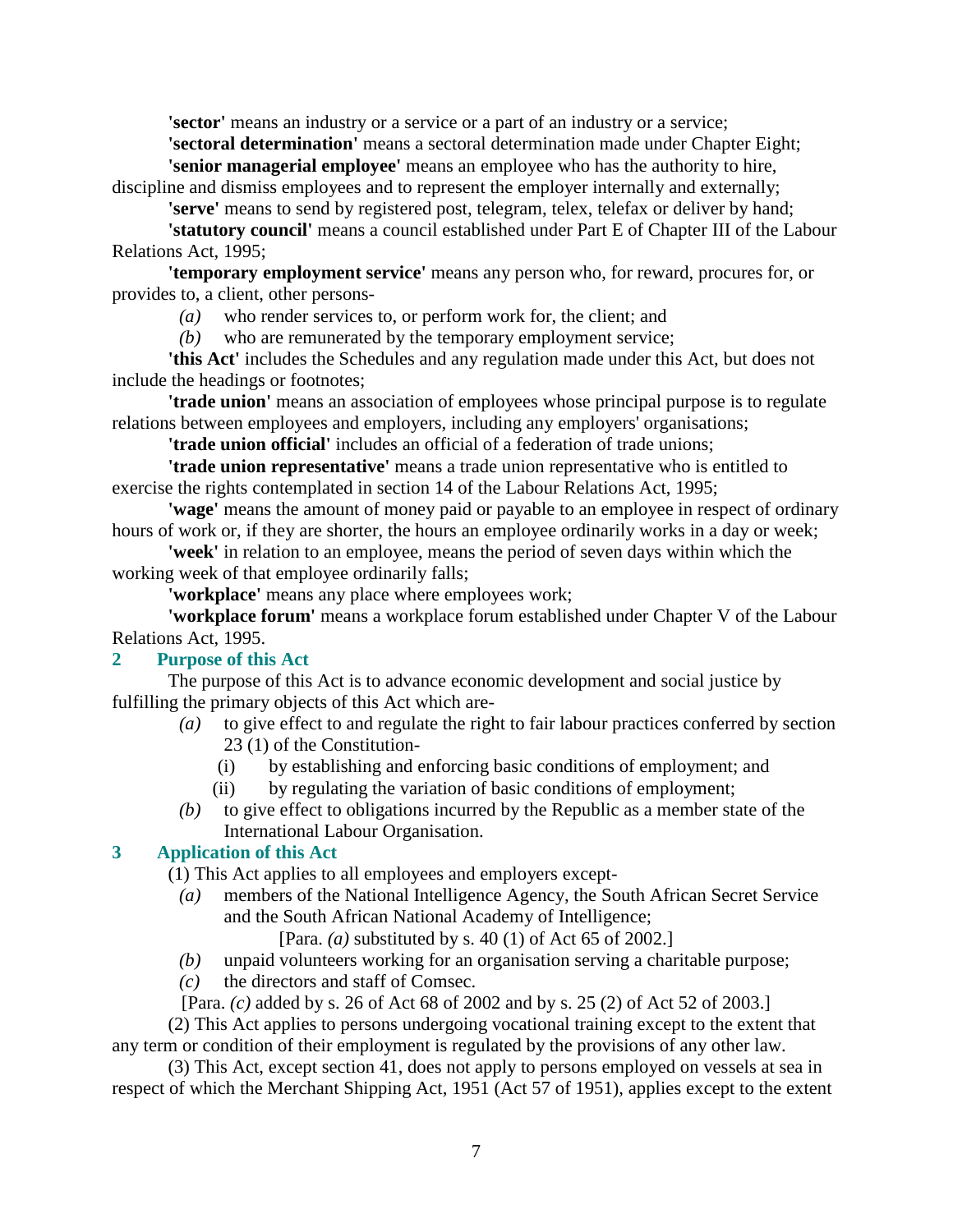provided for in a sectoral determination.

## **4 Inclusion of provisions in contracts of employment**

 A basic condition of employment constitutes a term of any contract of employment except to the extent that-

- *(a)* any other law provides a term that is more favourable to the employee;
- *(b)* the basic condition of employment has been replaced, varied, or excluded in accordance with the provisions of this Act; or
- *(c)* a term of the contract of employment is more favourable to the employee than the basic condition of employment.

## **5 This Act not affected by agreements**

 This Act or anything done under it takes precedence over any agreement, whether entered into before or after the commencement of this Act.

# **CHAPTER TWO**

# **REGULATION OF WORKING TIME (ss 6-18)**

## **6 Application of this Chapter**

- (1) This Chapter, except section 7, does not apply to-
	- *(a)* senior managerial employees;
	- *(b)* employees engaged as sales staff who travel to the premises of customers and who regulate their own hours of work;
	- *(c)* employees who work less than 24 hours a month for an employer.

 (2) Sections 9, 10 (1), 14 (1), 15 (1), 17 (2) and 18 (1) do not apply to work which is required to be done without delay owing to circumstances for which the employer could not reasonably have been expected to make provision and which cannot be performed by employees during their ordinary hours of work.

(3) The Minister must, on the advice of the Commission, make a determination<sup>iii</sup>\* that excludes the application of this Chapter or any provision of it to any category of employees earning in excess of an amount stated in that determination.

[Date of commencement of sub-s. (3): 21 March 1998.]

(4) Before the Minister issues a notice in terms of subsection (3), the Minister must-

- *(a)* publish in the *Gazette* a draft of the proposed notice; and
- *(b)* invite interested persons to submit written representations on the proposed notice within a reasonable period.

[Date of commencement of sub-s. (4): 21 March 1998.]

# **7 Regulation of working time**

Every employer must regulate the working time of each employee-

- *(a)* in accordance with the provisions of any Act governing occupational health and safety;
- *(b)* with due regard to the health and safety of employees;
- *(c)* with due regard to the Code of Good Practice on the Regulation of Working Time<sup>iv\*</sup> issued under section 87 (1) *(a)*; and
- *(d)* with due regard to the family responsibilities of employees.

# **8 Interpretation of day**

 For the purposes of sections 9 to 16, **'day'** means a period of 24 hours measured from the time when the employee normally commences work, and **'daily'** has a corresponding meaning.

[S. 8 substituted by s. 2 of Act 11 of 2002.]

# **9 Ordinary hours of work<sup>v</sup> \***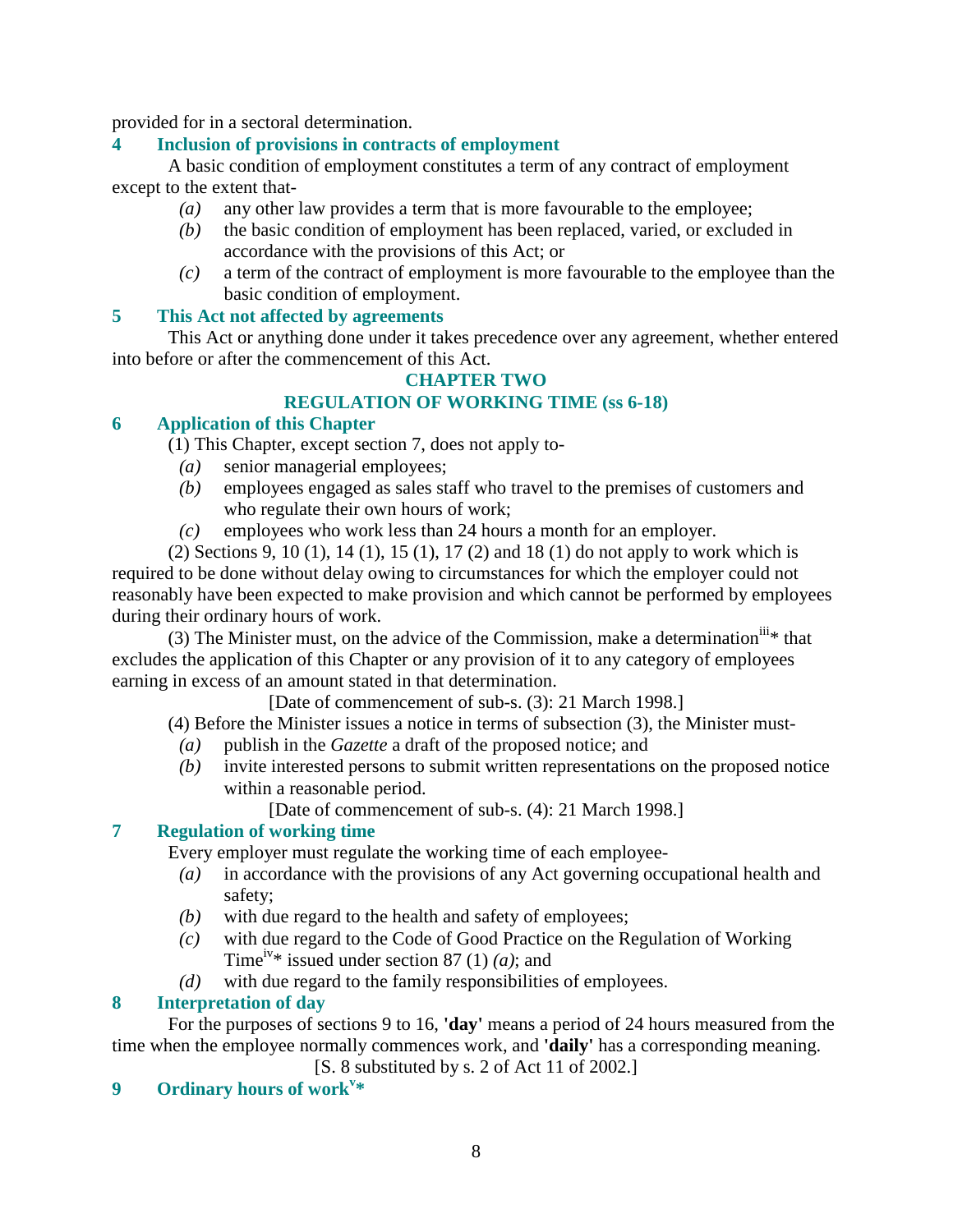(1) Subject to this Chapter, an employer may not require or permit an employee to work more than-

- *(a)* 45 hours in any week; and
- *(b)* nine hours in any day if the employee works for five days or fewer in a week; or
- *(c)* eight hours in any day if the employee works on more than five days in a week.

 (2) An employee's ordinary hours of work in terms of subsection (1) may by agreement be extended by up to 15 minutes in a day but not more than 60 minutes in a week to enable an employee whose duties include serving members of the public to continue performing those duties after the completion of ordinary hours of work.

 (3) Schedule 1 establishes procedures for the progressive reduction of the maximum ordinary hours of work to a maximum of 40 ordinary hours of work per week and eight ordinary hours of work per day.

**10 Overtimevi\*** 

(1) Subject to this Chapter, an employer may not require or permit an employee to work-

- *(a)* overtime except in accordance with an agreement;
- *(b)* more than ten hours' overtime a week.

[Sub-s. (1) substituted by s. 3 *(a)* of Act 11 of 2002.]

 (1A) An agreement in terms of subsection (1) may not require or permit an employee to work more than 12 hours on any day.

[Sub-s. (1A) inserted by s. 3 *(b)* of Act 11 of 2002.]

 (2) An employer must pay an employee at least one and one-half times the employee's wage for overtime worked.

(3) Despite subsection (2), an agreement may provide for an employer to-

- *(a)* pay an employee not less than the employee's ordinary wage for overtime worked and grant the employee at least 30 minutes' time off on full pay for every hour of overtime worked; or
- *(b)* grant an employee at least 90 minutes' paid time off for each hour of overtime worked.

 (4) *(a)* An employer must grant paid time off in terms of subsection (3) within one month of the employee becoming entitled to it.

*(b)* An agreement in writing may increase the period contemplated by paragraph *(a)* to 12 months.

 (5) An agreement concluded in terms of subsection (1) with an employee when the employee commences employment, or during the first three months of employment, lapses after one year.

 (6) *(a)* A collective agreement may increase the maximum permitted overtime to 15 hours a week.

*(b)* A collective agreement contemplated in paragraph *(a)* may not apply for more than two months in any period of 12 months.

[Sub-s. (6) added by s. 3 *(c)* of Act 11 of 2002.]

# **11 Compressed working weekvii\***

 (1) An agreement in writing may require or permit an employee to work up to twelve hours in a day, inclusive of the meal intervals required in terms of section 14, without receiving overtime pay.

 (2) An agreement in terms of subsection (1) may not require or permit an employee to work-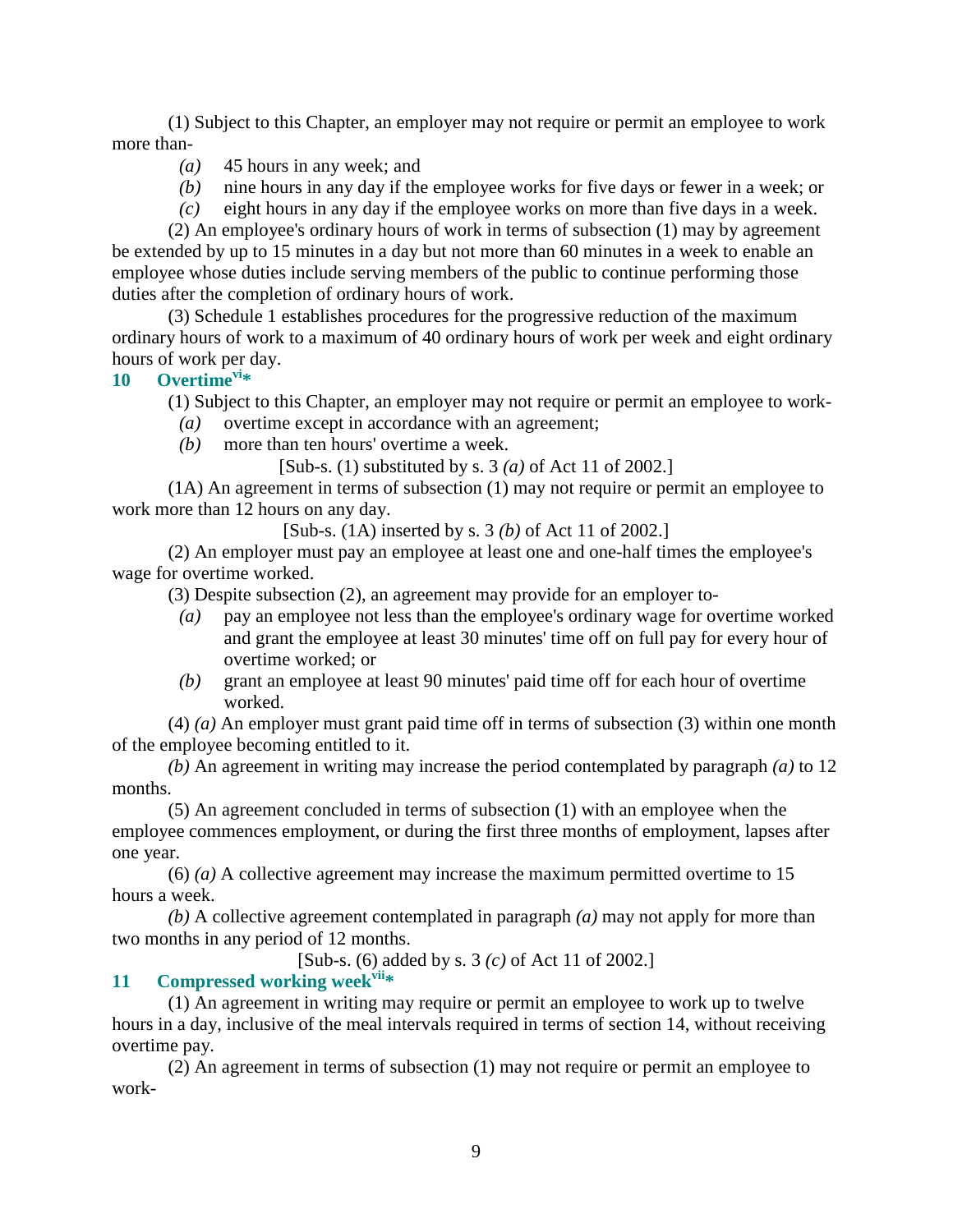- *(a)* more than 45 ordinary hours of work in any week;
- *(b)* more than ten hours' overtime in any week; or
- *(c)* on more than five days in any week.

## **12 Averaging of hours of workviii\***

 (1) Despite sections 9 (1) and (2) and 10 (1) *(b)*, the ordinary hours of work and overtime of an employee may be averaged over a period of up to four months in terms of a collective agreement.

 (2) An employer may not require or permit an employee who is bound by a collective agreement in terms of subsection (1) to work more than-

*(a)* an average of 45 ordinary hours of work in a week over the agreed period;

*(b)* an average of five hours' overtime in a week over the agreed period.

(3) A collective agreement in terms of subsection (1) lapses after 12 months.

 (4) Subsection (3) only applies to the first two collective agreements concluded in terms of subsection (1).

## **13 Determination of hours of work by Minister**

 (1) Despite this Chapter, the Minister, on grounds of health and safety, may prescribe by regulation the maximum permitted hours of work, including overtime, that any category of employee may work-

- *(a)* daily, weekly or during any other period specified in the regulation; and
- *(b)* during a continuous period without a break.

 (2) A regulation in terms of subsection (1) may not prescribe maximum hours in excess of those permitted in sections 9 and 10.

(3) A regulation in terms of subsection (1) may be made only-

- *(a)* on the advice of the chief inspector appointed in terms of section 27 of the Occupational Health and Safety Act, 1993 (Act 85 of 1993), or the chief inspector appointed in terms of section 48 of the Mine Health and Safety Act, 1996 (Act 29 of 1996); and
- *(b)* after consulting the Commission.

## **14 Meal intervalsix\***

 (1) An employer must give an employee who works continuously for more than five hours a meal interval of at least one continuous hour.

 (2) During a meal interval the employee may be required or permitted to perform only duties that cannot be left unattended and cannot be performed by another employee.

(3) An employee must be remunerated-

- *(a)* for a meal interval in which the employee is required to work or is required to be available for work; and
- *(b)* for any portion of a meal interval that is in excess of 75 minutes, unless the employee lives on the premises at which the workplace is situated.

 (4) For the purposes of subsection (1), work is continuous unless it is interrupted by an interval of at least 60 minutes.

(5) An agreement in writing may-

- *(a)* reduce the meal interval to not less than 30 minutes;
- *(b)* dispense with a meal interval for an employee who works fewer than six hours on a day.

# **15 Daily and weekly rest period<sup>x</sup> \***

(1) An employer must allow an employee-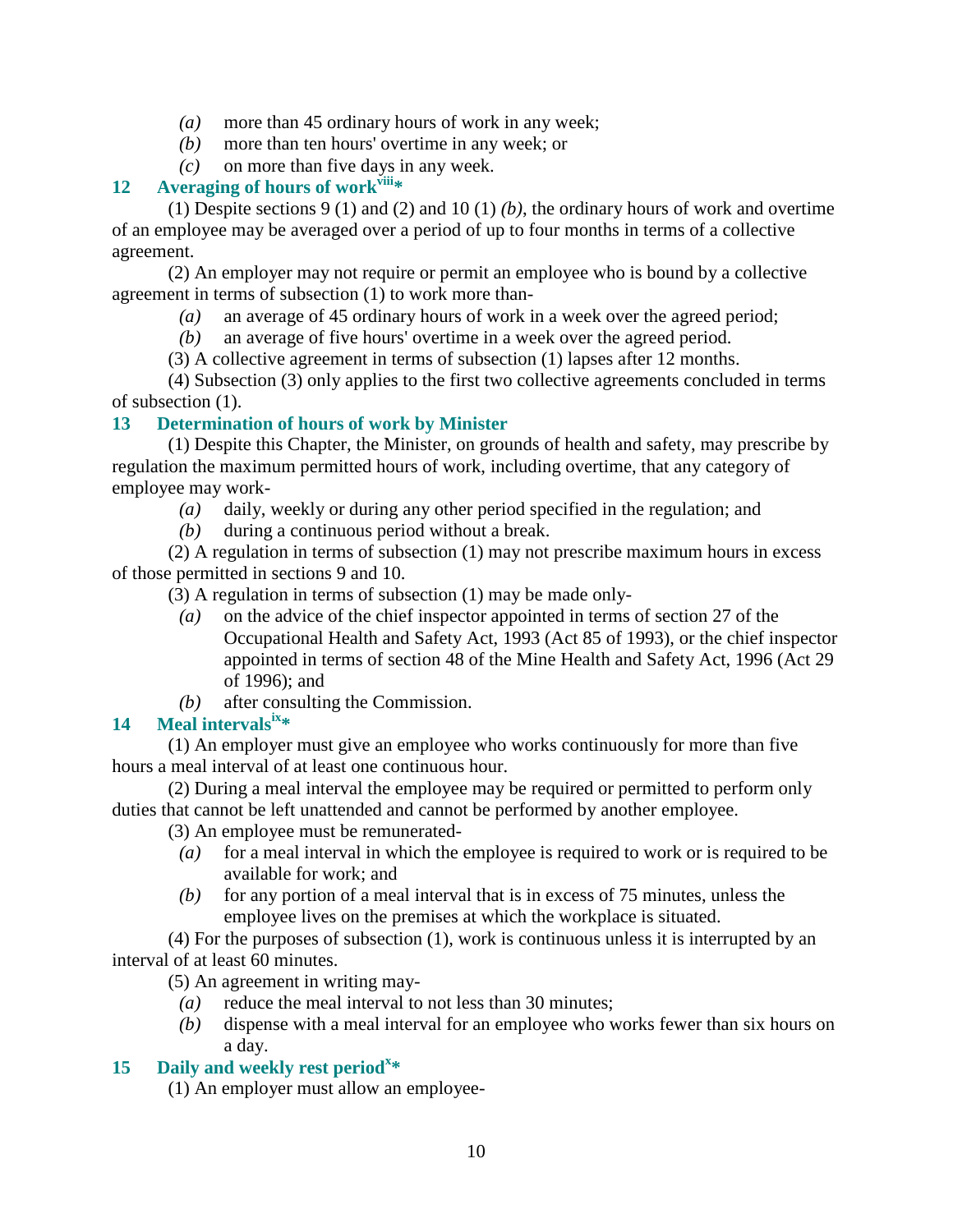- *(a)* a daily rest period of at least twelve consecutive hours between ending and recommencing work; and
- *(b)* a weekly rest period of at least 36 consecutive hours which, unless otherwise agreed, must include Sunday.

 (2) A daily rest period in terms of subsection (1) *(a)* may, by written agreement, be reduced to 10 hours for an employee-

- *(a)* who lives on the premises at which the workplace is situated; and
- *(b)* whose meal interval lasts for at least three hours.

(3) Despite subsection (1) *(b)*, an agreement in writing may provide for-

- *(a)* a rest period of at least 60 consecutive hours every two weeks; or
- *(b)* an employee's weekly rest period to be reduced by up to eight hours in any week if the rest period in the following week is extended equivalently.

## **16 Pay for work on Sundaysxi\***

 (1) An employer must pay an employee who works on a Sunday at double the employee's wage for each hour worked, unless the employee ordinarily works on a Sunday, in which case the employer must pay the employee at one and one-half times the employee's wage for each hour worked.

 (2) If an employee works less than the employee's ordinary shift on a Sunday and the payment that the employee is entitled to in terms of subsection (1) is less than the employee's ordinary daily wage, the employer must pay the employee the employee's ordinary daily wage.

 (3) Despite subsections (1) and (2), an agreement may permit an employer to grant an employee who works on a Sunday paid time off equivalent to the difference in value between the pay received by the employee for working on the Sunday and the pay that the employee is entitled to in terms of subsections (1) and (2).

 (4) Any time worked on a Sunday by an employee who does not ordinarily work on a Sunday is not taken into account in calculating an employee's ordinary hours of work in terms of section 9 (1) and (2), but is taken into account in calculating the overtime worked by the employee in terms of section 10 (1) *(b)*.

 (5) If a shift worked by an employee falls on a Sunday and another day, the whole shift is deemed to have been worked on the Sunday, unless the greater portion of the shift was worked on the other day, in which case the whole shift is deemed to have been worked on the other day.

 (6) *(a)* An employer must grant paid time off in terms of subsection (3) within one month of the employee becoming entitled to it.

*(b)* An agreement in writing may increase the period contemplated by paragraph *(a)* to 12 months.

#### **17 Night work**

 (1) In this section, **'night work'** means work performed after 18:00 and before 06:00 the next day.

 $(2)^{xii}$ <sup>\*</sup> An employer may only require or permit an employee to perform night work, if so agreed, and if-

- *(a)* the employee is compensated by the payment of an allowance, which may be a shift allowance, or by a reduction of working hours; and
- *(b)* transportation is available between the employee's place of residence and the workplace at the commencement and conclusion of the employee's shift.

 (3) An employer who requires an employee to perform work on a regular basis after 23:00 and before 06:00 the next day must-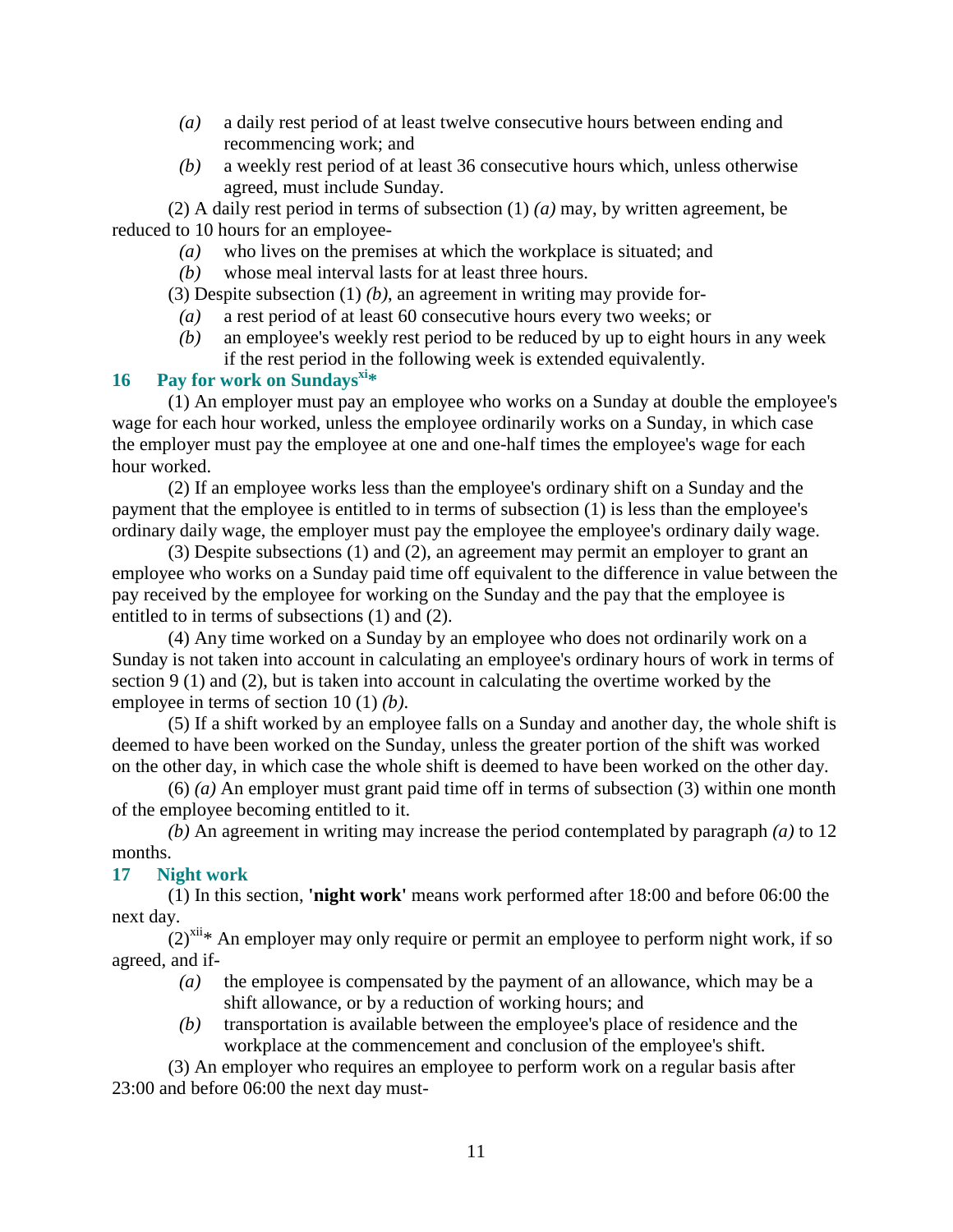- *(a)* inform the employee in writing, or orally if the employee is not able to understand a written communication, in a language that the employee understands-
	- (i) of any health and safety hazards associated with the work that the employee is required to perform; and
	- (ii) of the employee's right to undergo a medical examination in terms of paragraph *(b)*;
- *(b)* at the request of the employee, enable the employee to undergo a medical examination, for the account of the employer, concerning those hazards-
	- (i) before the employee starts, or within a reasonable period of the employee starting, such work; and
	- (ii) at appropriate intervals while the employee continues to perform such work; and
- *(c)* transfer the employee to suitable day work within a reasonable time if-
	- (i) the employee suffers from a health condition associated with the performance of night work; and
	- (ii) it is practicable for the employer to do so.

 (4) For the purposes of subsection (3), an employee works on a regular basis if the employee works for a period of longer than one hour after 23:00 and before 06:00 at least five times per month or 50 times per year.

 (5) The Minister may, after consulting the Commission, make regulations relating to the conduct of medical examinations for employees who perform night work. $x^{x^{x}}$ 

## **18 Public holidaysxiv\***

 (1) An employer may not require an employee to work on a public holiday except in accordance with an agreement.

 (2) If a public holiday falls on a day on which an employee would ordinarily work, an employer must pay-

- *(a)* an employee who does not work on the public holiday, at least the wage that the employee would ordinarily have received for work on that day;
- *(b)* an employee who does work on the public holiday-
	- (i) at least double the amount referred to in paragraph *(a)*; or
	- (ii) if it is greater, the amount referred to in paragraph *(a)* plus the amount earned by the employee for the time worked on that day.

 $(3)^{xy}$  If an employee works on a public holiday on which the employee would not ordinarily work, the employer must pay that employee an amount equal to-

- *(a)* the employee's ordinary daily wage; plus
- *(b)* the amount earned by the employee for the work performed that day, whether calculated by reference to time worked or any other method.
- (4) An employer must pay an employee for a public holiday on the employee's usual pay day.

 (5) If a shift worked by an employee falls on a public holiday and another day, the whole shift is deemed to have been worked on the public holiday, but if the greater portion of the shift was worked on the other day, the whole shift is deemed to have been worked on the other day.

#### **CHAPTER THREE LEAVE (ss 19-27)**

# **19 Application of this Chapter**

(1) This Chapter does not apply to an employee who works less than 24 hours a month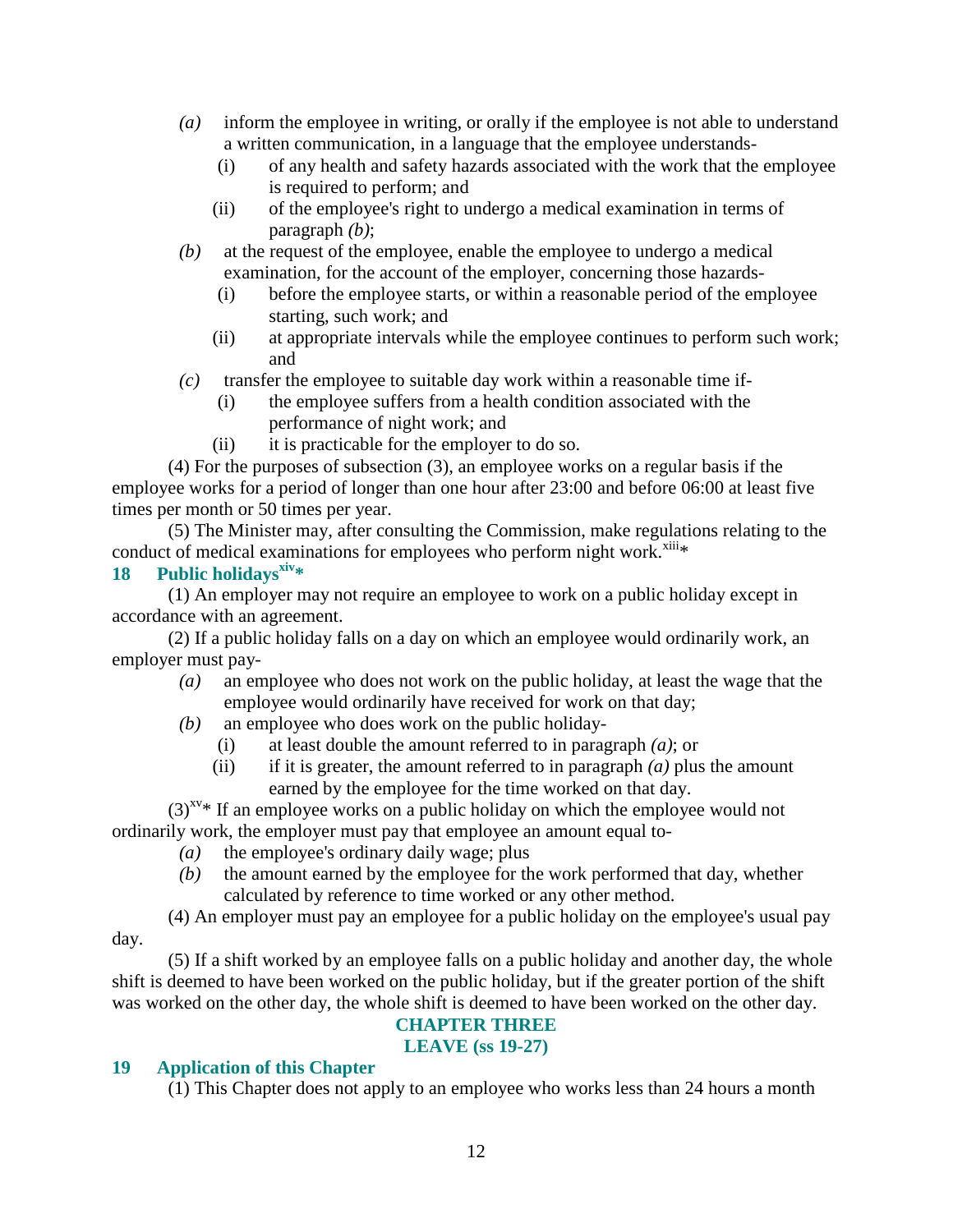for an employer.

 (2) Unless an agreement provides otherwise, this Chapter does not apply to leave granted to an employee in excess of the employee's entitlement under this Chapter.

#### **20 Annual leave**

 (1) In this Chapter, **'annual leave cycle'** means the period of 12 months' employment with the same employer immediately following-

- *(a)* an employee's commencement of employment; or
- *(b)* the completion of that employee's prior leave cycle.

(2) An employer must grant an employee at least-

- *(a)* 21 consecutive days' annual leave on full remuneration in respect of each annual leave cycle; or
- *(b)* by agreement, one day of annual leave on full remuneration for every 17 days on which the employee worked or was entitled to be paid;
- *(c)* by agreement, one hour of annual leave on full remuneration for every 17 hours on which the employee worked or was entitled to be paid.

 (3) An employee is entitled to take leave accumulated in an annual leave cycle in terms of subsection (2) on consecutive days.

 (4) An employer must grant annual leave not later than six months after the end of the annual leave cycle.

(5) An employer may not require or permit an employee to take annual leave during-

- *(a)* any other period of leave to which the employee is entitled in terms of this Chapter; or
- *(b)* any period of notice of termination of employment.

 (6) Despite subsection (5), an employer must permit an employee, at the employee's written request, to take leave during a period of unpaid leave.

 (7) An employer may reduce an employee's entitlement to annual leave by the number of days of occasional leave on full remuneration granted to the employee at the employee's request in that leave cycle.

 (8) An employer must grant an employee an additional day of paid leave if a public holiday falls on a day during an employee's annual leave on which the employee would ordinarily have worked.

 (9) An employer may not require or permit an employee to work for the employer during any period of annual leave.

(10) Annual leave must be taken-

- *(a)* in accordance with an agreement between the employer and employee; or
- *(b)* if there is no agreement in terms of paragraph *(a)*, at a time determined by the employer in accordance with this section.

 (11) An employer may not pay an employee instead of granting paid leave in terms of this section except-

- *(a)* on termination of employment; and
- *(b)* in accordance with section 40 *(b)* and *(c)*.

#### **21 Pay for annual leave**

 (1) An employer must pay an employee leave pay at least equivalent to the remuneration that the employee would have received for working for a period equal to the period of annual leave, calculated-

*(a)* at the employee's rate of remuneration immediately before the beginning of the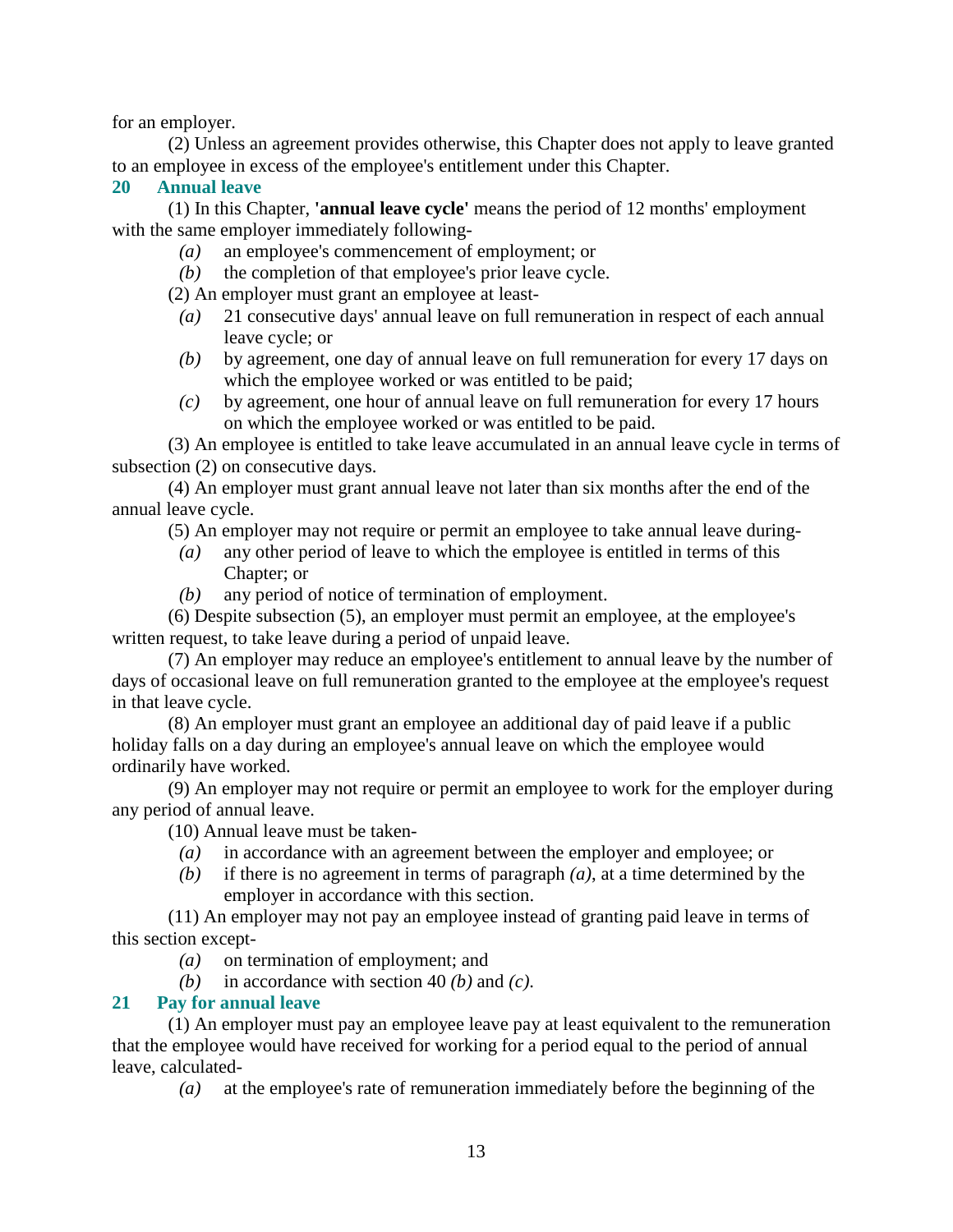period of annual leave; and

- *(b)* in accordance with section 35.
- (2) An employer must pay an employee leave pay-
	- *(a)* before the beginning of the period of leave; or
	- *(b)* by agreement, on the employee's usual pay day.

## **22 Sick leave**

 (1) In this Chapter, **'sick leave cycle'** means the period of 36 months' employment with the same employer immediately following-

- *(a)* an employee's commencement of employment; or
- *(b)* the completion of that employee's prior sick leave cycle.

 (2) During every sick leave cycle, an employee is entitled to an amount of paid sick leave equal to the number of days the employee would normally work during a period of six weeks.

 (3) Despite subsection (2), during the first six months of employment, an employee is entitled to one day's paid sick leave for every 26 days worked.

 (4) During an employee's first sick leave cycle, an employer may reduce the employee's entitlement to sick leave in terms of subsection (2) by the number of days' sick leave taken in terms of subsection (3).

(5) Subject to section 23, an employer must pay an employee for a day's sick leave-

- *(a)* the wage the employee would ordinarily have received for work on that day; and
- *(b)* on the employee's usual pay day.

 (6) An agreement may reduce the pay to which an employee is entitled in respect of any day's absence in terms of this section if-

- *(a)* the number of days of paid sick leave is increased at least commensurately with any reduction in the daily amount of sick pay; and
- *(b)* the employee's entitlement to pay-
	- (i) for any day's sick leave is at least 75 per cent of the wage payable to the employee for the ordinary hours the employee would have worked on that day; and
	- (ii) for sick leave over the sick leave cycle is at least equivalent to the employee's entitlement in terms of subsection (2).

## **23 Proof of incapacity**

 (1) An employer is not required to pay an employee in terms of section 22 if the employee has been absent from work for more than two consecutive days or on more than two occasions during an eight-week period and, on request by the employer, does not produce a medical certificate stating that the employee was unable to work for the duration of the employee's absence on account of sickness or injury.

 (2) The medical certificate must be issued and signed by a medical practitioner or any other person who is certified to diagnose and treat patients and who is registered with a professional council established by an Act of Parliament.

 (3) If it is not reasonably practicable for an employee who lives on the employer's premises to obtain a medical certificate, the employer may not withhold payment in terms of subsection (1) unless the employer provides reasonable assistance to the employee to obtain the certificate.

#### **24 Application to occupational accidents or diseases**

 Sections 22 and 23 do not apply to an inability to work caused by an accident or occupational disease as defined in the Compensation for Occupational Injuries and Diseases Act,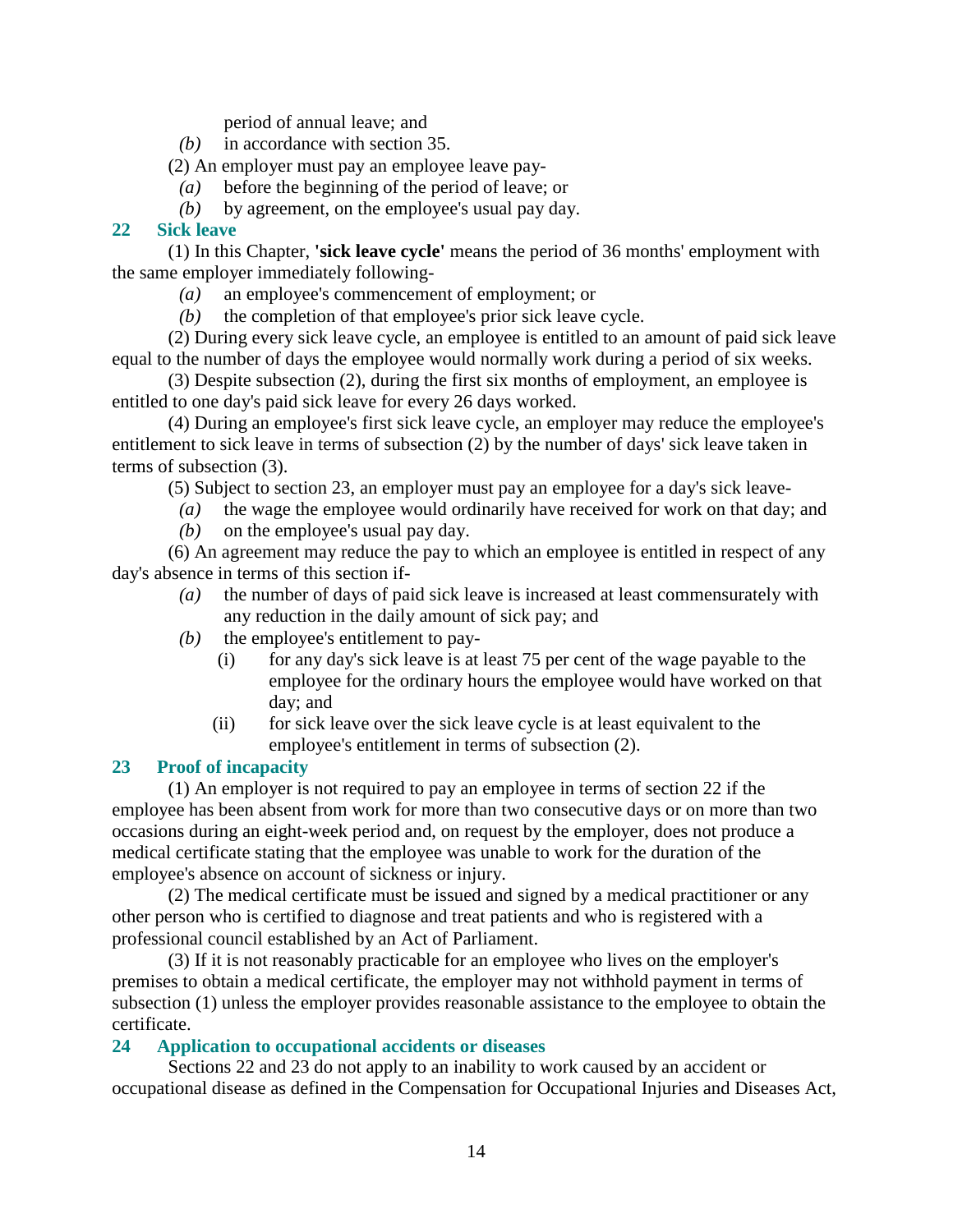1993 (Act 130 of 1993), or the Occupational Diseases in Mines and Works Act, 1973 (Act 78 of 1973), except in respect of any period during which no compensation is payable in terms of those Acts.

# **25 Maternity leavexvi\***

(1) An employee is entitled to at least four consecutive months' maternity leave.

(2) An employee may commence maternity leave-

- *(a)* at any time from four weeks before the expected date of birth, unless otherwise agreed; or
- *(b)* on a date from which a medical practitioner or a midwife certifies that it is necessary for the employee's health or that of her unborn child.

 (3) No employee may work for six weeks after the birth of her child, unless a medical practitioner or midwife certifies that she is fit to do so.

 (4) An employee who has a miscarriage during the third trimester of pregnancy or bears a stillborn child is entitled to maternity leave for six weeks after the miscarriage or stillbirth, whether or not the employee had commenced maternity leave at the time of the miscarriage or stillbirth.

 (5) An employee must notify an employer in writing, unless the employee is unable to do so, of the date on which the employee intends to-

- *(a)* commence maternity leave; and
- *(b)* return to work after maternity leave.

(6) Notification in terms of subsection (5) must be given-

- *(a)* at least four weeks before the employee intends to commence maternity leave; or
- *(b)* if it is not reasonably practicable to do so, as soon as is reasonably practicable.

 (7) The payment of maternity benefits will be determined by the Minister subject to the provisions of the Unemployment Insurance Act, 1966 (Act 30 of 1966).<sup>xvii</sup>\*

# **26 Protection of employees before and after birth of a child**

 (1) No employer may require or permit a pregnant employee or an employee who is nursing her child to perform work that is hazardous to her health or the health of her child.<sup>xviii</sup>\*

 (2) During an employee's pregnancy, and for a period of six months after the birth of her child, her employer must offer her suitable, alternative employment on terms and conditions that are no less favourable than her ordinary terms and conditions of employment, if-

- *(a)* the employee is required to perform night work, as defined in section 17 (1) or her work poses a danger to her health or safety or that of her child; and
- *(b)* it is practicable for the employer to do so.

# **27 Family responsibility leave**

(1) This section applies to an employee-

- *(a)* who has been in employment with an employer for longer than four months; and
- *(b)* who works for at least four days a week for that employer.

 (2) An employer must grant an employee, during each annual leave cycle, at the request of the employee, three days' paid leave, which the employee is entitled to take-

- *(a)* when the employee's child is born;
- *(b)* when the employee's child is sick; or
- *(c)* in the event of the death of-
	- (i) the employee's spouse or life partner; or
	- (ii) the employee's parent, adoptive parent, grandparent, child, adopted child, grandchild or sibling.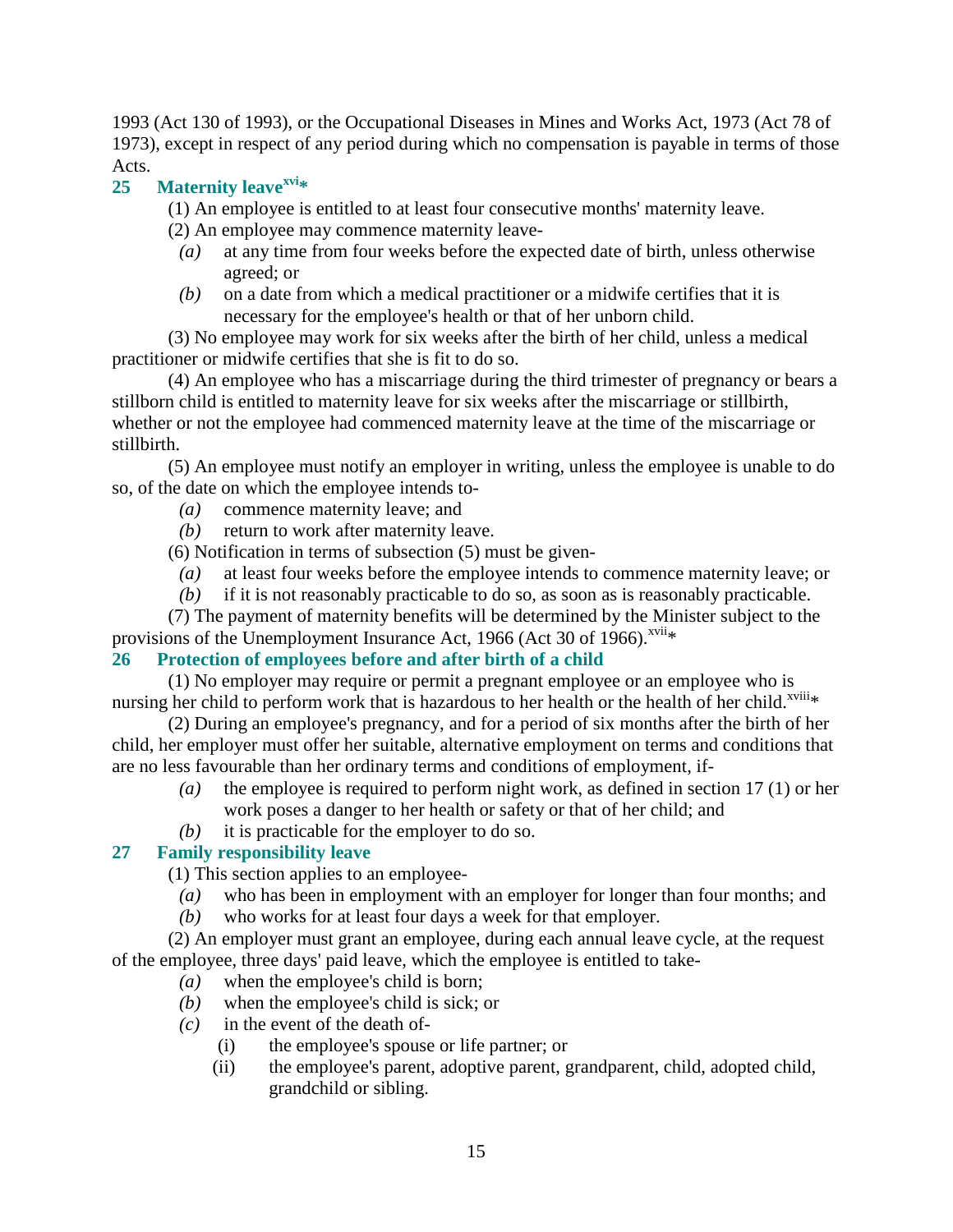(3) Subject to subsection (5), an employer must pay an employee for a day's family responsibility leave-

- *(a)* the wage the employee would ordinarily have received for work on that day; and
- *(b)* on the employee's usual pay day.

 (4) An employee may take family responsibility leave in respect of the whole or a part of a day.

 (5) Before paying an employee for leave in terms of this section, an employer may require reasonable proof of an event contemplated in subsection (2) for which the leave was required.

[Sub-s. (5) substituted by s. 4 of Act 11 of 2002.]

 (6) An employee's unused entitlement to leave in terms of this section lapses at the end of the annual leave cycle in which it accrues.

 (7) A collective agreement may vary the number of days and the circumstances under which leave is to be granted in terms of this section.

## **CHAPTER FOUR**

## **PARTICULARS OF EMPLOYMENT AND REMUNERATION (ss 28-35)**

## **28 Application of this Chapter**

 (1) This Chapter does not apply to an employee who works less than 24 hours a month for an employer.

- (2) Sections 29 (1) *(n)*, *(o)* and *(p)*, 30, 31 and 33 do not apply to-
- *(a)* an employer who employs fewer than five employees; and *(b)* ......

[Para. *(b)* deleted by s. 5 of Act 11 of 2002.]

## **29 Written particulars of employment**

 (1) An employer must supply an employee, when the employee commences employment, with the following particulars in writing-

- *(a)* the full name and address of the employer;
- *(b)* the name and occupation of the employee, or a brief description of the work for which the employee is employed;
- *(c)* the place of work, and, where the employee is required or permitted to work at various places, an indication of this;
- *(d)* the date on which the employment began;
- *(e)* the employee's ordinary hours of work and days of work;
- *(f)* the employee's wage or the rate and method of calculating wages;
- *(g)* the rate of pay for overtime work;
- *(h)* any other cash payments that the employee is entitled to;
- *(i)* any payment in kind that the employee is entitled to and the value of the payment in kind;
- *(j)* how frequently remuneration will be paid;
- *(k)* any deductions to be made from the employee's remuneration;
- *(l)* the leave to which the employee is entitled;
- *(m)* the period of notice required to terminate employment, or if employment is for a specified period, the date when employment is to terminate;
- *(n)* a description of any council or sectoral determination which covers the employer's business;
- *(o)* any period of employment with a previous employer that counts towards the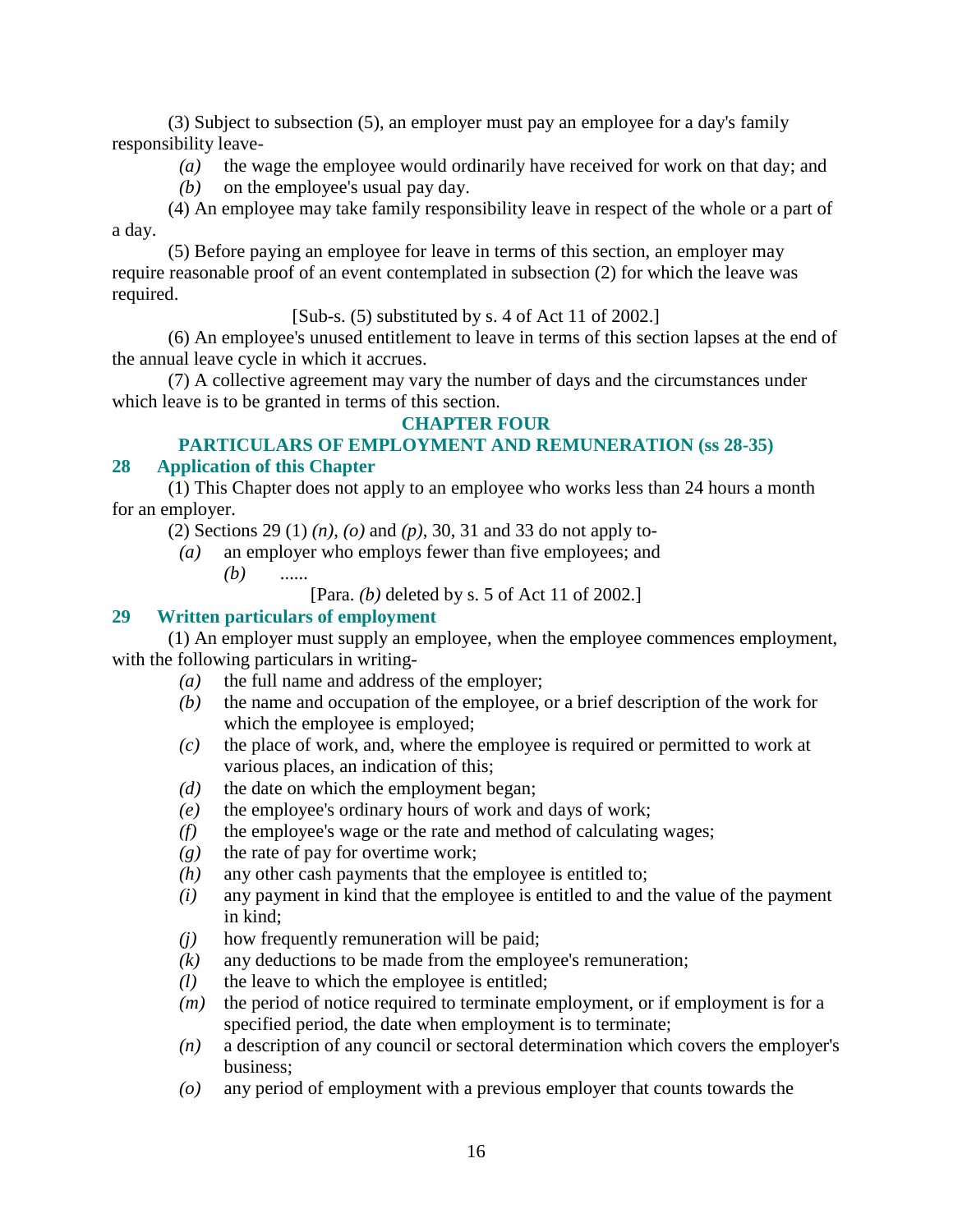employee's period of employment;

 *(p)* a list of any other documents that form part of the contract of employment, indicating a place that is reasonably accessible to the employee where a copy of each may be obtained.

(2) When any matter listed in subsection (1) changes-

- *(a)* the written particulars must be revised to reflect the change; and
- *(b)* the employee must be supplied with a copy of the document reflecting the change.

 (3) If an employee is not able to understand the written particulars, the employer must ensure that they are explained to the employee in a language and in a manner that the employee understands.

 (4) Written particulars in terms of this section must be kept by the employer for a period of three years after the termination of employment.

## **30 Informing employees of their rights**

 An employer must display at the workplace where it can be read by employees a statement in the prescribed form of the employee's rights under this Act in the official languages which are spoken in the workplace.

#### **31 Keeping of records**

(1) Every employer must keep a record containing at least the following information:

- *(a)* The employee's name and occupation;
- *(b)* the time worked by each employee;
- *(c)* the remuneration paid to each employee;
- *(d)* the date of birth of any employee under 18 years of age; and
- *(e)* any other prescribed information.

 (2) A record in terms of subsection (1) must be kept by the employer for a period of three years from the date of the last entry in the record.

(3) No person may make a false entry in a record maintained in terms of subsection (1).

 (4) An employer who keeps a record in terms of this section is not required to keep any other record of time worked and remuneration paid as required by any other employment law.

#### **32 Payment of remuneration**

(1) An employer must pay to an employee any remuneration that is paid in money-

- *(a)* in South African currency;
- *(b)* daily, weekly, fortnightly or monthly; and
- *(c)* in cash, by cheque or by direct deposit into an account designated by the employee.

(2) Any remuneration paid in cash or by cheque must be given to each employee-

- *(a)* at the workplace or at a place agreed to by the employee;
- *(b)* during the employee's working hours or within 15 minutes of the commencement or conclusion of those hours; and
- *(c)* in a sealed envelope which becomes the property of the employee.

(3) An employer must pay remuneration not later than seven days after-

- *(a)* the completion of the period for which the remuneration is payable; or
- *(b)* the termination of the contract of employment.

 (4) Subsection (3) *(b)* does not apply to any pension or provident fund payment to an employee that is made in terms of the rules of the fund.

#### **33 Information about remuneration**

(1) An employer must give an employee the following information in writing on each day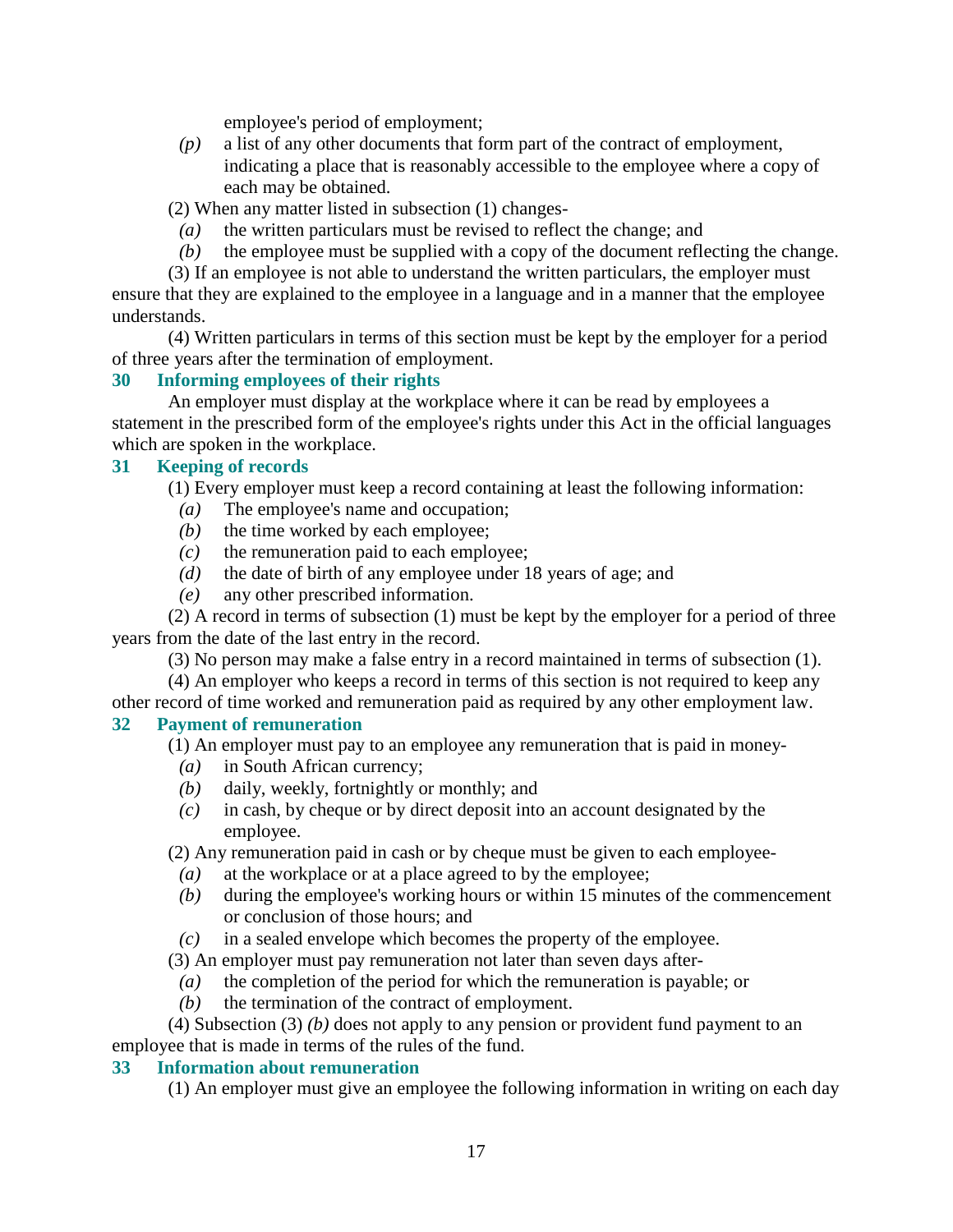the employee is paid:

- *(a)* The employer's name and address;
- *(b)* the employee's name and occupation;
- $(c)$  the period for which the payment is made;
- *(d)* the employee's remuneration in money;
- *(e)* the amount and purpose of any deduction made from the remuneration;
- *(f)* the actual amount paid to the employee; and
- *(g)* if relevant to the calculation of that employee's remuneration-
	- (i) the employee's rate of remuneration and overtime rate;
	- (ii) the number of ordinary and overtime hours worked by the employee during the period for which the payment is made;
	- (iii) the number of hours worked by the employee on a Sunday or public holiday during that period; and
	- (iv) if an agreement to average working time has been concluded in terms of section 12, the total number of ordinary and overtime hours worked by the employee in the period of averaging.

 (2) The written information required in terms of subsection (1) must be given to each employee-

- *(a)* at the workplace or at a place agreed to by the employee; and
- *(b)* during the employee's ordinary working hours or within 15 minutes of the commencement or conclusion of those hours.

# **34 Deductions and other acts concerning remuneration**

(1) An employer may not make any deduction from an employee's remuneration unless-

- *(a)* subject to subsection (2), the employee in writing agrees to the deduction in respect of a debt specified in the agreement; or
- *(b)* the deduction is required or permitted in terms of a law, collective agreement, court order or arbitration award.

 (2) A deduction in terms of subsection (1) *(a)* may be made to reimburse an employer for loss or damage only if-

- *(a)* the loss or damage occurred in the course of employment and was due to the fault of the employee;
- *(b)* the employer has followed a fair procedure and has given the employee a reasonable opportunity to show why the deductions should not be made;
- *(c)* the total amount of the debt does not exceed the actual amount of the loss or damage; and
- *(d)* the total deductions from the employee's remuneration in terms of this subsection do not exceed one-quarter of the employee's remuneration in money.

 (3) A deduction in terms of subsection (1) *(a)* in respect of any goods purchased by the employee must specify the nature and quantity of the goods.

 (4) An employer who deducts an amount from an employee's remuneration in terms of subsection (1) for payment to another person must pay the amount to the person in accordance with the time period and other requirements specified in the agreement, law, court order or arbitration award.

(5) An employer may not require or permit an employee to-

 *(a)* repay any remuneration except for overpayments previously made by the employer resulting from an error in calculating the employee's remuneration; or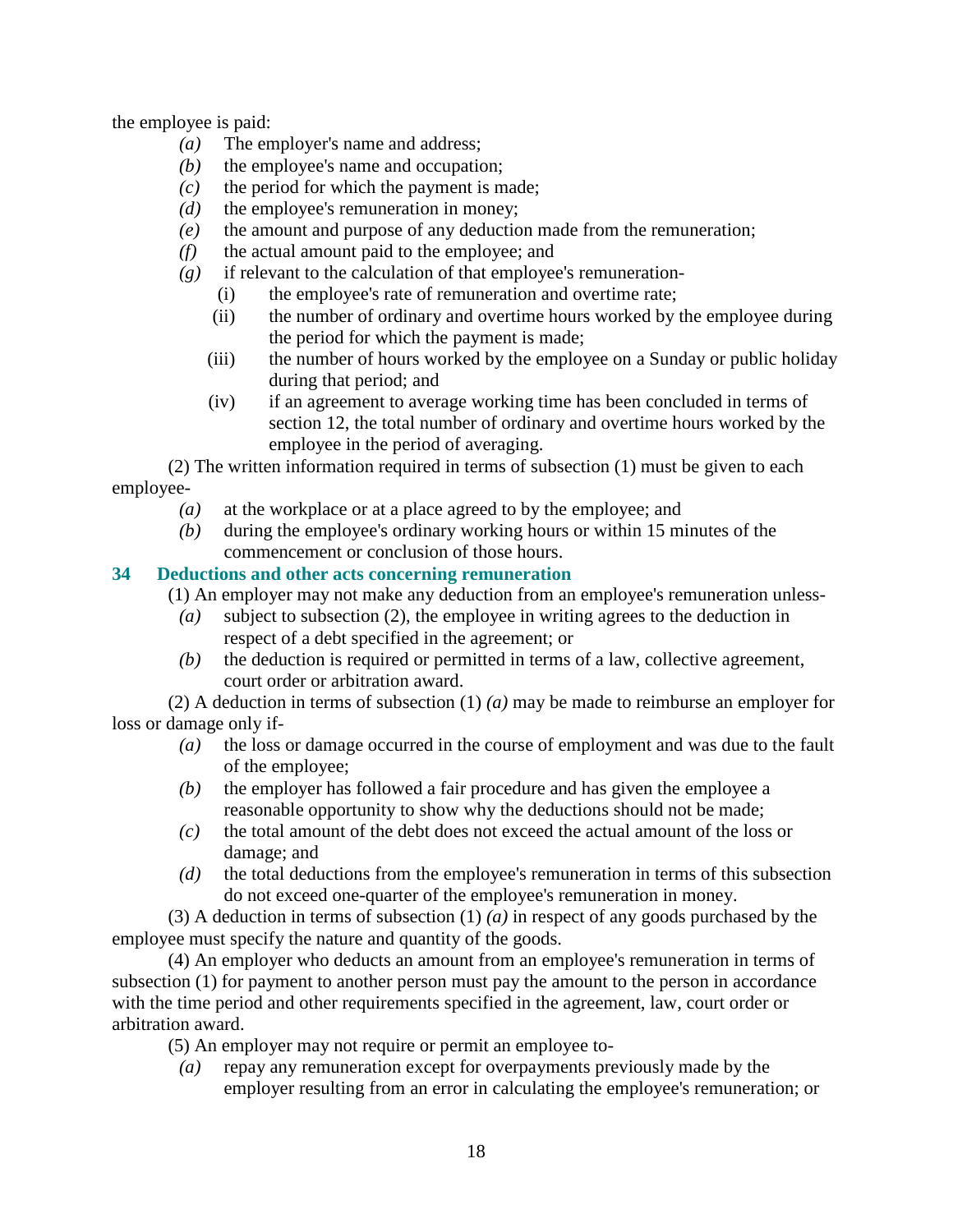*(b)* acknowledge receipt of an amount greater than the remuneration actually received.

# **34A Payment of contributions to benefit funds xix\***

 (1) For the purposes of this section, a benefit fund is a pension, provident, retirement, medical aid or similar fund.

 (2) An employer that deducts from an employee's remuneration any amount for payment to a benefit fund must pay the amount to the fund within seven days of the deduction being made.

 (3) Any contribution that an employer is required to make to a benefit fund on behalf of an employee, that is not deducted from the employee's remuneration, must be paid to the fund within seven days of the end of the period in respect of which the payment is made.

 (4) This section does not affect any obligation on an employer in terms of the rules of a benefit fund to make any payment within a shorter period than that required by subsections (2) or (3).

[S. 34A inserted by s. 6 of Act 11 of 2002.]

## **35 Calculation of remuneration and wages**

 (1) An employee's wage is calculated by reference to the number of hours the employee ordinarily works.

 (2) For the purposes of calculating the wage of an employee by time, an employee is deemed ordinarily to work-

- *(a)* 45 hours in a week, unless the employee ordinarily works a lesser number of hours in a week;
- *(b)* nine hours in a day, or seven and a half hours in the case of an employee who works for more than five days a week, or the number of hours that an employee works in a day in terms of an agreement concluded in accordance with section 11, unless the employee ordinarily works a lesser number of hours in a day.

 (3) An employee's monthly remuneration or wage is four and one-third times the employee's weekly remuneration or wage, respectively.

 (4) If an employee's remuneration or wage is calculated, either wholly or in part, on a basis other than time or if an employee's remuneration or wage fluctuates significantly from period to period, any payment to that employee in terms of this Act must be calculated by reference to the employee's remuneration or wage during-

- *(a)* the preceding 13 weeks; or
- *(b)* if the employee has been in employment for a shorter period, that period.

 (5) *(a)* The Minister may, by notice in the *Gazette*, after consultation with the Commission and NEDLAC, determine whether a particular category of payment, whether in money or in kind, forms part of an employee's remuneration for the purpose of any calculation made in terms of this Act.

*(b)* Without limiting the Minister's powers in terms of paragraph *(a)*, the Minister may-

- (i) determine the value, or a formula for determining the value, of any payment that forms part of remuneration;
- (ii) place a maximum or minimum value on any payment that forms part of remuneration; and
- (iii) for the purposes of any calculation, differentiate between different categories of payment and different sectors.
- *(c)* Before the Minister issues a notice in terms of paragraph *(a)*, the Minister must-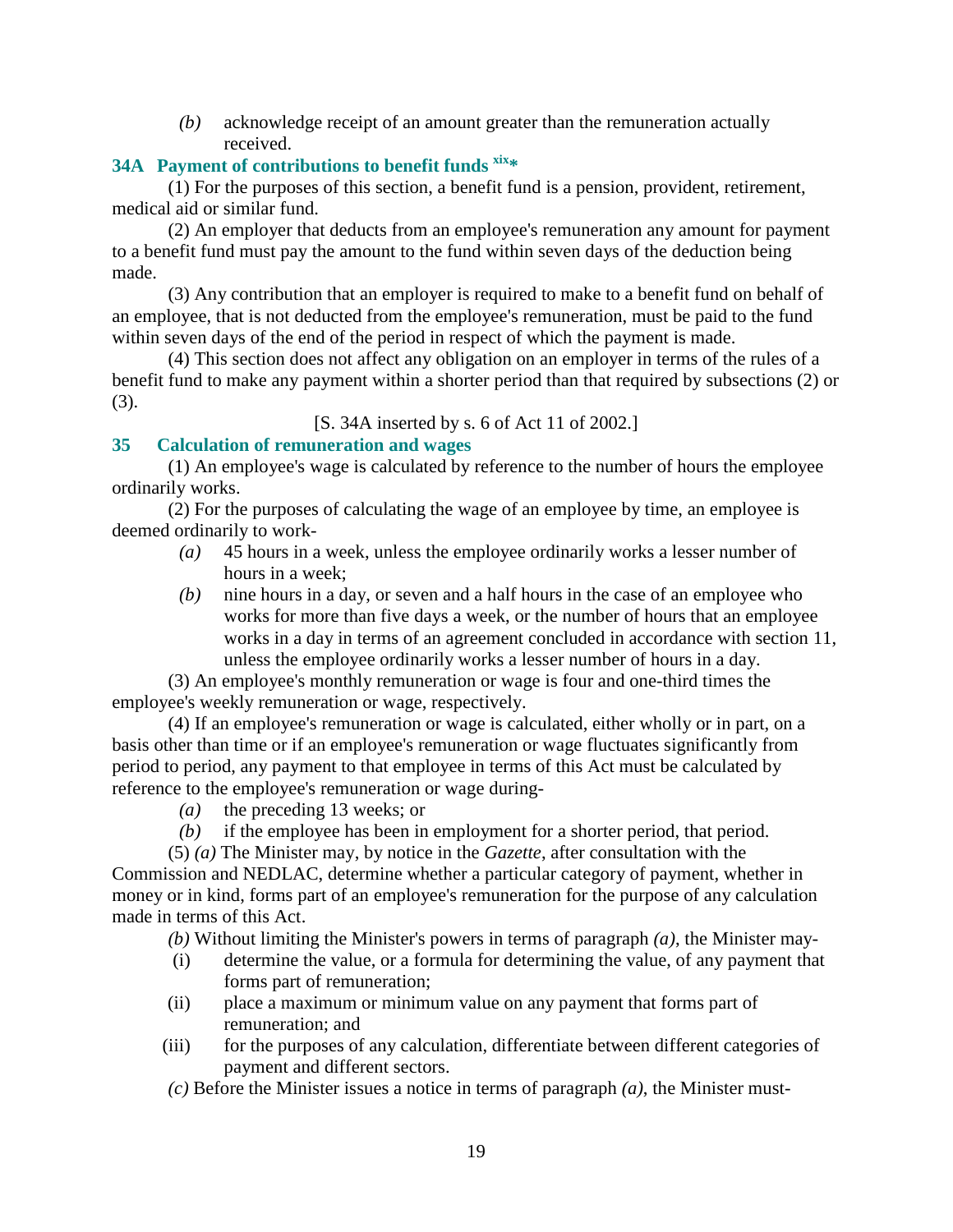- (i) publish a draft of the proposed notice in the *Gazette*; and
- (ii) invite interested parties to submit written representations on the draft notice within a reasonable period.

[Sub-s. (5) substituted by s. 7 of Act 11 of 2002.]

## **CHAPTER FIVE**

## **TERMINATION OF EMPLOYMENT (ss 36-42)**

## **36 Application of this Chapter**

 This Chapter does not apply to an employee who works less than 24 hours in a month for an employer.

## **37 Notice of termination of employment**

 (1) Subject to section 38, a contract of employment terminable at the instance of a party to the contract may be terminated only on notice of not less than-

- *(a)* one week, if the employee has been employed for six months or less;
- *(b)* two weeks, if the employee has been employed for more than six months but not more than one year;
- $(c)$  four weeks, if the employee-
	- (i) has been employed for one year or more; or
	- (ii) is a farm worker or domestic worker who has been employed for more than six months.
		- [Sub-s. (1) substituted by s. 8 of Act 11 of 2002.]

 (2) *(a)* A collective agreement may not permit a notice period shorter than that required by subsection (1).

*(b)* Despite paragraph *(a)*, a collective agreement may permit the notice period of four weeks required by subsection (1) *(c)* (i) to be reduced to not less than two weeks.

[Sub-s. (2) substituted by s. 8 of Act 11 of 2002.]

 (3) No agreement may require or permit an employee to give a period of notice longer than that required of the employer.

 (4) *(a)* Notice of termination of a contract of employment must be given in writing, except when it is given by an illiterate employee.

*(b)* If an employee who receives notice of termination is not able to understand it, the notice must be explained orally by, or on behalf of, the employer to the employee in an official language the employee reasonably understands.

(5) Notice of termination of a contract of employment given by an employer must-

- *(a)* not be given during any period of leave to which the employee is entitled in terms of Chapter Three; and
- *(b)* not run concurrently with any period of leave to which the employee is entitled in terms of Chapter Three, except sick leave.

(6) Nothing in this section affects the right-

- *(a)* of a dismissed employee to dispute the lawfulness or fairness of the dismissal in terms of Chapter VIII of the Labour Relations Act, 1995, or any other law; and
- *(b)* of an employer or an employee to terminate a contract of employment without notice for any cause recognised by law.

# **38 Payment instead of notice**

 (1) Instead of giving an employee notice in terms of section 37, an employer may pay the employee the remuneration the employee would have received, calculated in accordance with section 35, if the employee had worked during the notice period.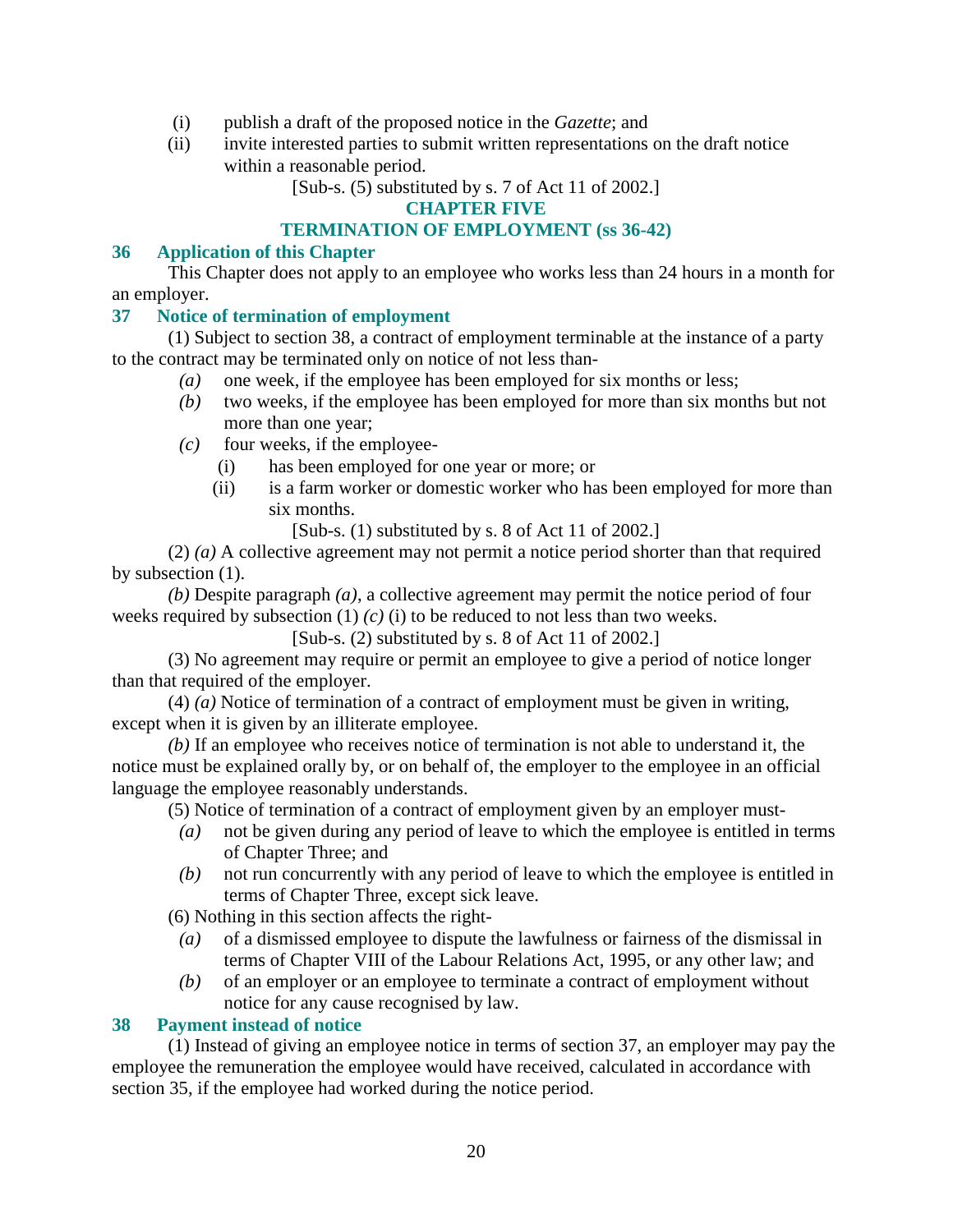(2) If an employee gives notice of termination of employment, and the employer waives any part of the notice, the employer must pay the remuneration referred to in subsection (1), unless the employer and employee agree otherwise.

## **39 Employees in accommodation provided by employers**

 (1) If the employer of an employee who resides in accommodation that is situated on the premises of the employer or that is supplied by the employer terminates the contract of employment of that employee-

- *(a)* before the date on which the employer was entitled to do so in terms of section 37; or
- *(b)* in terms of section 38,

the employer is required to provide the employee with accommodation for a period of one month, or if it is a longer period, until the contract of employment could lawfully have been terminated.

 (2) If an employee elects to remain in accommodation in terms of subsection (1) after the employer has terminated the employee's contract of employment in terms of section 38, the remuneration that the employer is required to pay in terms of section 38 is reduced by that portion of the remuneration that represents the agreed value of the accommodation for the period that the employee remains in the accommodation.

# **40 Payments on termination**

On termination of employment, an employer must pay an employee-

- *(a)* for any paid time off that the employee is entitled to in terms of section 10 (3) or 16 (3) that the employee has not taken;
- *(b)* remuneration calculated in accordance with section 21 (1) for any period of annual leave due in terms of section 20 (2) that the employee has not taken; and
- *(c)* if the employee has been in employment longer than four months, in respect of the employee's annual leave entitlement during an incomplete annual leave cycle as defined in section 20 (1)-
	- (i) one day's remuneration in respect of every 17 days on which the employee worked or was entitled to be paid; or
	- (ii) remuneration calculated on any basis that is at least as favourable to the employee as that calculated in terms of subparagraph (i).

## **41 Severance pay**

 (1) For the purposes of this section, **'operational requirements'** means requirements based on the economic, technological, structural or similar needs of an employer.

 (2) An employer must pay an employee who is dismissed for reasons based on the employer's operational requirements or whose contract of employment terminates or is terminated in terms of section 38 of the Insolvency Act, 1936 (Act 24 of 1936), severance pay equal to at least one week's remuneration for each completed year of continuous service with that employer, calculated in accordance with section 35.

[Sub-s. (2) substituted by s. 9 of Act 11 of 2002.]

 (3) The Minister may vary the amount of severance pay in terms of subsection (2) by notice in the *Gazette*. This variation may only be done after consulting NEDLAC and the Public Service Co-ordinating Bargaining Council established under Schedule 1 of the Labour Relations Act, 1995.

 (4) An employee who unreasonably refuses to accept the employer's offer of alternative employment with that employer or any other employer, is not entitled to severance pay in terms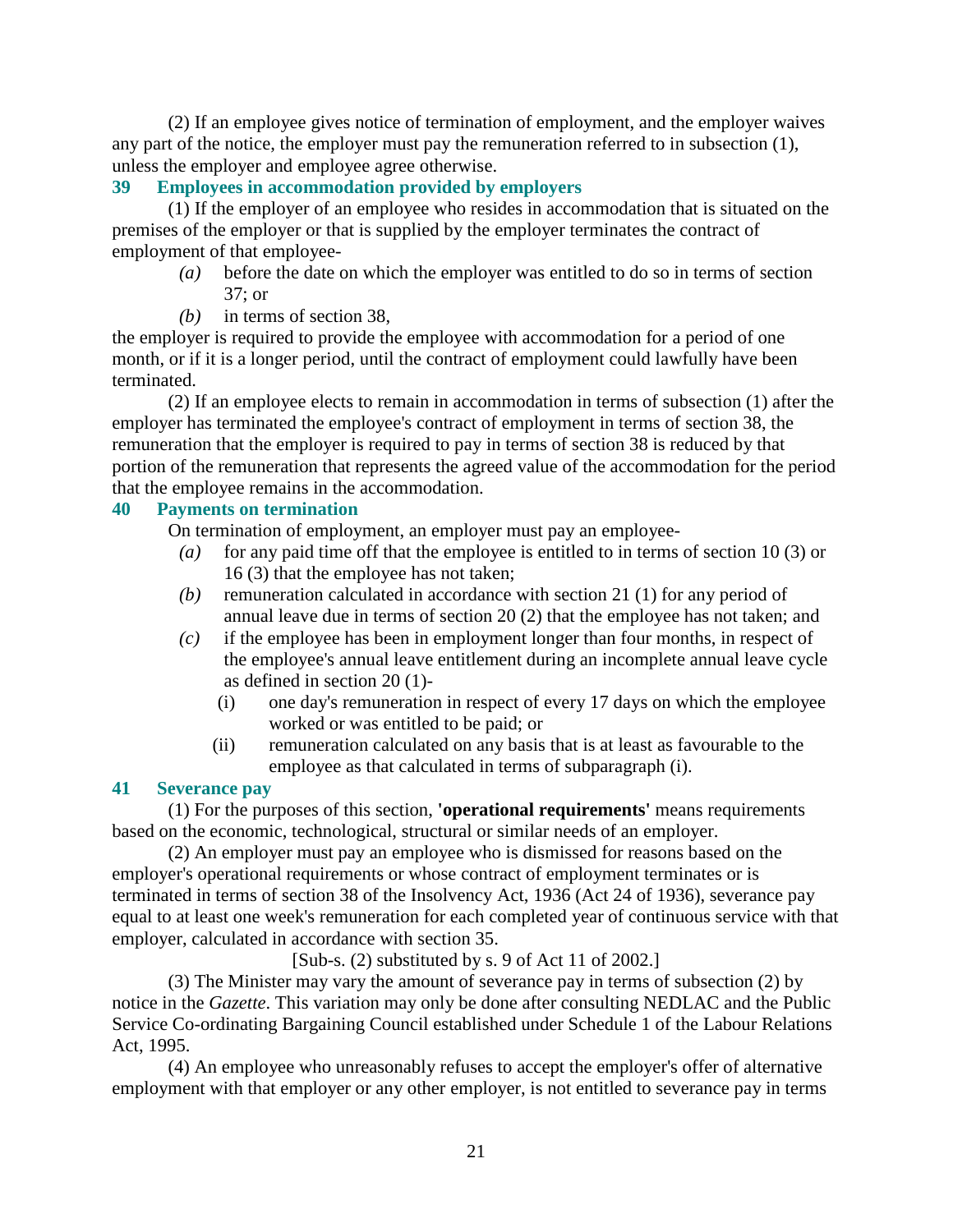of subsection (2).

 (5) The payment of severance pay in compliance with this section does not affect an employee's right to any other amount payable according to law.

 (6) If there is a dispute only about the entitlement to severance pay in terms of this section, the employee may refer the dispute in writing to-

- *(a)* a council, if the parties to the dispute fall within the registered scope of that council; or
- *(b)* the CCMA, if no council has jurisdiction.

 (7) The employee who refers the dispute to the council or the CCMA must satisfy it that a copy of the referral has been served on all the other parties to the dispute.

(8) The council or the CCMA must attempt to resolve the dispute through conciliation.

(9) If the dispute remains unresolved, the employee may refer it to arbitration.

 (10) If the Labour Court is adjudicating a dispute about a dismissal based on the employer's operational requirements, the Court may inquire into and determine the amount of any severance pay to which the dismissed employee may be entitled and the Court may make an order directing the employer to pay that amount.

#### **42 Certificate of service**

On termination of employment an employee is entitled to a certificate of service stating-

- *(a)* the employee's full name;
- *(b)* the name and address of the employer;
- *(c)* a description of any council or sectoral employment standard by which the employer's business is covered;
- *(d)* the date of commencement and date of termination of employment;
- *(e)* the title of the job or a brief description of the work for which the employee was employed at date of termination;
- *(f)* the remuneration at date of termination; and
- *(g)* if the employee so requests, the reason for termination of employment.

#### **CHAPTER SIX**

#### **PROHIBITION OF EMPLOYMENT OF CHILDREN AND FORCED LABOUR (ss 43-48)**

## **43 Prohibition of employment of children**

(1) No person may employ a child-

- *(a)* who is under 15 years of age; or
- *(b)* who is under the minimum school-leaving age in terms of any law, if this is 15 or  $older.^{XX*}$

(2) No person may employ a child in employment-

- *(a)* that is inappropriate for a person of that age;
- *(b)* that places at risk the child's well-being, education, physical or mental health, or spiritual, moral or social development.

 (3) A person who employs a child in contravention of subsection (1) or (2) commits an offence.

[Date of commencement of s. 43: 21 March 1998.]

#### **44 Employment of children of 15 years or older**

 (1) Subject to section 43 (2), the Minister may, on the advice of the Commission, make regulations to prohibit or place conditions on the employment of children who are at least 15 years of age and no longer subject to compulsory schooling in terms of any law.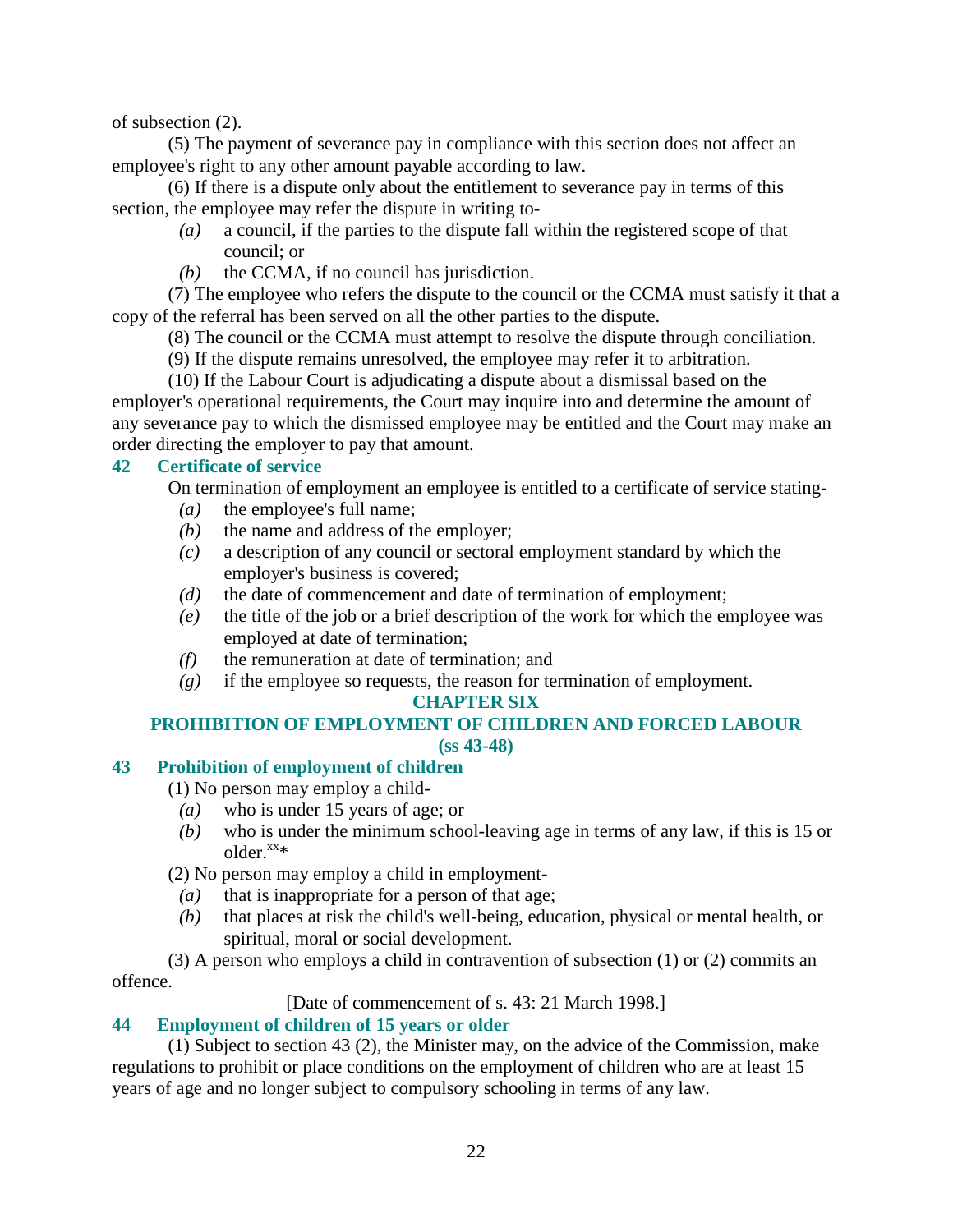(2) A person who employs a child in contravention of subsection (1) commits an offence. [Date of commencement of s. 44: 21 March 1998.]

## **45 Medical examinations**

 The Minister may, after consulting the Commission, make regulations relating to the conduct of medical examinations of children in employment. $^{xxi*}$ 

[Date of commencement of s. 45: 21 March 1998.]

## **46 Prohibitions**

It is an offence to-

- *(a)* assist an employer to employ a child in contravention of this Act; or
- *(b)* discriminate against a person who refuses to permit a child to be employed in contravention of this Act.
	- [Date of commencement of s. 46: 21 March 1998.]

# **47 Evidence of age**

 In any proceedings in terms of this Act, if the age of an employee is a relevant factor for which insufficient evidence is available, it is for the party who alleges that the employment complied with the provisions of this Chapter to prove that it was reasonable for that party to believe, after investigation, that the person was not below the permitted age in terms of section 43 or 44.

[Date of commencement of s. 47: 21 March 1998.]

# **48 Prohibition of forced labour**

(1) Subject to the Constitution, all forced labour is prohibited.

 (2) No person may for his or her own benefit or for the benefit of someone else, cause, demand or impose forced labour in contravention of subsection (1).

(3) A person who contravenes subsection (1) or (2) commits an offence.

# [Date of commencement of s. 48: 21 March 1998.]

# **CHAPTER SEVEN**

# **VARIATION OF BASIC CONDITIONS OF EMPLOYMENT (ss 49-50)**

# **49 Variation by agreement**

 (1) A collective agreement concluded in a bargaining council may alter, replace or exclude any basic condition of employment if the collective agreement is consistent with the purpose of this Act and the collective agreement does not-

- *(a)* reduce the protection afforded to employees by sections 7, 9 and any regulation made in terms of section 13;
- *(b)* reduce the protection afforded to employees who perform night work in terms of section 17 $(3)$  and  $(4)$ ;
- *(c)* reduce an employee's annual leave in terms of section 20 to less than two weeks;
- *(d)* reduce an employee's entitlement to maternity leave in terms of section 25;
- *(e)* reduce an employee's entitlement to sick leave in terms of sections 22 to 24;
- *(f)* conflict with the provisions of Chapter Six.

 (2) A collective agreement, other than an agreement contemplated in subsection (1), may replace or exclude a basic condition of employment, to the extent permitted by this Act or a sectoral determination.

 (3) An employer and an employee may agree to replace or exclude a basic condition of employment to the extent permitted by this Act or a sectoral determination.

(4) No provision in this Act or a sectoral determination may be interpreted as permitting-

*(a)* a contract of employment or agreement between an employer and an employee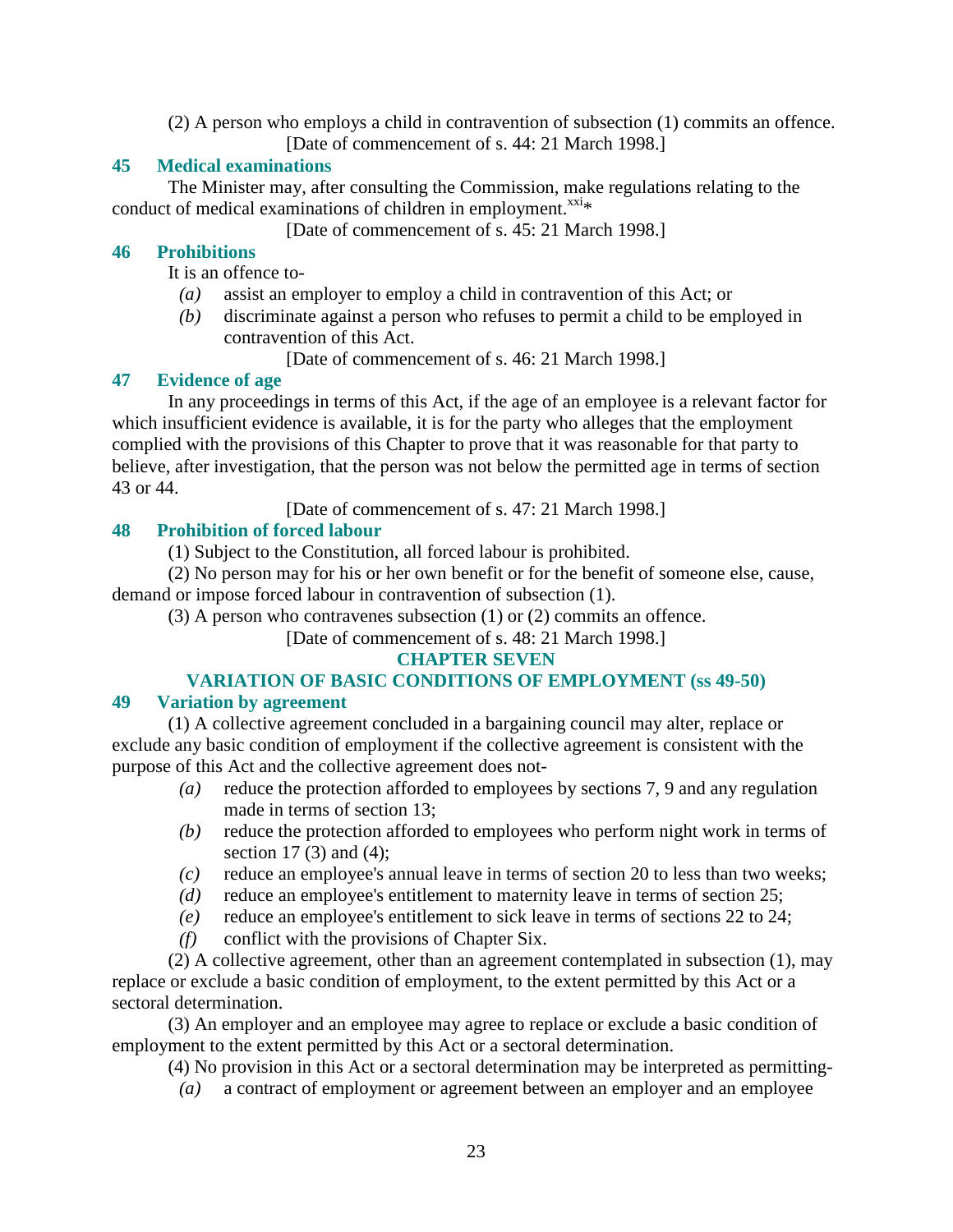contrary to the provisions of a collective agreement;

 *(b)* a collective agreement contrary to the provisions of a collective agreement concluded in a bargaining council.

#### **50 Variation by Minister**

 (1) The Minister may, if it is consistent with the purpose of this Act, make a determination to replace or exclude any basic condition of employment provided for in this Act in respect of-

- *(a)* any category of employees or category of employers; or
- *(b)* any employer or employee in respect of whom an application is made by-
	- (i) the employer;
	- (ii) the registered employers' organisation;
	- (iii) the employer and the registered employers' organisation.

(2) A determination in terms of subsection (1)-

- *(a)* may not be made in respect of sections 7, 17 (3) and (4), 25, 43 (2), 44 or 48 or a regulation made in terms of section 13; and
- *(b)* may only be made in respect of section 43 (1) to allow the employment of children in the performance of advertising, sports, artistic or cultural activities. [Sub-s. (2) substituted by s. 10 *(a)* of Act 11 of 2002.]
- (2A) A determination in terms of subsection (1) may only be made in respect of section 9

if-

- *(a)* the employees' ordinary hours of work, rest periods and annual leave are on the whole more favourable to the employees than the basic conditions of employment in terms of sections 9, 10, 14, 15 and 20; and
- *(b)* the determination-
	- (i) has been agreed to in a collective agreement;
	- (ii) is necessitated by the operational circumstances of the sector in respect of which the variation is sought and the majority of employees in the sector are not members of a registered trade union; or
	- (iii) applies to the agricultural sector or the private security sector. [Sub-s. (2A) inserted by s. 10 *(b)* of Act 11 of 2002.]

(3) A determination in terms of subsection 1 *(a)* must-

- *(a)* be made on the advice of the Commission; and
- *(b)* be issued by a notice in the *Gazette*.
- (4) The Minister may request the Commission-
	- *(a)* to advise on any application made in terms of subsection (1) *(b)*;
	- *(b)* to prepare guidelines for the consideration of applications made in terms of subsection (1) *(b)*.

 (5) A determination in terms of subsection (1) that applies to the public service must be made by the Minister with the concurrence of the Minister for the Public Service and Administration.

 (6) If a determination in terms of subsection (1) concerns the employment of children, the Minister must consult with the Minister for Welfare and Population Development before making the determination.

 (7) *(a)* A determination in terms of subsection (1) *(b)* may be issued if the application has the consent of every registered trade union that represents the employees in respect of whom the determination is to apply.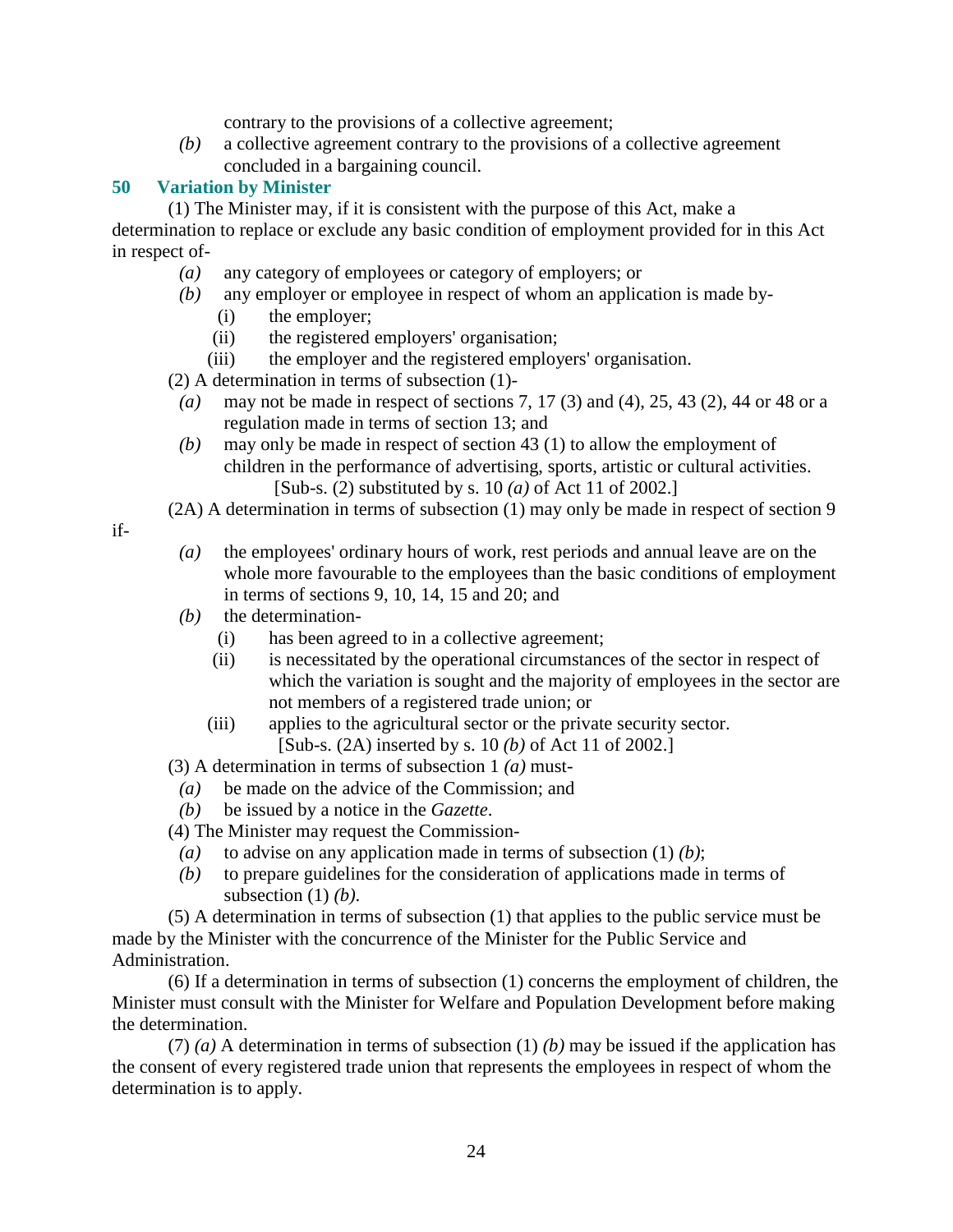*(b)* If no consent contemplated in paragraph *(a)* is obtained, a determination in terms of subsection (1) *(b)* may be issued if-

- (i) the employer or employers' organisation has served a copy of the application, together with a notice stating that representations may be made to the Minister, on any registered trade union that represents employees affected by the application; and
- (ii) in the case where the majority of employees are not represented by a registered trade union, the employer or employer's organisation has taken reasonable steps to bring the application and the fact that representations may be made to the Minister, to the attention of those employees.

(8) A determination made in terms of subsection (1) *(b)*-

- *(a)* may be issued on any conditions and for a period determined by the Minister;
- *(b)* may take effect on a date earlier than the date on which the determination is given, but not earlier than the date on which application was made;
- *(c)* must be issued in a notice in the prescribed form if the determination is made in respect of an application made by an employer;
- *(d)* must be published in a notice in the *Gazette* if the determination is made in respect of an application made by an employers' organisation.

 (9) *(a)* The Minister may on application by any affected party and after allowing other affected parties a reasonable opportunity to make representations, amend or withdraw a determination issued in terms of subsection (1).

*(b)* For the purposes of paragraph *(a)*, an affected party is-

- (i) an employer or employer's organisation that is covered by the determination;
- (ii) a registered trade union representing employees covered by the determination, or an employee covered by the determination who is not a member of a registered trade union.

 (10) An employer in respect of whom a determination has been made, or whose employees are covered by a determination in terms of subsection (1), must-

- *(a)* display a copy of the notice conspicuously at the workplace where it can be read by the employees to whom the determination applies;
- *(b)* notify each employee in writing of the fact of the determination and of where a copy of the notice has been displayed; and
- *(c)* give a copy of the notice to every-
	- (i) registered trade union representing those employees;
	- (ii) trade union representative representing those employees; and
	- (iii) employee who requests a copy.

## **CHAPTER EIGHT**

## **SECTORAL DETERMINATIONS (ss 51-58)**

## **51 Sectoral determination**

 (1) The Minister may make a sectoral determination establishing basic conditions of employment for employees in a sector and area.

 (2) A sectoral determination must be made in accordance with this Chapter and by notice in the *Gazette*.

[Date of commencement of s. 51: 21 March 1998.]

## **52 Investigation**

(1) Before making a sectoral determination, the Minister must direct the Director-General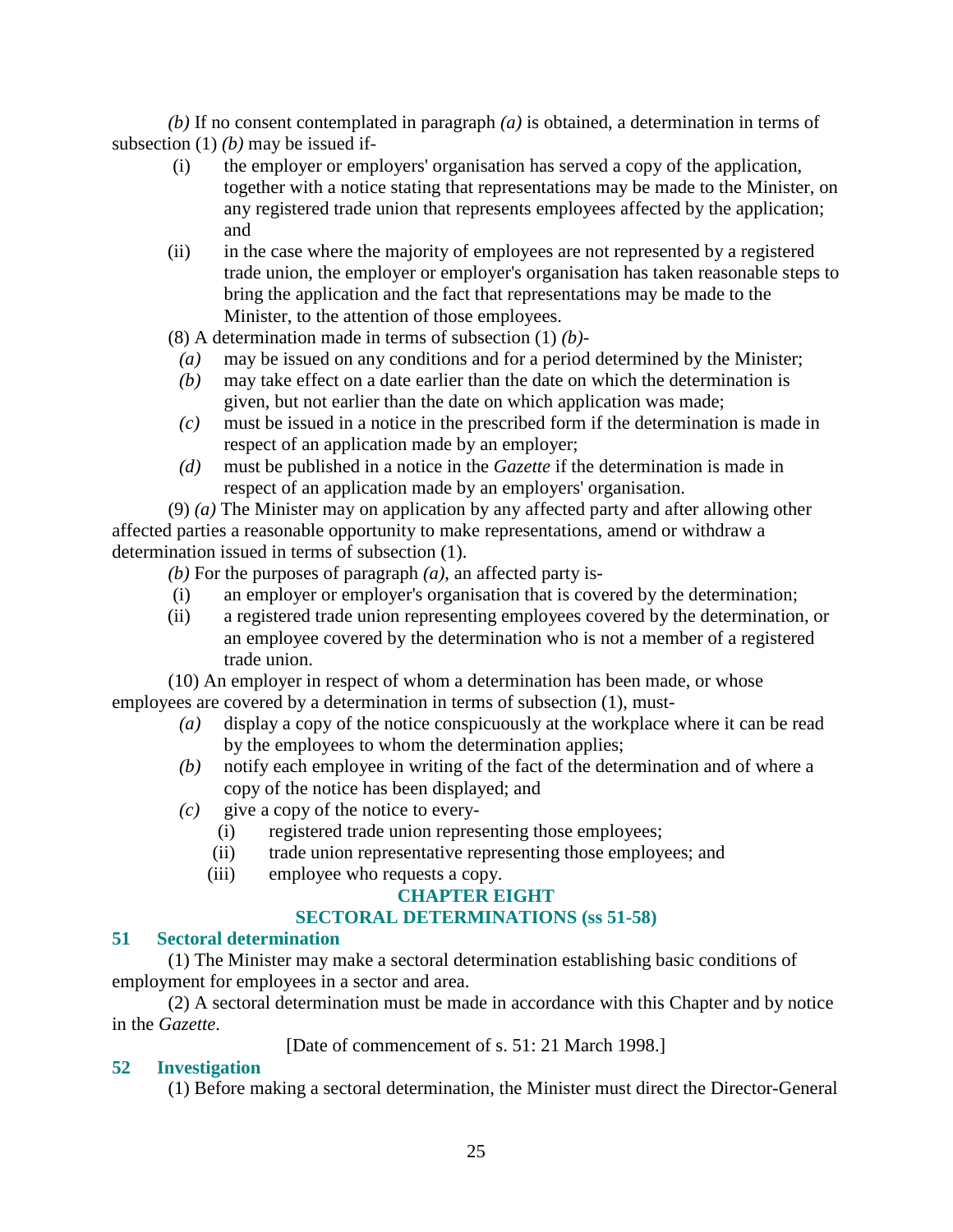to investigate conditions of employment in the sector and area concerned.

 (2) The Minister must determine terms of reference for the investigation, which must include-

- *(a)* the sector and area to be investigated;
- *(b)* the categories or classes of employees to be included in the investigation; and
- *(c)* the matters to be investigated, which may include any matter listed in section 55 (4).

 (3) The Minister must publish a notice in the *Gazette* setting out the terms of reference of the investigation and inviting written representations by members of the public.

 (4) If an organisation representing employers or employees in a sector and area makes a written request to the Minister to investigate conditions of employment in that sector and area, the Minister must either-

- *(a)* direct the Director-General to conduct an investigation; or
- *(b)* request the Commission to advise the Minister on whether the requested investigation ought to be conducted.

[Date of commencement of s. 52: 21 March 1998.]

## **53 Conduct of investigation**

 (1) For the purposes of conducting an investigation in terms of section 52 (1), the Director-General may-

- *(a)* question any person who may be able to provide information relevant to any investigation; or
- *(b)* require, in writing, any employer or employee in a sector and area that is being investigated or any other person to furnish any information, book, document or object that is material to the investigation within a specified period, which must be reasonable.

 (2) A person may not refuse to answer any relevant question by the Director-General that he or she is legally obliged to answer. $x^{\text{xxii}}*$ 

[Date of commencement of s. 53: 21 March 1998.]

## **54 Preparation of report**

 (1) On completion of an investigation, and after considering any representations made by members of the public, the Director-General must prepare a report.

(2) A copy of the report must be submitted to the Commission for its consideration.

(3) When advising the Minister on the publication of a sectoral determination, the

Commission must consider in respect of the sector and area concerned-

- *(a)* the report prepared in terms of subsection (1);
- *(b)* the ability of employers to carry on their business successfully;
- *(c)* the operation of small, medium or micro-enterprises, and new enterprises;
- *(d)* the cost of living;
- *(e)* the alleviation of poverty;
- *(f)* conditions of employment;
- *(g)* wage differentials and inequality;
- *(h)* the likely impact of any proposed condition of employment on current employment or the creation of employment;
- *(i)* the possible impact of any proposed conditions of employment on the health, safety or welfare of employees;
- *(j)* any other relevant information made available to the Commission.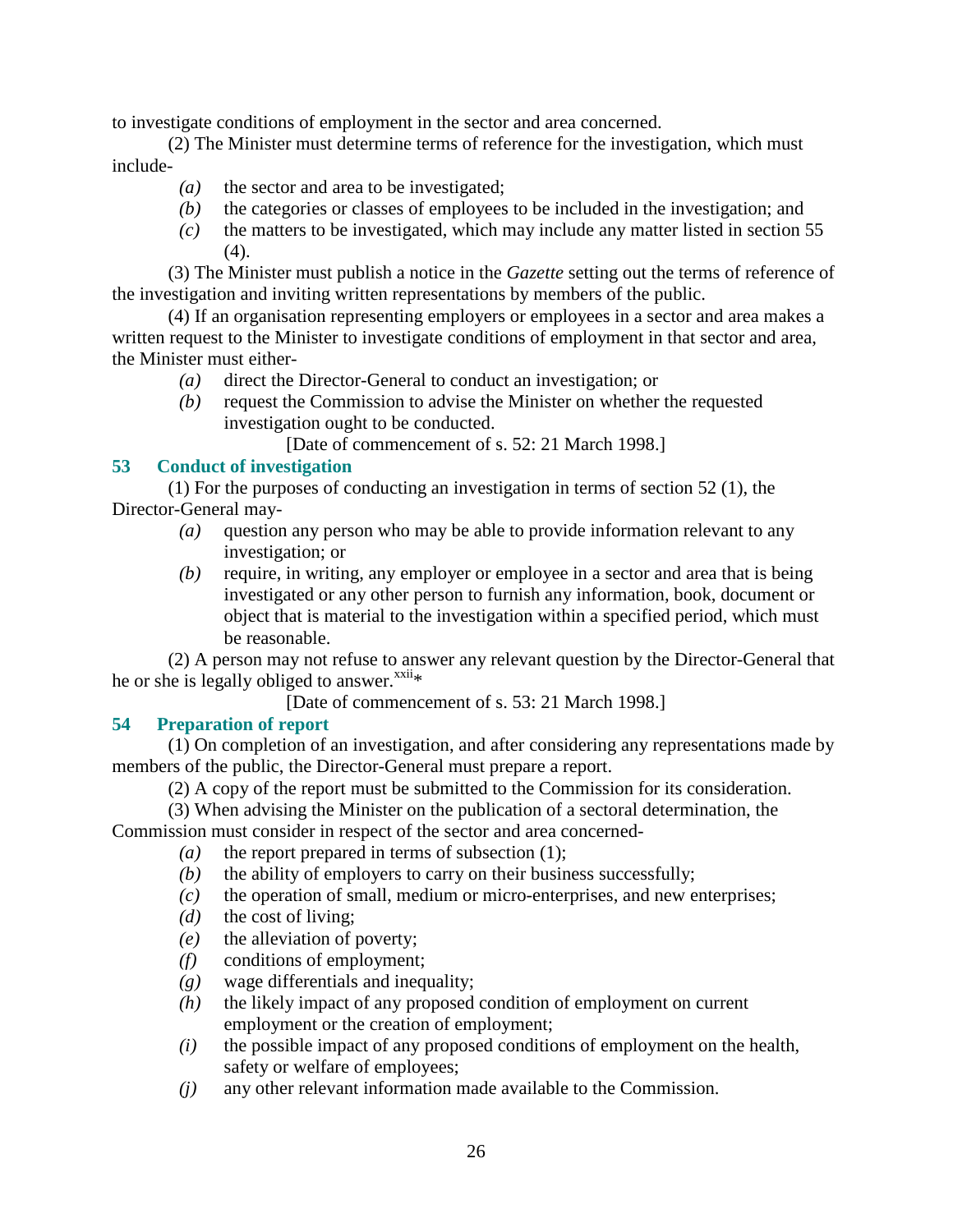(4) The Commission must prepare a report for the Minister containing recommendations on the matters which should be included in a sectoral determination for the relevant sector and area.

[Date of commencement of s. 54: 21 March 1998.]

# **55 Making of sectoral determination**

 (1) After considering the report and recommendations of the Commission contemplated in section 54 (4), the Minister may make a sectoral determination for one or more sector and area.

 (2) If the Minister does not accept a recommendation of the Commission made in terms of section 54 (4), the Minister must refer the matter to the Commission for its reconsideration indicating the matters on which the Minister disagrees with the Commission.

 (3) After considering the further report and recommendations of the Commission, the Minister may make a sectoral determination.

- (4) A sectoral determination may in respect to the sector and area concerned-
	- *(a)* set minimum terms and conditions of employment, including minimum rates of remuneration;
	- *(b)* provide for the adjustment of minimum rates of remuneration;
	- *(c)* regulate the manner, timing and other conditions of payment of remuneration;
	- *(d)* prohibit or regulate payment of remuneration in kind;
	- *(e)* require employers to keep employment records;
	- *(f)* require employers to provide records to their employees;
	- *(g)* prohibit or regulate task-based work, piecework, home work and contract work;
	- *(h)* set minimum standards for housing and sanitation for employees who reside on their employers' premises;
	- *(i)* regulate payment of travelling and other work-related allowances;
	- *(j)* specify minimum conditions of employment for trainees;
- *(k)* specify minimum conditions of employment for persons other than employees;
- *(l)* regulate training and education schemes;
- *(m)* regulate pension, provident, medical aid, sick pay, holiday and unemployment schemes or funds; and
- *(n)* regulate any other matter concerning remuneration or other terms or conditions of employment.

 (5) Any provisions of a sectoral determination may apply to all or some of the employers and employees in the sector and area concerned.

(6) A sectoral determination in terms of subsection (1):

- *(a)* May not be made in respect of section 7, 43 (2), 44 or 48;
- *(b)* may only be made in respect of section 43 (1) to allow the employment of children in the performance of advertising, sports, artistic or cultural activities;
- *(c)* may not reduce the protection afforded to employees by sections 17 (3) and (4) and 25 or a regulation made in terms of section 13; and
- *(d)* may vary the basic conditions of employment in section 9 in the circumstances contemplated by section 50 (2A).

[Sub-s. (6) substituted by s. 11 of Act 11 of 2002.]

(7) The Minister may not publish a sectoral determination-

 *(a)* covering employees and employers who are bound by a collective agreement concluded at a bargaining council;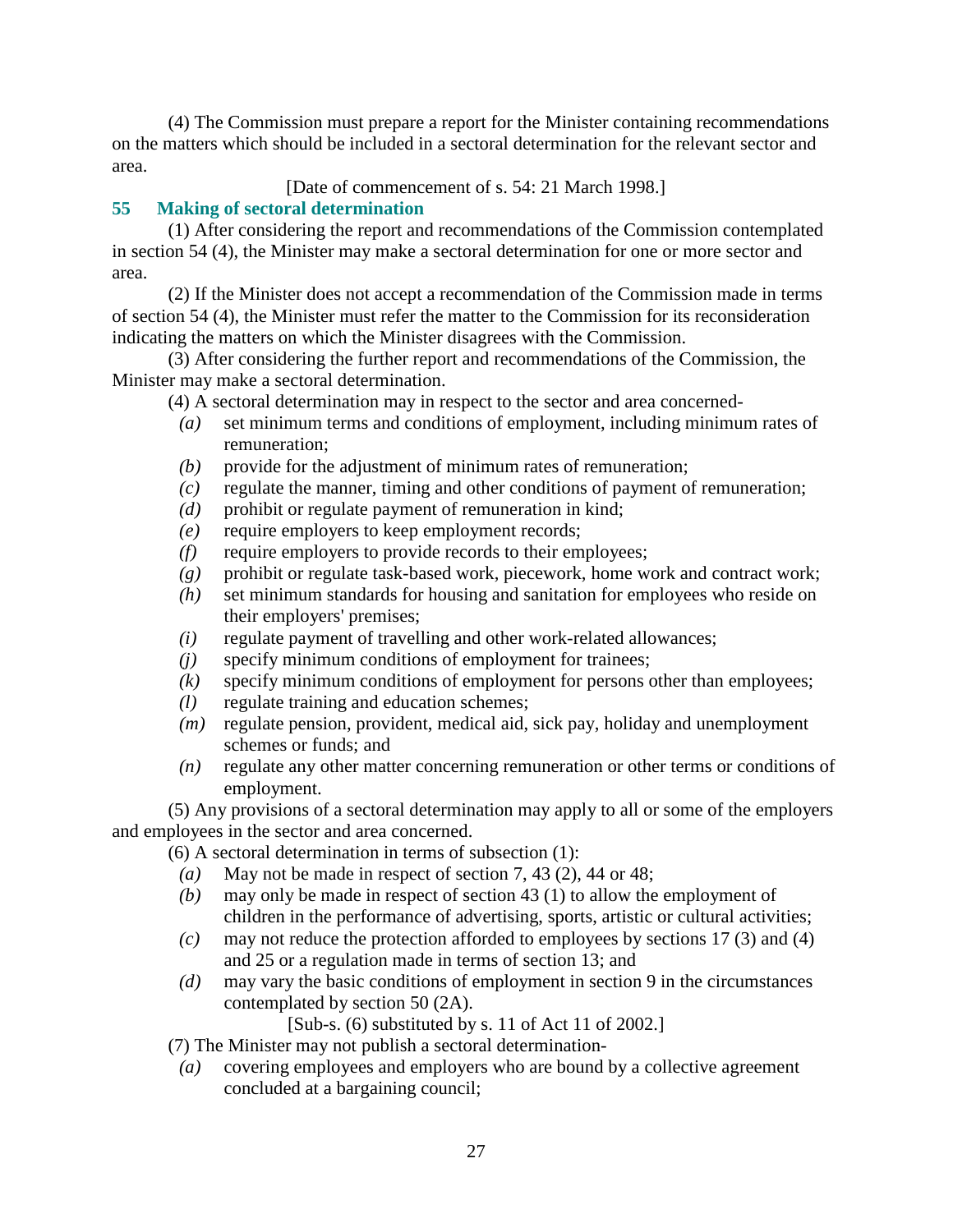- *(b)* regulating any matter in a sector and area in which a statutory council is established and in respect of which that statutory council has concluded a collective agreement;
- *(c)* regulating any matter regulated by a sectoral determination for a sector and area which has been in effect for less than 12 months.
	- [Date of commencement of s. 55: 21 March 1998.]

## **56 Period of operation of sectoral determination**

 (1) The provisions of a sectoral determination remain binding until they are amended or superseded by a new or amended sectoral determination, or they are cancelled or suspended by the Minister.

 (2) If a collective agreement contemplated in section 55 (6) *(a)* or *(b)* is concluded, the provisions of a sectoral determination cease to be binding upon employers and employees covered by the agreement.

(3) The Minister may, by notice in the *Gazette*-

- *(a)* cancel or suspend any provision of a sectoral determination, either in the sector and area as a whole or in part of the sector or in a specific area; or
- *(b)* correct or clarify the meaning of any provision of a sectoral determination as previously published.

 (4) Before publishing a notice of cancellation or suspension in terms of subsection (3) *(a)* the Minister must, by notice in the *Gazette*, announce the intention to do so, and allow an opportunity for public comment.

[Date of commencement of s. 56: 21 March 1998.]

## **57 Legal effect of sectoral determination**

 If a matter regulated in this Act is also regulated in terms of a sectoral determination, the provision in the sectoral determination prevails.

[Date of commencement of s. 57: 21 March 1998.]

#### **58 Employer to keep a copy of sectoral determination**

 Unless a sectoral determination provides otherwise, every employer on whom the sectoral determination is binding must-

- *(a)* keep a copy of that sectoral determination available in the workplace at all times;
- *(b)* make that copy available for inspection by an employee; and
- $(c)$  give a copy of that sectoral determination-
	- (i) to an employee who has paid the prescribed fee; and
	- (ii) free of charge, on request, to an employee who is a trade union representative or a member of a workplace forum.

[Date of commencement of s. 58: 21 March 1998.]

#### **CHAPTER NINE**

## **EMPLOYMENT CONDITIONS COMMISSION (ss 59-62)**

## **59 Establishment and functions of Employment Conditions Commission**

(1) The Employment Conditions Commission is hereby established.

(2) The functions of the Commission are to advise the Minister-

- *(a)* on sectoral determinations in terms of Chapter Eight;
- *(b)* on any matter concerning basic conditions of employment;
- *(c)* on any matter arising out of the application of this Act;
- *(d)* on the effect of the policies of the government on employment;
- *(e)* on trends in collective bargaining and whether any of those trends undermine the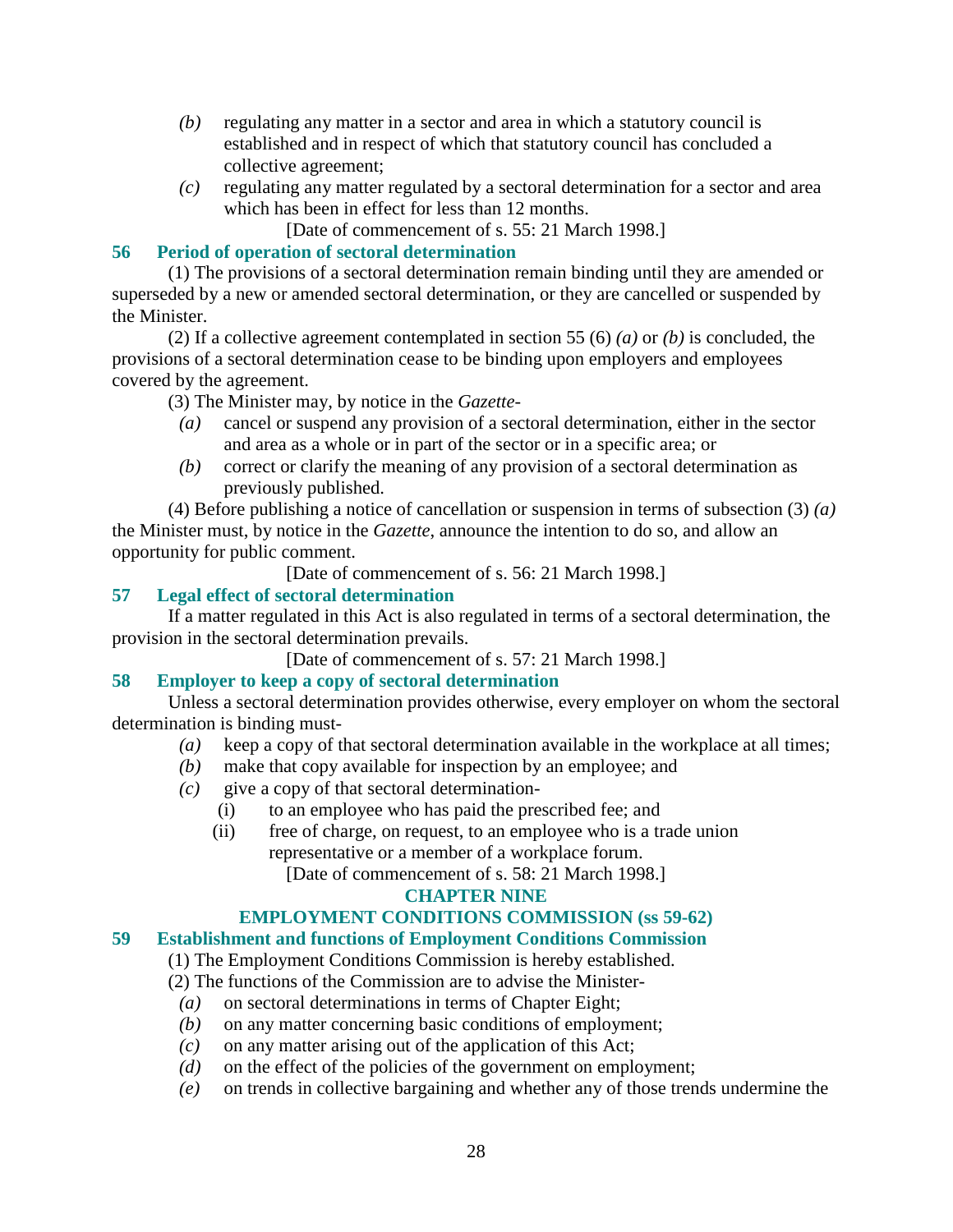purpose of this Act;

- *(f)* and the Minister for Welfare and Population Development, on any matter concerning the employment of children, including the review of section 43;
- *(g)* and the Minister for the Public Service and Administration, on any matter concerning basic conditions of employment in the public service.

 (3) The Commission may draw up rules for the conduct of its meetings and public hearings.

 (4) Subject to the laws governing the public service, the Minister must provide the Commission with the staff that the Minister considers necessary for the performance of its functions.

 (5) The Minister must direct the Director-General to undertake research that is required to enable the Commission to perform its functions.

 (6) The expenses of the Commission are to be met by money appropriated by Parliament for that purpose and which is subject to audit by the Auditor-General, referred to in section 188 of the Constitution.

[Date of commencement of s. 59: 21 March 1998.]

## **60 Composition of Commission**

 (1) The Minister must, after consultation with NEDLAC, appoint as members of the Commission three persons who are knowledgeable about the labour market and conditions of employment, including the conditions of employment of vulnerable and unorganised workers, and designate one of them as the chairperson.

(2) The Minister must, in addition, appoint to the Commission-

- *(a)* one member and one alternate member nominated by the voting members of NEDLAC representing organised labour;
- *(b)* one member and one alternate member nominated by the voting members of NEDLAC representing organised business.

[Sub-s. (2) substituted by s. 12 of Act 11 of 2002.]

(3) The chairperson and members of the Commission-

- *(a)* must be citizens or permanent residents of the Republic;
- *(b)* must act impartially when performing any function of the Commission;
- *(c)* may not engage in any activity that may undermine the integrity of the Commission; and
- *(d)* must recuse themselves from advising the Minister on any matter in respect of which they have a direct financial interest or any other conflict of interest.

(4) The Minister must determine-

- *(a)* the term of office of the chairperson and members of the Commission, which may not be more than three years;
- *(b)* with the concurrence of the Minister of Finance, the remuneration and allowances to be paid to members of the Commission; and
- *(c)* any other conditions of appointment not provided for in this section.

(5) The Minister must appoint a member to act as chairperson whenever-

- *(a)* the chairperson is absent from the Republic or from duty, or for any reason is temporarily unable to function as chairperson; or
- *(b)* the office of chairperson is vacant.

 (6) A person whose period of office as the chairperson or a member of the Commission has expired is eligible for reappointment.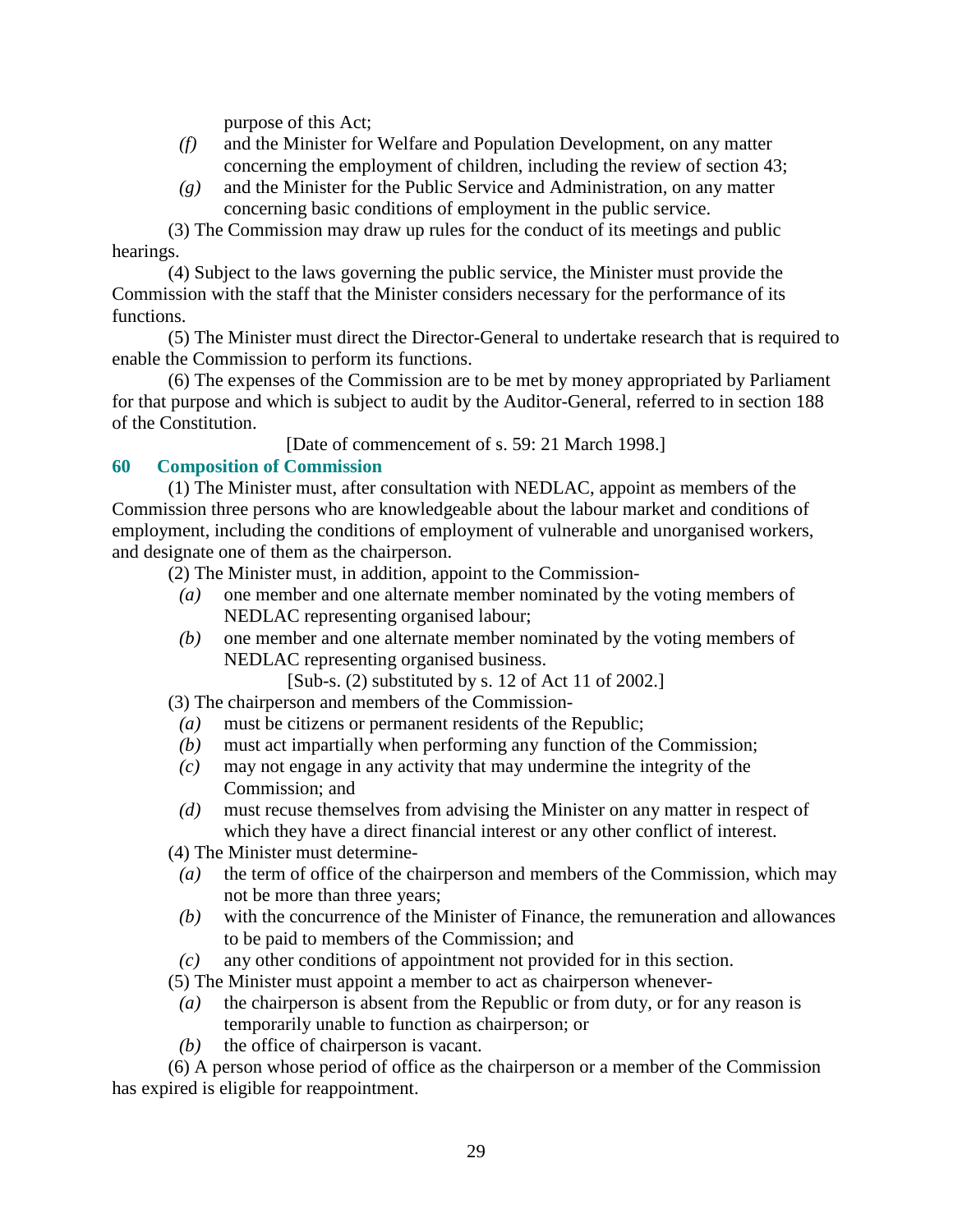(7) The chairperson or a member of the Commission may resign in writing.

 (8) The Minister may remove the chairperson or a member of the Commission from office for-

- *(a)* serious misconduct;
- *(b)* permanent incapacity; or
- *(c)* engaging in any activity that may undermine the integrity of the Commission. [Date of commencement of s. 60: 21 March 1998.]

## **61 Public hearings**

 The Commission may hold public hearings at which it may permit members of the public to make oral representations on any matter that the Commission is considering in terms of section 59 (2).

[Date of commencement of s. 61: 21 March 1998.]

## **62 Report by Commission**

(1) The Commission's advice to the Minister must be in the form of a written report.

(2) The Commission must, when performing any function in terms of section 59 (2) *(b)* to

*(e)*, take into account the considerations set out in section 54 (3) to the extent that they are appropriate.

 (3) The members of the Commission must endeavour to prepare a unanimous report to the Minister. If the members are not able to prepare a unanimous report, each member is entitled to have his or her views reflected in the report.

[Date of commencement of s. 62: 21 March 1998.]

## **CHAPTER TEN**

#### **MONITORING, ENFORCEMENT AND LEGAL PROCEEDINGS (ss 63-81)**  *Part A*

## *Monitoring and enforcement* **(ss 63-73)**

## **63 Appointment of labour inspectors**

(1) The Minister may-

- *(a)* appoint any person in the public service as a labour inspector;
- *(b)* designate any person in the public service, or any person appointed as a designated agent of a bargaining council in terms of section 33 of the Labour Relations Act, 1995, to perform any of the functions of a labour inspector.

 (2) Any person appointed under subsection (1) must perform his or her functions in terms of this Chapter, subject to the direction and control of the Minister.

 (3) The Minister must provide each labour inspector with a signed certificate in the prescribed form stating-

- *(a)* that the person is a labour inspector;
- *(b)* which legislation that labour inspector may monitor and enforce; and
- *(c)* which of the functions of a labour inspector that person may perform.
	- [Date of commencement of s. 63: 21 March 1998.]

## **64 Functions of labour inspectors**

 (1) A labour inspector appointed under section 63 (1) may promote, monitor and enforce compliance with an employment law by-

- *(a)* advising employees and employers of their rights and obligations in terms of an employment law;
- *(b)* conducting inspections in terms of this Chapter;
- *(c)* investigating complaints made to a labour inspector;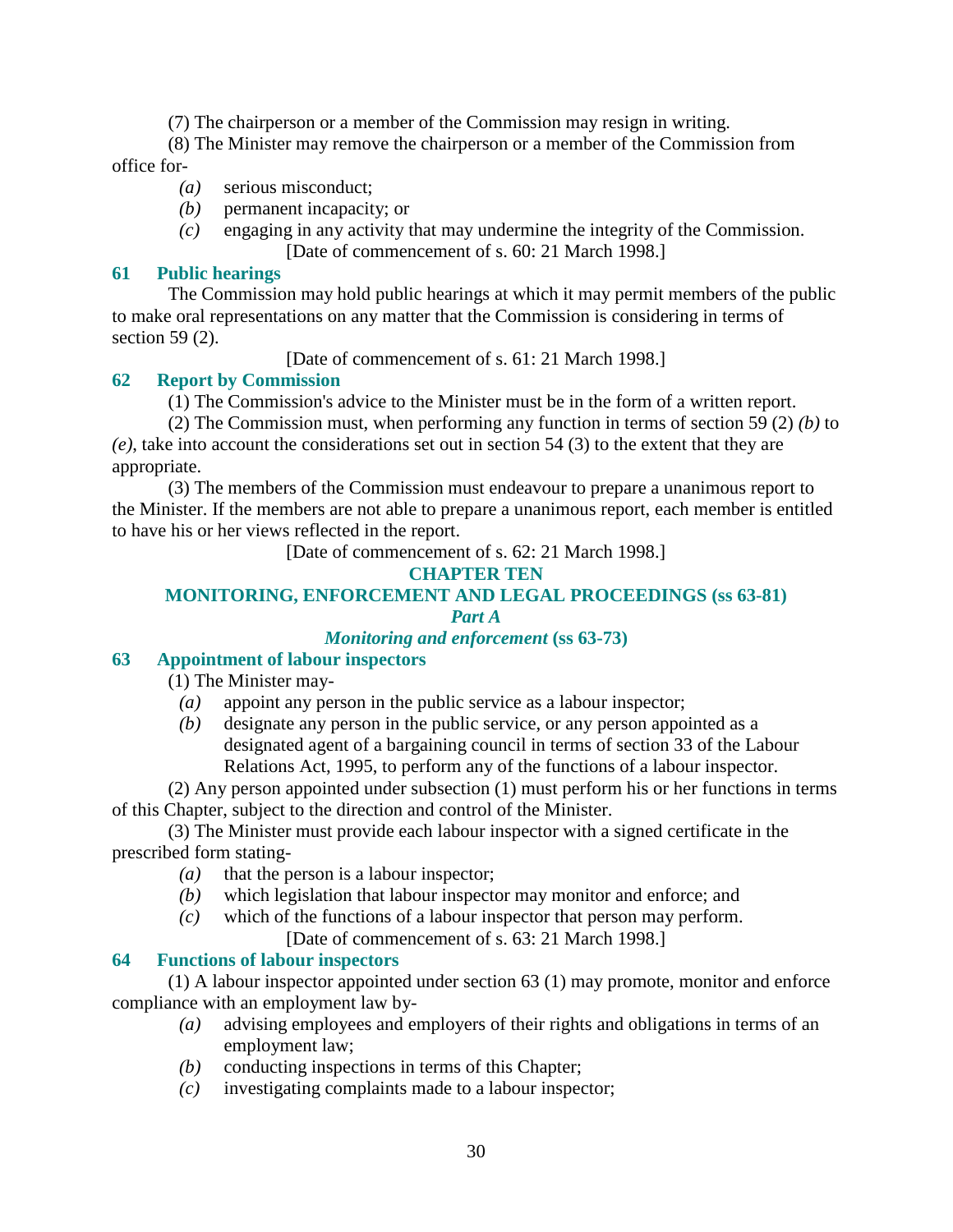- *(d)* endeavouring to secure compliance with an employment law by securing undertakings or issuing compliance orders; and
- *(e)* performing any other prescribed function.

 (2) A labour inspector may not perform any function in terms of this Act in respect of an undertaking in respect of which the labour inspector has, or may reasonably be perceived to have, any personal, financial or similar interest.

[Date of commencement of s. 64: 21 March 1998.]

## **65 Powers of entry**

 (1) In order to monitor and enforce compliance with an employment law, a labour inspector may, without warrant or notice, at any reasonable time, enter-

- *(a)* any workplace or any other place where an employer carries on business or keeps employment records, that is not a home;
- *(b)* any premises used for skills development in terms of the Skills Development Act, 1998 (Act 97 of 1998); or
- *(c)* any place at which any person provides or purports to provide any employment services as defined in terms of the Skills Development Act, 1998 (Act 97 of 1998).

[Sub-s. (1) substituted by s. 17 of Act 37 of 2008.]

 (2) A labour inspector may enter a home or any place other than a place referred to in subsection (1) only-

- *(a)* with the consent of the owner or occupier; or
- *(b)* if authorised to do so in writing in terms of subsection (3).

 (3) The Labour Court may issue an authorisation contemplated in subsection (2) only on written application by a labour inspector who states under oath or affirmation the reasons for the need to enter a place in order to monitor or enforce compliance with any employment law.

 (4) If it is practical to do so, the employer and a trade union representative must be notified that the labour inspector is present at a workplace and of the reason for the inspection.

## [Date of commencement of s. 65: 21 March 1998.]

## **66 Powers to question and inspect**

 (1) In order to monitor or enforce compliance with an employment law, a labour inspector may-

- *(a)* require a person to disclose information, either orally or in writing, and either alone or in the presence of witnesses, on any matter to which an employment law relates, and require that the disclosure be made under oath or affirmation;
- *(b)* inspect, and question a person about, any record or document to which an employment law relates;
- *(c)* copy any record or document referred to in paragraph *(b)*, or remove these to make copies or extracts;
- *(d)* require a person to produce or deliver to a place specified by the labour inspector any record or document referred to in paragraph *(b)* for inspection;
- *(e)* inspect, question a person about, and if necessary remove, any article, substance or machinery present at a place referred to in section 65;
- *(f)* inspect or question a person about any work performed; and
- *(g)* perform any other prescribed function necessary for monitoring or enforcing compliance with an employment law.
- (2) A labour inspector may be accompanied by an interpreter and any other person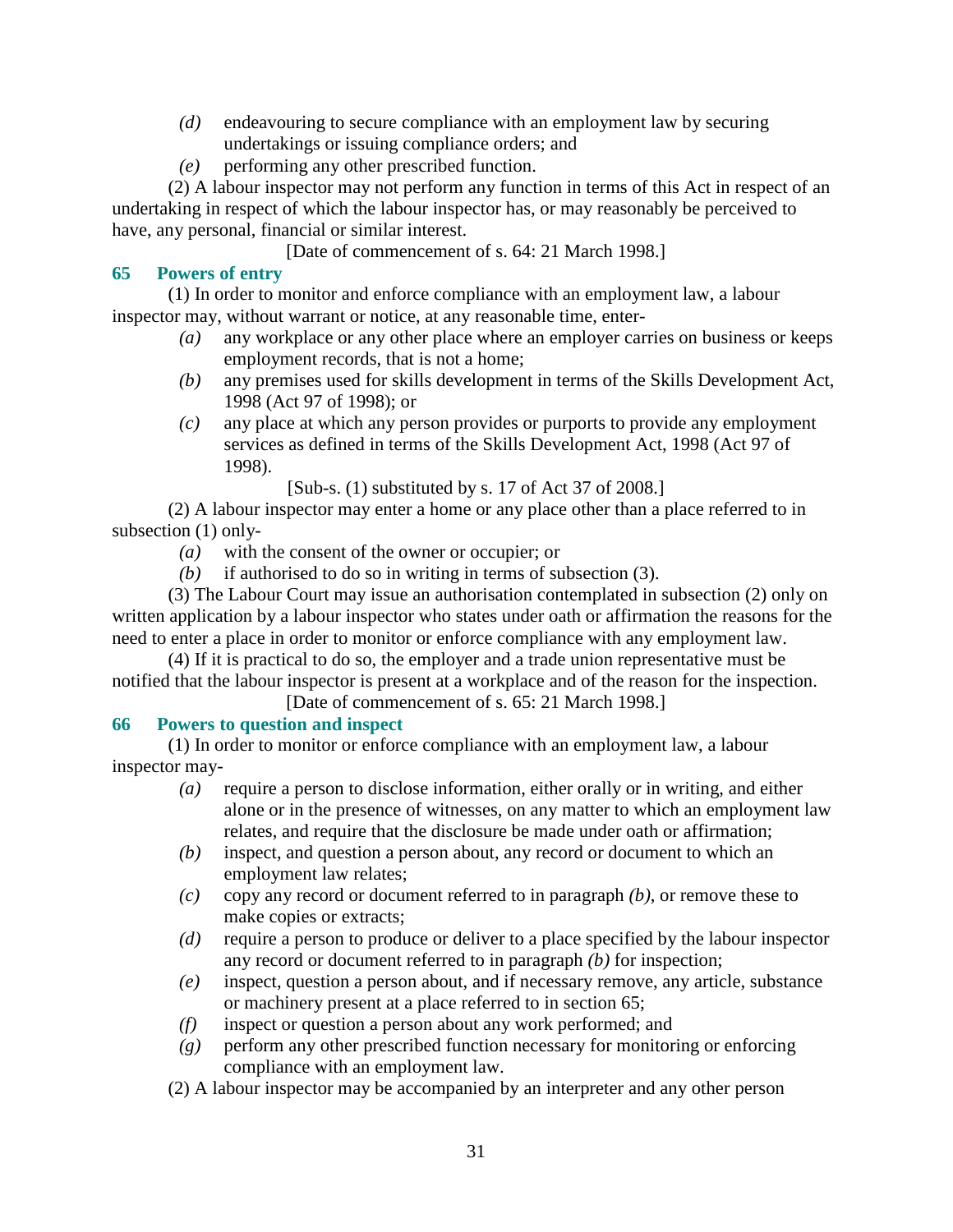reasonably required to assist in conducting the inspection.

- (3) A labour inspector must-
	- *(a)* produce on request the certificate referred to in section 63 (3);
- *(b)* provide a receipt for any record, document, article, substance or machinery removed in terms of subsection (1) *(c)* or *(e)*; and
- *(c)* return anything removed within a reasonable period of time.

 (4) The powers provided for in this Part are in addition to any power of a labour inspector in terms of any other employment law.

#### **67 Co-operation with labour inspectors**

 (1) Any person who is questioned by a labour inspector in terms of section 66 must answer all relevant questions lawfully put to that person truthfully and to the best of his or her ability.<sup>xxiii\*</sup>

 (2) Every employer and each employee must provide any facility and assistance at a workplace that is reasonably required by a labour inspector to perform the labour inspector's functions effectively.

## **68 Securing an undertaking**

 (1) A labour inspector who has reasonable grounds to believe that an employer has not complied with any provision of this Act must endeavour to secure a written undertaking by the employer to comply with the provision.

 (1A) A labour inspector may endeavour to secure a written undertaking by the employer to comply with subsection (1) either by-

- *(a)* meeting with the employer or a representative of the employer; or
- *(b)* serving a document, in the prescribed form, on the employer.
	- [Sub-s. (1A) inserted by s. 13 of Act 11 of 2002.]

(2) In endeavouring to secure the undertaking, the labour inspector-

- *(a)* may seek to obtain agreement between the employer and employee as to any amount owed to the employee in terms of this Act;
- *(b)* may arrange for payment to an employee of any amount paid as a result of an undertaking;
- *(c)* may, at the written request of an employee, receive payment on behalf of the employee; and
- *(d)* must provide a receipt for any payment received in terms of paragraph *(c)*.

## **69 Compliance order**

 (1) A labour inspector who has reasonable grounds to believe that an employer has not complied with a provision of this Act may issue a compliance order.

(2) A compliance order must set out-

- *(a)* the name of the employer, and the location of every workplace, to which it applies;
- *(b)* any provision of this Act that the employer has not complied with, and details of the conduct constituting non-compliance;
- *(c)* any amount that the employer is required to pay to an employee;
- *(d)* any written undertaking by the employer in terms of section 68 (1) and any failure by the employer to comply with a written undertaking;
- *(e)* any steps that the employer is required to take including, if necessary, the cessation of the contravention in question and the period within which those steps must be taken; and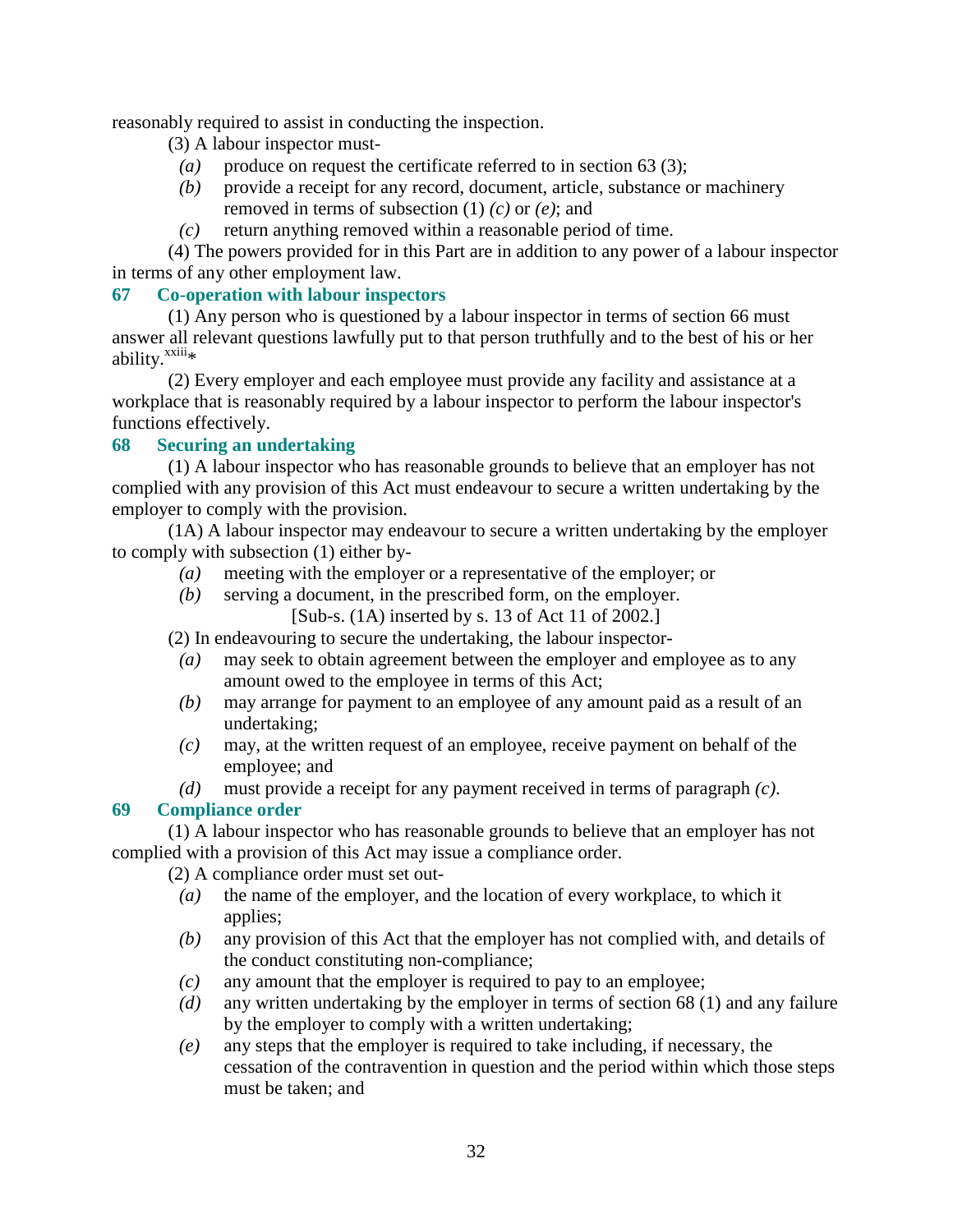*(f)* the maximum fine that may be imposed upon the employer in accordance with Schedule Two for a failure to comply with a provision of this Act.

 (3) *(a)* A labour inspector must serve a copy of the compliance order on the employer named in it, and on each employee affected by it unless this is impractical, and on a representative of the employees.

*(b)* The failure to serve a copy of a compliance order on any employee or any representative of employees in terms of paragraph *(a)* does not invalidate the order. [Sub-s. (3) substituted by s. 14 of Act 11 of 2002.]

 (4) The employer must display a copy of the compliance order prominently at a place accessible to the affected employees at each workplace named in it.

 (5) An employer must comply with the compliance order within the time period stated in the order unless the employer objects in terms of section 71.

## **70 Limitations**

 A labour inspector may not issue a compliance order in respect of any amount payable to an employee as a result of a failure to comply with a provision of this Act if-

- *(a)* the employee is covered by a collective agreement that provides for resolution by arbitration of disputes concerning amounts owing in terms of this Act;
- *(b)* the employee is employed in a category of employees mentioned in section 6 (1) *(a)* or in respect of which a notice has been issued in terms of section 6 (3);
- *(c)* any proceedings have been instituted for the recovery of that amount or, if proceedings have been instituted, those proceedings have been withdrawn; or
- *(d)* that amount has been payable by the employer to the employee for longer than 12 months before the date on which a complaint was made to a labour inspector by or on behalf of the employee or, if no complaint was made, the date on which a labour inspector first endeavoured to secure a written undertaking by the employer in terms of section 68.

[Para. *(d)* substituted by s. 15 of Act 11 of 2002.]

# **71 Objections to compliance order**

 (1) An employer may object to a compliance order by making representations in writing to the Director-General within 21 days of receipt of that order.

 (2) If the employer shows good cause at any time, the Director-General may permit the employer to object after the period of 21 days has expired.

 (3) After considering any representations by the employer and any other relevant information, the Director-General-

- *(a)* may confirm, modify or cancel an order or any part of an order; and
- *(b)* must specify the period within which the employer must comply with any part of an order that is confirmed or modified.

(4) The information that the Director-General must consider includes-

- *(a)* any evidence concerning the employer's compliance record;
- *(b)* the likelihood that the employer was aware of the relevant provisions; and
- *(c)* the steps taken by the employer to ensure compliance with the relevant provision.

 (5) The Director-General must serve a copy of the order made in terms of subsection (3) on the employer and on each employee affected by it or, if this is impractical, on a representative of the employees.

 (6) If the Director-General confirms or modifies the order or any part of the order, the employer must comply with that order within the time period specified in that order.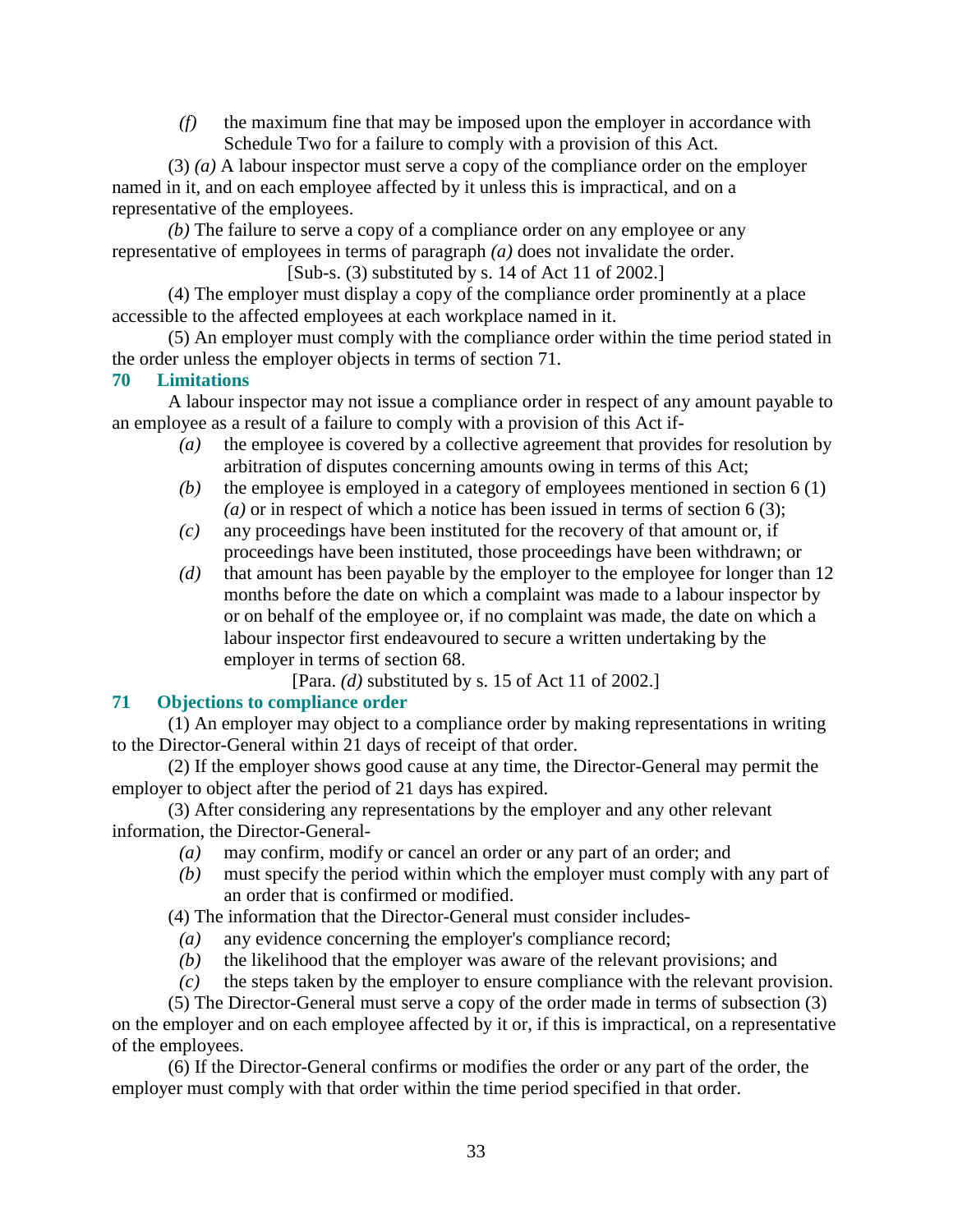#### **72 Appeals from order of Director-General**

 (1) An employer may appeal to the Labour Court against an order of the Director-General within 21 days of receipt of that order.

 (2) The order is suspended pending the final determination of the appeal by the Labour Court or any appeal from the Labour Court.

 (3) If the employer shows good cause at any time, the Labour Court may permit the employer to appeal after the period of 21 days has expired.

## **73 Order may be made order of Labour Court**

 (1) The Director-General may apply to the Labour Court for a compliance order to be made an order of the Labour Court in terms of section 158 (1) *(c)* of the Labour Relations Act, 1995, if the employer has not complied with the order and has not lodged an objection against the order in terms of section 71 (1).

 (2) The Director-General may apply to the Labour Court for an order of the Director-General in terms of section 71 (3) to be made an order of the Labour Court in terms of section 158 (1) *(c)* of the Labour Relations Act, 1995, if the employer has not complied with the order and has not appealed against the order in terms of section 72 (1).

 $(3)$  ......

[Sub-s. (3) deleted by s. 16 of Act 11 of 2002.]

## *Part B Legal proceedings (ss 74-77A)*

#### **74 Consolidation of proceedings**

 (1) A dispute concerning a contravention of this Act may be instituted jointly with proceedings instituted by an employee under Part C of this Chapter.

 (2) If an employee institutes proceedings for unfair dismissal, the Labour Court or the arbitrator hearing the matter may also determine any claim for an amount that is owing to that employee in terms of this Act if-

- *(a)* the claim is referred in compliance with section 191 of the Labour Relations Act, 1995;
- *(b)* the amount had not been owing by the employer to the employee for longer than one year prior to the dismissal; and
- *(c)* no compliance order has been made and no other legal proceedings have been instituted to recover the amount.

[Sub-s. (2) substituted by s. 17 of Act 11 of 2002.]

 (3) A dispute concerning any amount that is owing to an employee as a result of a contravention of this Act may be initiated jointly with a dispute instituted by that employee over the entitlement to severance pay in terms of section 41 (6).

#### **75 Payment of interest**

 An employer must pay interest on any amount due and payable in terms of this Act at the rate of interest prescribed in terms of section 1 of the Prescribed Rate of Interest Act, 1975 (Act 55 of 1975), to any person to whom a payment should have been made.

[S. 75 substituted by s. 18 of Act 11 of 2002.]

#### **76 Proof of compliance**

 (1) In any proceedings concerning a contravention of this Act or any sectoral determination it is for an employer-

- *(a)* to prove that a record maintained by or for that employer is valid and accurate;
- *(b)* who has failed to keep any record required by this Act that is relevant to those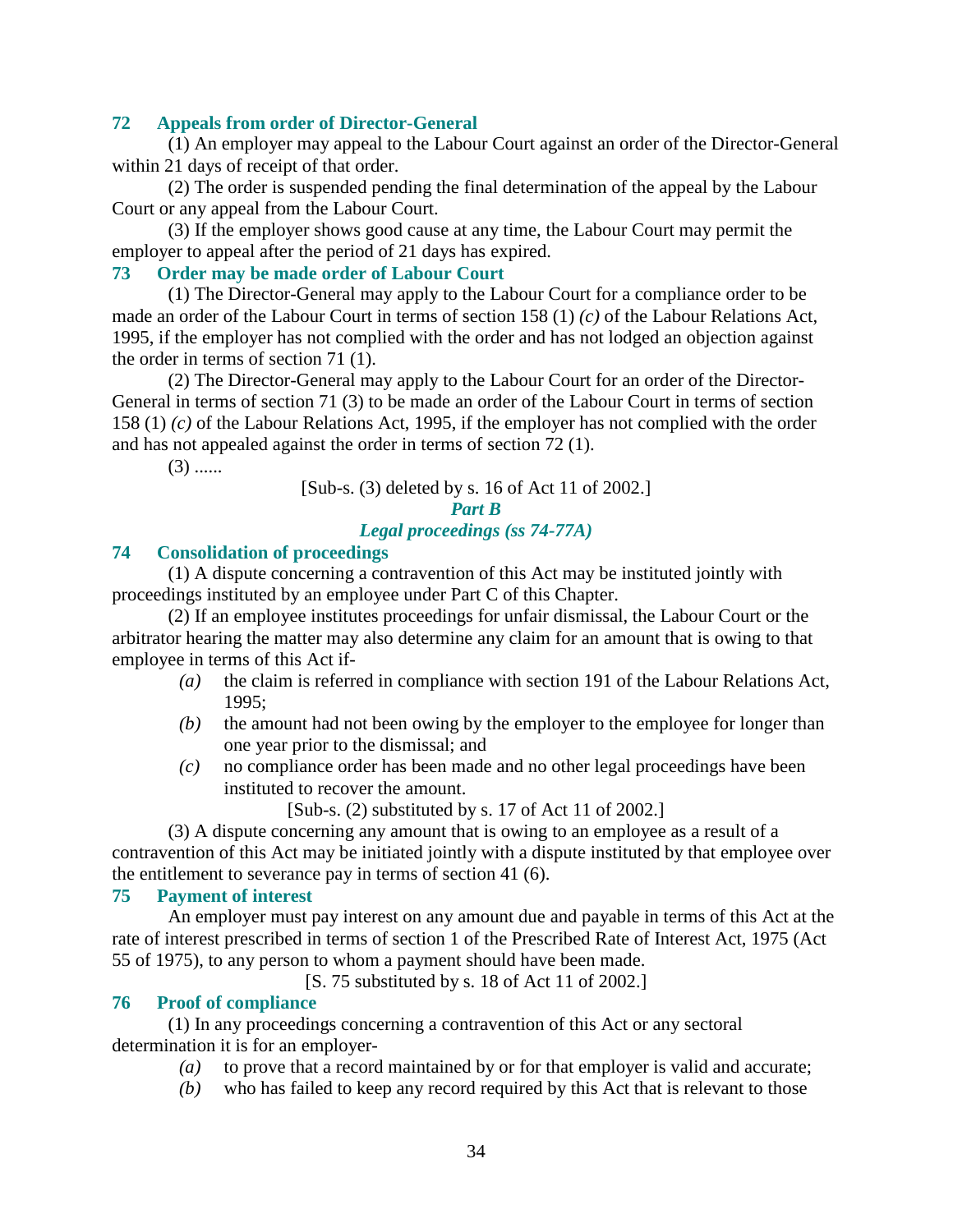proceedings, to prove compliance with any provision of this Act.

## **77 Jurisdiction of Labour Court**

 (1) Subject to the Constitution and the jurisdiction of the Labour Appeal Court, and except where this Act provides otherwise, the Labour Court has exclusive jurisdiction in respect of all matters in terms of this Act, except in respect of an offence specified in sections 43, 44, 46, 48, 90 and 92.

 (2) The Labour Court may review the performance or purported performance of any function provided for in this Act or any act or omission of any person in terms of this Act on any grounds that are permissible in law.

 (3) The Labour Court has concurrent jurisdiction with the civil courts to hear and determine any matter concerning a contract of employment, irrespective of whether any basic condition of employment constitutes a term of that contract.

 (4) Subsection (1) does not prevent any person relying upon a provision of this Act to establish that a basic condition of employment constitutes a term of a contract of employment in any proceedings in a civil court or an arbitration held in terms of an agreement.

 (5) If proceedings concerning any matter contemplated in terms of subsection (1) are instituted in a court that does not have jurisdiction in respect of that matter, that court may at any stage during proceedings refer that matter to the Labour Court.

## **77A Powers of Labour Court**

 Subject to the provisions of this Act, the Labour Court may make any appropriate order, including an order-

- *(a)* making a compliance order issued in terms of this Act, an order of the Labour Court, on application by the Director-General in terms of section 73 (1) or 73 (2);
- *(b)* condoning the late filing of any document with, or the late referral of any dispute to, the Labour Court;
- *(c)* confirming, varying or setting aside all or part of an order made by the Director-General in terms of section 71 (3), on appeal by the employer in terms of section 72;
- *(d)* reviewing the performance or purported performance of any function provided for in terms of this Act or any act or omission by any person or body in terms of this Act, on any grounds permissible in law;
- *(e)* making a determination that it considers reasonable on any matter concerning a contract of employment in terms of section 77 (3), which determination may include an order for specific performance, an award of damages or an award of compensation;
- *(f)* imposing a fine in accordance with Schedule 2 to this Act or for any contravention of any provision of this Act for which a fine can be imposed; and
- *(g)* dealing with any matter necessary or incidental to performing its functions in terms of this Act.

[S. 77A inserted by s. 19 of Act 11 of 2002.]

## *Part C*

## *Protection of employees against discrimination (ss 78-81)*

## **78 Rights of employees**

- (1) Every employee has the right to-
	- *(a)* make a complaint to a trade union representative, a trade union official or a labour inspector concerning any alleged failure or refusal by an employer to comply with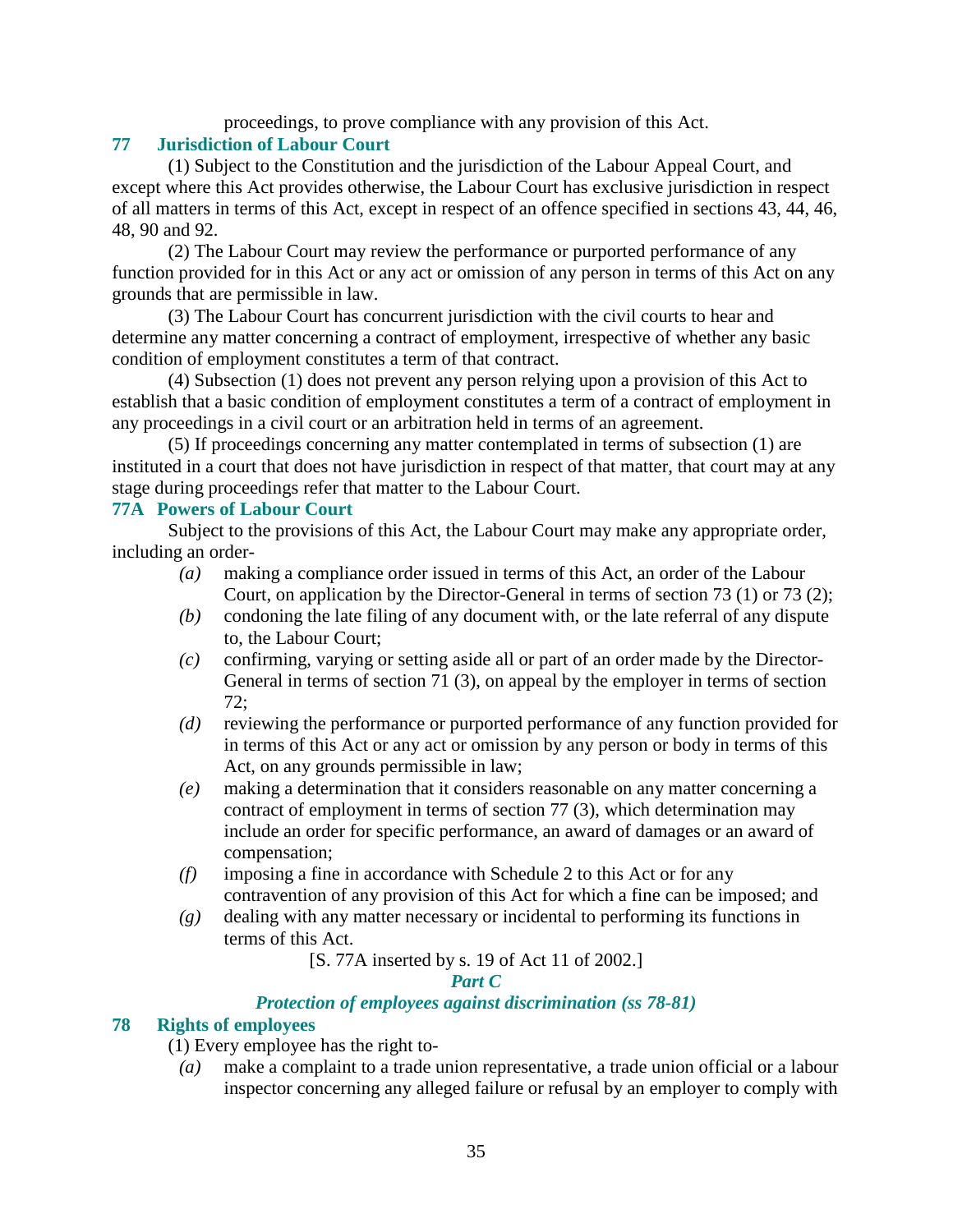this Act;

- *(b)* discuss his or her conditions of employment with his or her fellow employees, his or her employer or any other person;
- *(c)* refuse to comply with an instruction that is contrary to this Act or any sectoral determination;
- *(d)* refuse to agree to any term or condition of employment that is contrary to this Act or any sectoral determination;
- *(e)* inspect any record kept in terms of this Act that relates to the employment of that employee;
- *(f)* participate in proceedings in terms of this Act;
- *(g)* request a trade union representative or a labour inspector to inspect any record kept in terms of this Act and that relates to the employment of that employee.

 (2) Every trade union representative has the right, at the request of an employee, to inspect any record kept in terms of this Act that relates to the employment of that employee.

## **79 Protection of rights**

 (1) In this section, 'employee' includes a former employee or an applicant for employment.

 (2) No person may discriminate against an employee for exercising a right conferred by this Part and no person may do, or threaten to do, any of the following:

- *(a)* Require an employee not to exercise a right conferred by this Part;
- *(b)* prevent an employee from exercising a right conferred by this Part; or
- *(c)* prejudice an employee because of a past, present or anticipated-
	- (i) failure or refusal to do anything that an employer may not lawfully permit or require an employee to do;
	- (ii) disclosure of information that the employee is lawfully entitled or required to give to another person; or
	- (iii) exercise of a right conferred by this Part.

 (3) No person may favour, or promise to favour, an employee in exchange for the employee not exercising a right conferred by this Part. However, nothing in this section precludes the parties to a dispute from concluding an agreement to settle the dispute.

# **80 Procedure for disputes**

 (1) If there is a dispute about the interpretation or application of this Part, any party to the dispute may refer the dispute in writing to-

- *(a)* a council, if the parties to the dispute fall within the registered scope of that council; or
- *(b)* the CCMA, if no council has jurisdiction.

 (2) The party who refers a dispute must satisfy the council or the CCMA that a copy of the referral has been served on all the other parties to the dispute.

(3) The council or the CCMA must attempt to resolve a dispute through conciliation.

 (4) If a dispute remains unresolved, any party to the dispute may refer it to the Labour Court for adjudication.

 (5) In respect of a dispute in terms of this Part, the relevant provisions of Part C of Chapter VII of the Labour Relations Act, 1995, apply with the changes required by the context.

# **81 Burden of proof**

In any proceeding in terms of this Part-

*(a)* an employee who alleges that a right or protection conferred by this Part has been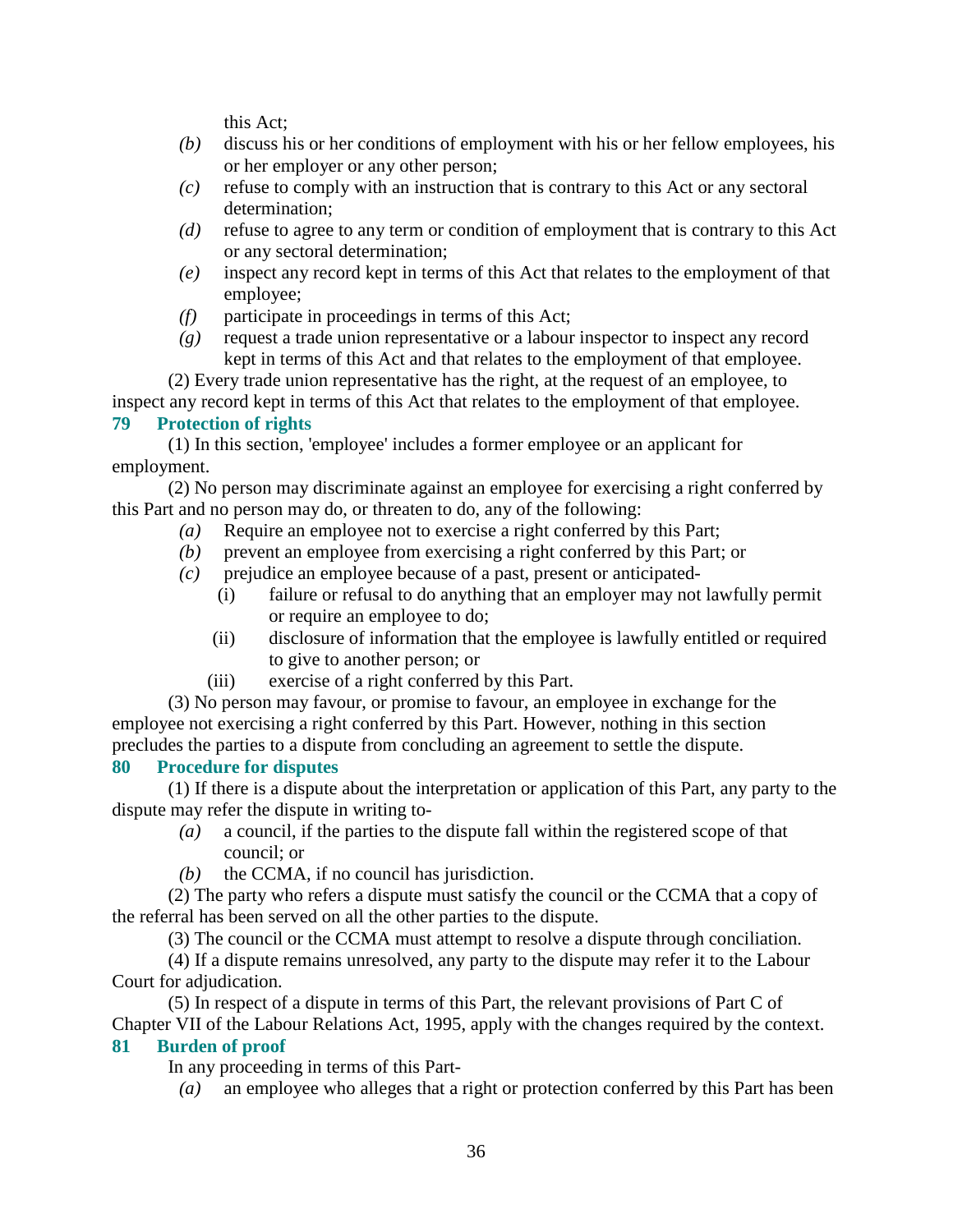infringed, must prove the facts of the conduct said to constitute such infringement; and

 *(b)* the party who allegedly engaged in the conduct in question must then prove that the conduct did not infringe any provision of this Part.

# **CHAPTER ELEVEN**

#### **GENERAL (ss 82-96)**

#### **82 Temporary employment services**

 (1) For the purposes of this Act, a person whose services have been procured for, or provided to, a client by a temporary employment service is the employee of that temporary employment service, and the temporary employment service is that person's employer.

 (2) Despite subsection (1), a person who is an independent contractor is not an employee of a temporary employment service, nor is the temporary employment service the employer of that person.

 (3) The temporary employment service and the client are jointly and severally liable if the temporary employment service, in respect of any employee who provides services to that client, does not comply with this Act or a sectoral determination.

#### **83 Deeming of persons as employees**

 (1) The Minister may, on the advice of the Commission and by notice in the *Gazette*, deem any category of persons specified in the notice to be-

- *(a)* employees for purposes of the whole or any part of this Act, any other employment law other than the Unemployment Insurance Act, 1966 (Act 30 of 1966), or any sectoral determination;
- *(b)* contributors for purposes of the whole or any part of the Unemployment Insurance Act, 1966.
	- [Sub-s. (1) substituted by s. 20 of Act 11 of 2002.]

(2) Before the Minister issues a notice under subsection (1), the Minister must-

- *(a)* publish a draft of the proposed notice in the *Gazette*; and
- *(b)* invite interested persons to submit written representations on the proposed notice within a reasonable period.

## **83A Presumption as to who is employee**

 A person who works for, or renders services to, any other person is presumed, until the contrary is proved, to be an employee, regardless of the form of the contract, if any one or more of the following factors is present:

- *(a)* The manner in which the person works is subject to the control or direction of another person;
- *(b)* the person's hours of work are subject to the control or direction of another person;
- *(c)* in the case of a person who works for an organisation, the person is a part of that organisation;
- *(d)* the person has worked for that other person for an average of at least 40 hours per month over the last three months;
- *(e)* the person is economically dependent on the other person for whom that person works or renders services;
- *(f)* the person is provided with tools of trade or work equipment by the other person; or
- *(g)* the person only works for or renders services to one person.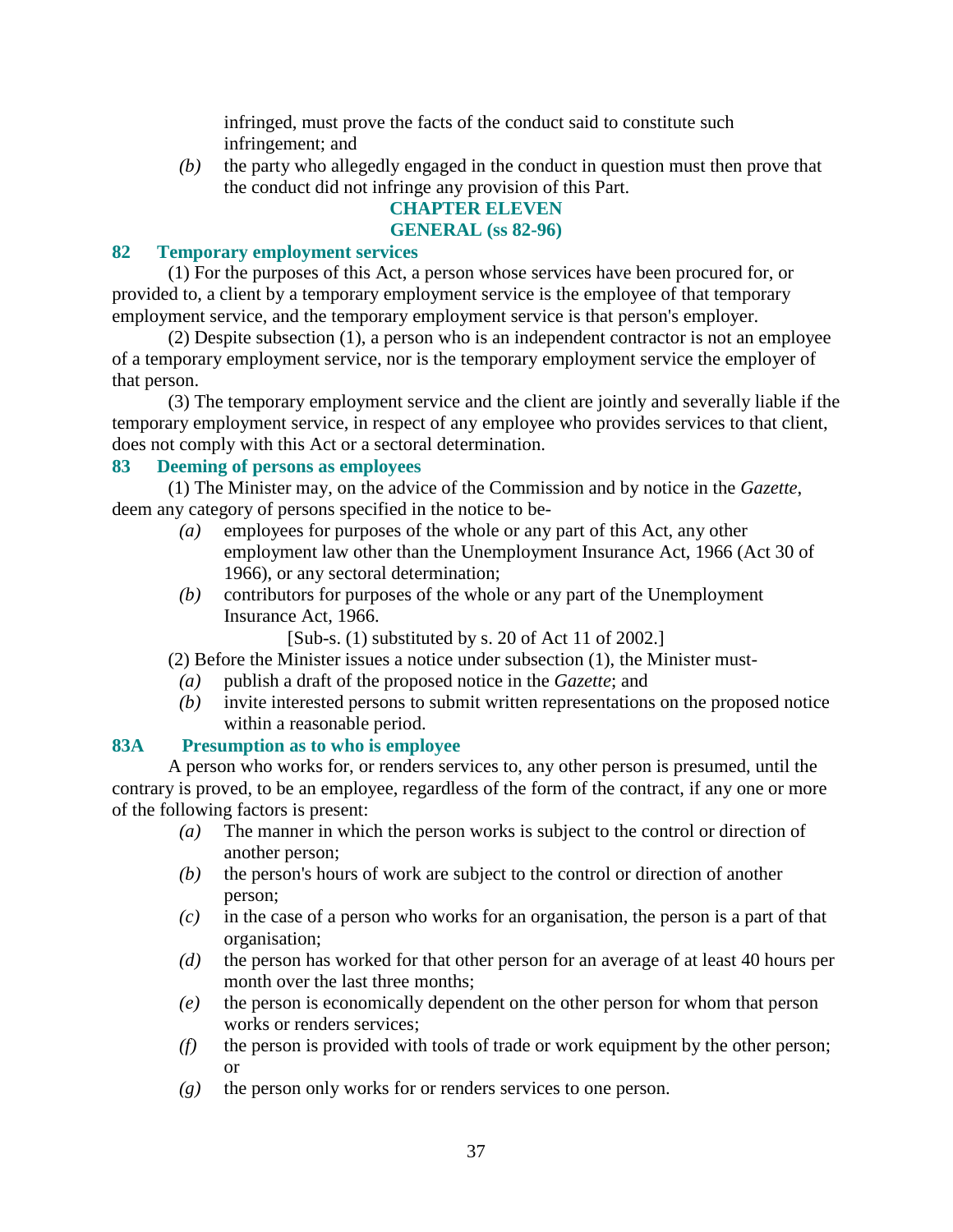(2) Subsection (1) does not apply to any person who earns in excess of the amount determined by the Minister in terms of section 6 (3).

 (3) If a proposed or existing work arrangement involves persons who earn amounts equal to or below the amounts determined by the Minister in terms of section 6 (3), any of the contracting parties may approach the CCMA for an advisory award about whether the persons involved in the arrangement are employees.

[S. 83A inserted by s. 21 of Act 11 of 2002.]

## **84 Duration of employment**

 (1) For the purposes of determining the length of an employee's employment with an employer for any provision of this Act, previous employment with the same employer must be taken into account if the break between the periods of employment is less than one year.

 (2) Any payment made or any leave granted in terms of this Act to an employee contemplated in subsection (1) during a previous period of employment must be taken into account in determining the employee's entitlement to leave or to a payment in terms of this Act.

## **85 Delegation**

 (1) The Minister may in writing delegate or assign to the Director-General or any employee in the public service of the rank of assistant director or of a higher rank, any power or duty conferred or imposed upon the Minister in terms of this Act, except the Minister's powers in terms of sections  $6(3)$ ,  $55(1)$ ,  $60$ ,  $83$ ,  $87$  and  $95(2)$  and the Minister's power to make regulations.

 (2) A delegation or assignment in terms of subsection (1) does not limit or restrict the Minister's authority to exercise or perform the delegated or assigned power or duty.

 (3) Any person to whom a power or duty is delegated or assigned in terms of subsection (1) must exercise or perform that power or duty subject to the direction of the Minister.

(4) The Minister may at any time-

- *(a)* withdraw a delegation or assignment made in terms of subsection (1); and
- *(b)* withdraw or amend any decision made by a person exercising or performing a power or duty delegated or assigned in terms of subsection (1).

 (5) The Director-General may in writing delegate or assign any power or duty conferred or imposed upon the Director-General by Chapter Ten of this Act to any employee in the Department of the rank of assistant director or of a higher rank.

 (6) Subsections (2), (3) and (4) apply with changes required by the context to any delegations or assignments by the Director-General under subsection (5).

## **86 Regulations**

 (1) The Minister may by notice in the *Gazette*, after consulting the Commission, make regulations regarding any matter that may be necessary or expedient to prescribe in order to achieve the objects of this Act.

 (2) A regulation regarding state revenue or expenditure may be made only with the concurrence of the Minister of Finance.

## **87 Codes of Good Practice**

(1) The Minister, after consulting NEDLAC-

- *(a)* must issue a Code of Good Practice on the Arrangement of Working Time;
- *(b)* must issue a Code of Good Practice on the Protection of Employees during Pregnancy and after the Birth of a Child;
- *(c)* may issue other codes of good practice; and
- *(d)* may change or replace any code of good practice.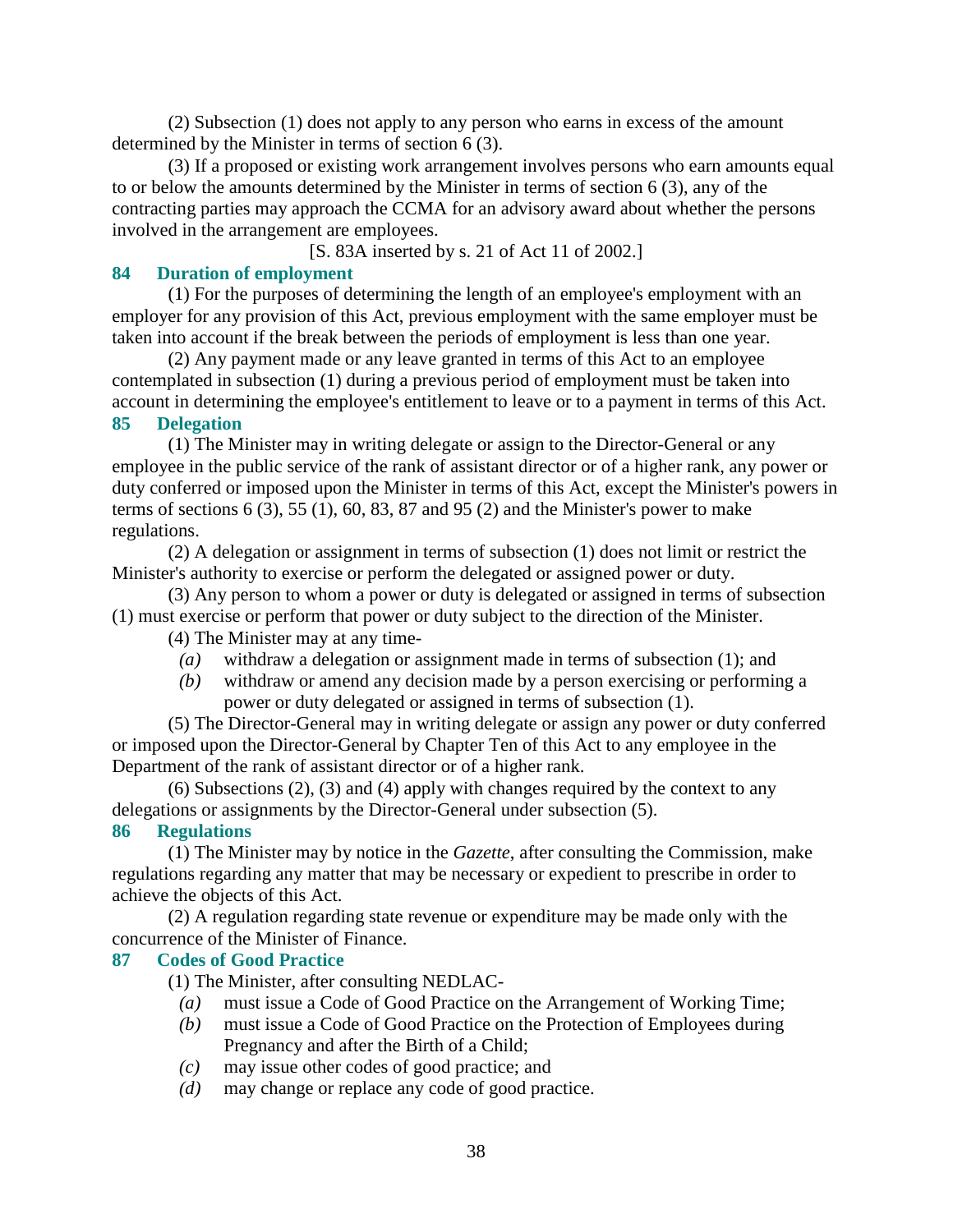(2) Any code of good practice or any change to or replacement of a code of good practice must be published in the *Gazette*.

 (3) Any person interpreting or applying this Act must take into account relevant codes of good practice.

 (4) A Code of Good Practice issued in terms of this section may provide that the Code must be taken into account in applying or interpreting any employment law.

[Sub-s. (4) added by s. 22 of Act 11 of 2002.]

## **88 Minister's power to add and change footnotes**

 The Minister may, by notice in the *Gazette*, add to, change or replace any footnote in this Act.

## **89 Representation of employees or employers**

 (1) A registered trade union or registered employers' organisation may act in any one or more of the following capacities in any dispute to which any of its members is a party:

- *(a)* In its own interest;
- *(b)* on behalf of any of its members;
- *(c)* in the interest of any of its members.

 (2) A registered trade union or a registered employers' organisation is entitled to be a party to any proceedings in terms of this Act if one or more of its members is a party to these proceedings.

## **90 Confidentiality**

 (1) It is an offence for any person to disclose information which that person acquired while exercising or performing any power or duty in terms of this Act and which relates to the financial or business affairs of any other person, except if the information is disclosed in compliance with the provisions of any law-

- *(a)* to enable a person to perform a function or exercise a power in terms of an employment law;
- $(b)$  for the purposes of the proper administration of this Act;
- $(c)$  for the purposes of the administration of justice.

 (2) Subsection (1) does not prevent the disclosure of any information concerning an employer's compliance or non-compliance with the provisions of any employment law.

 (3) The record of any medical examination performed in terms of this Act must be kept confidential and may be made available only-

- *(a)* in accordance with the ethics of medical practice;
- *(b)* if required by law or court order; or
- *(c)* if the employee has in writing consented to the release of that information.

#### **91 Answers not to be used in criminal prosecutions**

 No answer by any person to a question by a person conducting an investigation in terms of section 53 or by a labour inspector in terms of section 66 may be used against that person in any criminal proceedings except proceedings in respect of a charge of perjury or making a false statement.

#### **92 Obstruction, undue influence and fraud**

It is an offence to-

- *(a)* obstruct or attempt to influence improperly a person who is performing a function in terms of this Act;
- *(b)* obtain or attempt to obtain any prescribed document by means of fraud, false pretences, or by presenting or submitting a false or forged document;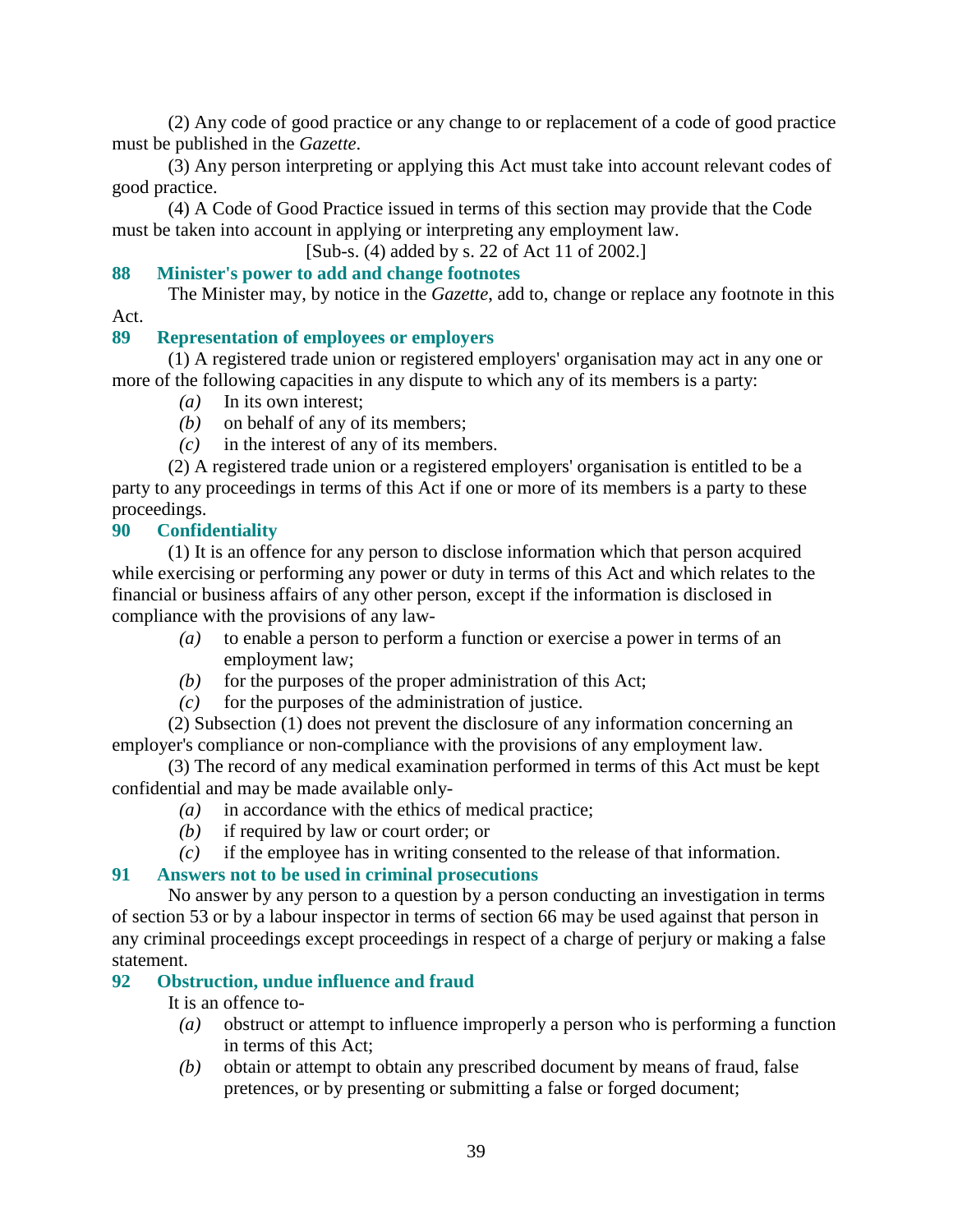- *(c)* pretend to be a labour inspector or any other person performing a function in terms of this Act;
- *(d)* refuse or fail to answer fully any lawful question put by a labour inspector or any other person performing a function in terms of this Act;
- *(e)* refuse or fail to comply with any lawful request of, or lawful order by, a labour inspector or any other person performing a function in terms of this Act;
- *(f)* hinder or obstruct a labour inspector or any other person performing a function in terms of this Act.

#### **93 Penalties**

 (1) Any magistrates' court has jurisdiction to impose a penalty for an offence provided for in this Act.

 (2) Any person convicted of an offence in terms of any section mentioned in the first column of the table below may be sentenced to a fine or imprisonment for a period not longer than the period mentioned in the second column of that table opposite the number of that section.

| Section under which convicted | Maximum term of imprisonment |  |
|-------------------------------|------------------------------|--|
| Section 43                    | 3 years                      |  |
| Section 44                    | 3 years                      |  |
| Section 46                    | 3 years                      |  |
| Section 48                    | 3 years                      |  |
| Section 90 (1) and (3)        | year                         |  |
| Section 92                    | year                         |  |

## **OFFENCES AND PENALTIES**

#### **94 This Act binds the State**

This Act binds the State except in so far as criminal liability is concerned.

## **95 Transitional arrangements and amendment and repeal of laws**

(1) The provisions of Schedule Three apply to the transition from other laws to this Act.

 (2) The Minister may for the purposes of regulating the transition from any law to this Act add to or change Schedule Three.

 (3) Any addition or change to Schedule Three must be tabled in the National Assembly and takes effect-

- *(a)* if the National Assembly does not pass a resolution that the addition or change is not binding within 14 days of the date of the tabling; and
- *(b)* on publication in the *Gazette*.

 (4) Section 186 of the Labour Relations Act, 1995, is hereby amended by the deletion of subparagraph (ii) of paragraph *(c)*.

 (5) The laws mentioned in the first two columns of Schedule Four are hereby repealed to the extent indicated opposite that law in the third column of that Schedule.

 (6) The repeal of any law by subsection (5) does not affect any transitional arrangement provided for in Schedule Three.

## **96 Short title and commencement**

 This is the Basic Conditions of Employment Act, 1997, and comes into effect on a date to be fixed by the President by proclamation in the *Gazette*.

#### **Schedule One**

#### **PROCEDURES FOR PROGRESSIVE REDUCTION OF MAXIMUM WORKING HOURS**

**1 Goal**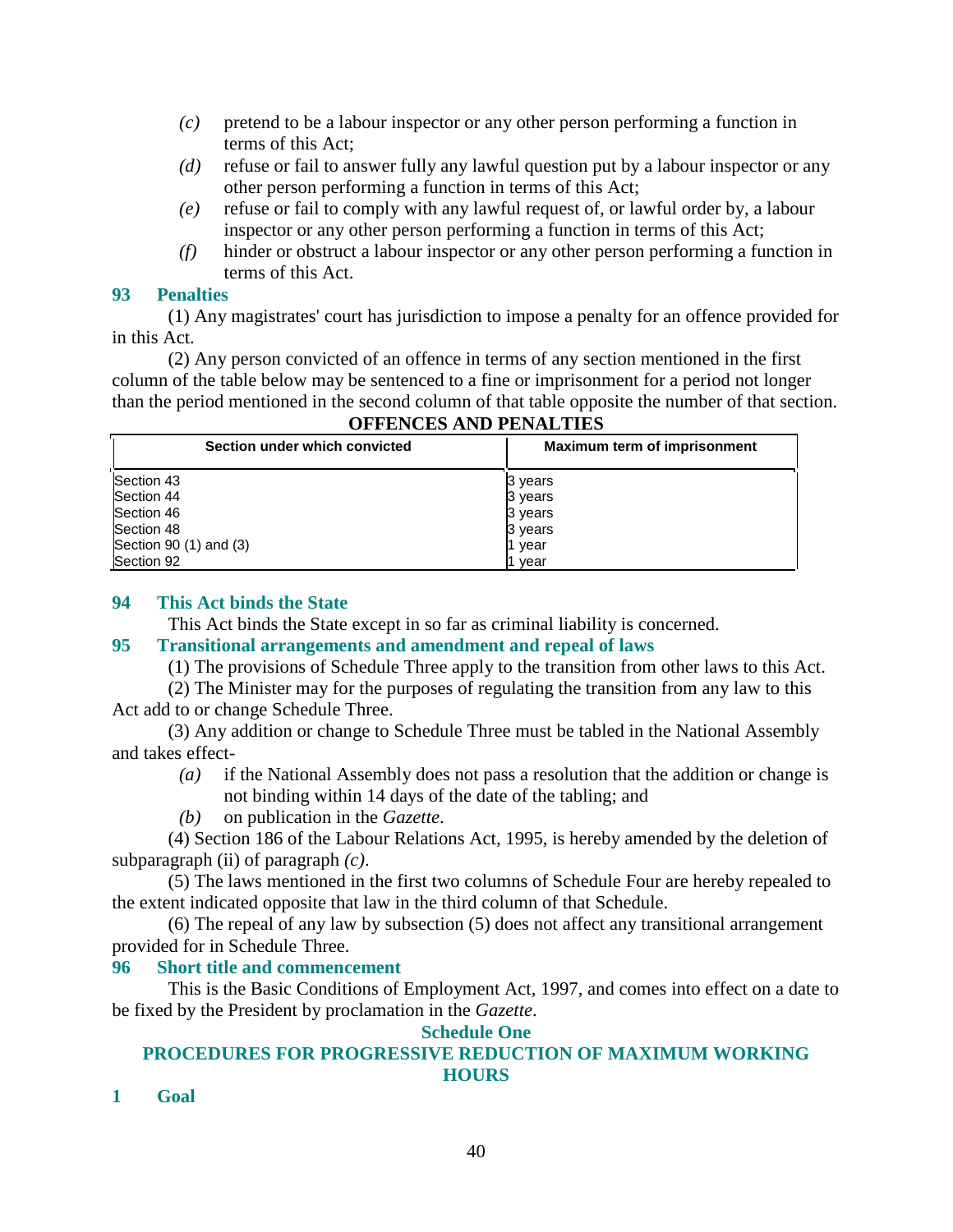This Schedule records the procedures to be adopted to reduce the working hours of employees to the goal of a 40 hour working week and an eight hour working day-

- *(a)* through collective bargaining and the publication of sectoral determinations;
- *(b)* having due regard to the impact of a reduction of working hours on existing employment and opportunities for employment creation, economic efficiency and the health, safety and welfare of employees.

## **2 Collective bargaining**

 When during negotiations on terms and conditions of employment, a party to the negotiations introduces the reduction of maximum working hours as a subject for negotiation, the parties must negotiate on that issue.

## **3 Role of Employment Conditions Commission**

 The Commission may investigate the possibility of reducing working hours in a particular sector and area and make recommendations to the Minister thereon.

## **4 Investigation by Department of Labour**

 (1) The Department of Labour must, after consultation with the Commission, conduct an investigation as to how the reduction of weekly working hours to a level of 40 hours per week may be achieved.

 (2) The investigation must be completed and the report submitted to the Minister not later than 18 months after the Act has come into operation.

## **5 Reports**

(1) The Department of Labour must, after consultation with the Commission-

- *(a)* monitor and review progress made in reducing working hours;
- *(b)* prepare and publish a report for the Minister on the progress made in the reduction of working hours.

(2) The Department must publish reports every two years.

(3) The reports must be tabled at Nedlac and in Parliament by the Minister.

 (4) The Minister may prescribe the returns to be submitted by employers, trade unions and councils on any matter concerning this Schedule.

#### **Schedule Two**

# **MAXIMUM PERMISSIBLE FINES THAT MAY BE IMPOSED FOR FAILURE TO COMPLY WITH THIS ACT**

#### **1.**

 This Schedule sets out the maximum fine that may be imposed in terms of Chapter Ten for a failure to comply with a provision of this Act.

**2.** 

The maximum fine that may be imposed-

- *(a)* for a failure to comply with a provision of this Act not involving a failure to pay an amount due to an employee in terms of any basic condition of employment, is the fine determined in terms of Table One or Table Two;
- *(b)* involving a failure to pay an amount due to an employee, is the greater of the amount determined in terms of Table One or Table Two.

#### **TABLE ONE: MAXIMUM PERMISSIBLE FINE NOT INVOLVING AN UNDERPAYMENT**

| No previous failure to comply                       | R100 per employee in respect of whom the failure |  |
|-----------------------------------------------------|--------------------------------------------------|--|
|                                                     | to comply occurs                                 |  |
| A previous failure to comply in respect of the same | R200 per employee in respect of whom the failure |  |
| provision                                           | to comply occurs                                 |  |
| A previous failure to comply within the previous 12 | R300 per employee in respect of whom the failure |  |
|                                                     |                                                  |  |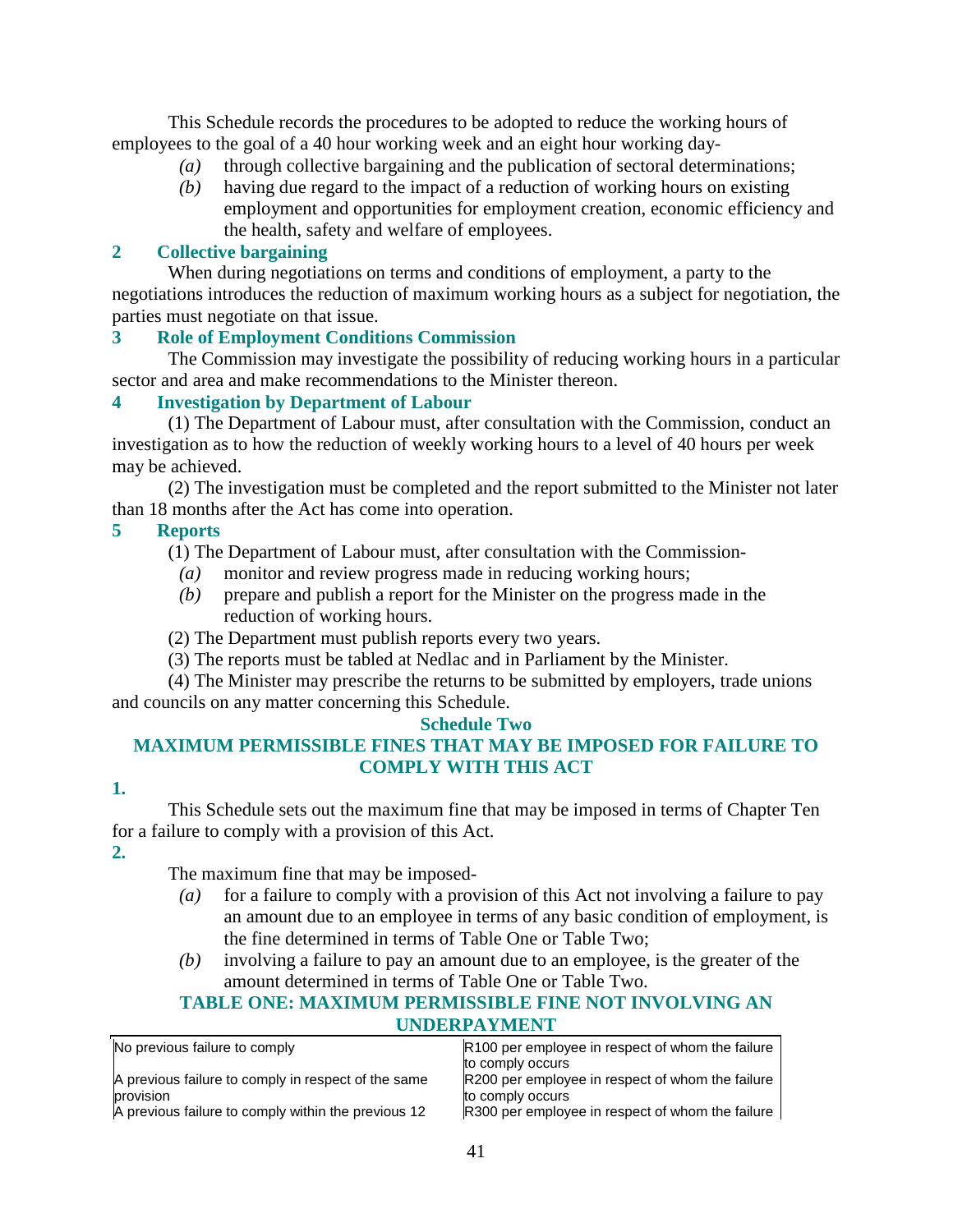| months or two previous failures to comply in respect of to comply occurs                                 |                                                  |
|----------------------------------------------------------------------------------------------------------|--------------------------------------------------|
| the same provision within three years                                                                    |                                                  |
| Three previous failures to comply in respect of the                                                      | R400 per employee in respect of whom the failure |
| same provision within three years                                                                        | to comply occurs                                 |
| Four previous failures to comply in respect of the same R500 per employee in respect of whom the failure |                                                  |
| provision within three years                                                                             | to comply occurs                                 |

#### **TABLE TWO: MAXIMUM PERMISSIBLE FINE INVOLVING AN UNDERPAYMENT**

| No previous failure to comply                                                                                                                                                                                                                                       | 25% of the amount due, including any interest<br>owing on the amount at the date of the order                                                                                                     |
|---------------------------------------------------------------------------------------------------------------------------------------------------------------------------------------------------------------------------------------------------------------------|---------------------------------------------------------------------------------------------------------------------------------------------------------------------------------------------------|
| A previous failure to comply in respect of the same<br>provision within three years<br>A previous failure to comply in respect of the same<br>provision within a year, or two previous failures to<br>comply in respect of the same provision within three<br>vears | 50% of the amount due, including any interest<br>owing on the amount at the date of the order<br>75% of the amount due, including any interest<br>lowing on the amount at the date of the order   |
| Three previous failures to comply in respect of the<br>same provision within three years<br>Four or more previous failures to comply in respect of<br>the same provision within three years                                                                         | 100% of the amount due, including any interest<br>owing on the amount at the date of the order<br>200% of the amount due, including any interest<br>lowing on the amount at the date of the order |

# **Schedule Three TRANSITIONAL PROVISIONS**

[Schedule Three amended by GN R195 of 25 February 2000 and by s. 23 of Act 11 of 2002.]

#### **1 Definitions**

For the purposes of this Schedule-

**'Basic Conditions of Employment Act, 1983'** means the Basic Conditions of Employment Act, 1983 (Act 3 of 1983);

**'domestic worker'** means an employee defined as a 'domestic servant' in section 1 (1) of the Basic Conditions of Employment Act, 1983;

**'farm worker'** means an employee who is employed mainly in or in connection with farming activities, and includes an employee who wholly or mainly performs domestic work in home premises on a farm;

**'mineworker'** means an employee employed at a mine whose hours of work are prescribed in terms of any regulation that is in force in terms of item 4 of Schedule 4 to the Mine Health and Safety Act, 1996 (Act 29 of 1996);

**'security guard'** means an employee defined as a **'guard'** or a **'security guard'** in terms of the Basic Conditions of Employment Act, 1983;

**'Wage Act, 1957'** means the Wage Act, 1957 (Act 5 of 1957);

**'wage determination'** means a wage determination made in terms of section 14 of the Wage Act, 1957.

#### **2 Application to public service**

 This Act, except section 41, does not apply to the public service for 18 months after the commencement of this Act, unless a bargaining council concludes a collective agreement that a provision of this Act will apply from an earlier date.

#### **3 Application to farm workers**

 (1) Sections 6A, 10 (2A) and 14 (4A) of the Basic Conditions of Employment Act, 1983, continue to apply to the employment of a farm worker until such time as the matters regulated by those provisions are regulated by a sectoral determination applicable to the farm worker.

 (2) Until regulated by a sectoral determination, section 17 (3) applies to farm workers who work after 20:00 and before 04:00 at least five times per month or 50 times per year.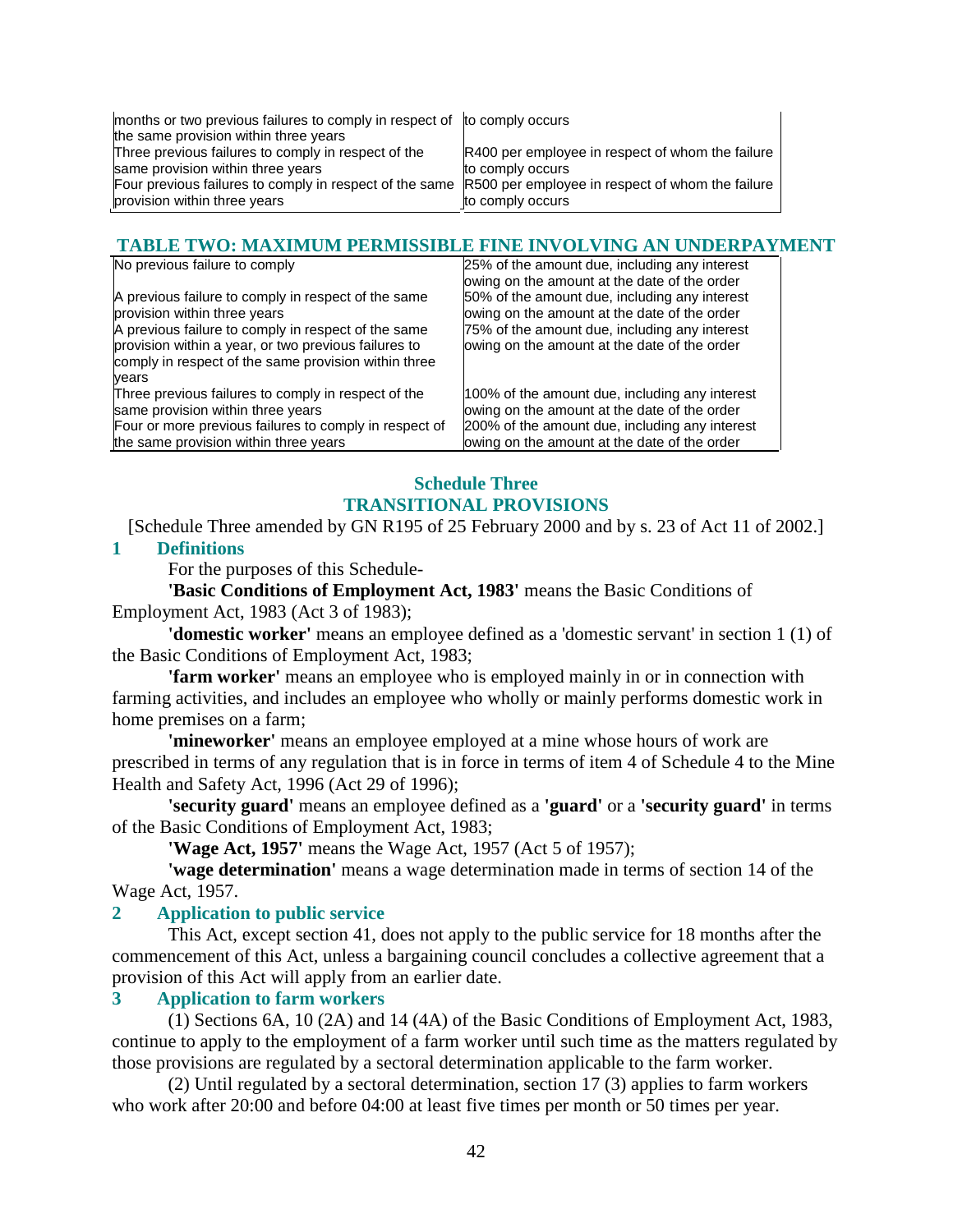#### **4 Payment in kind of domestic workers and farm workers**

 (1) The definition of 'wage' in section 1 (1) of the Basic Conditions of Employment Act, 1983, and the definition of 'payment in kind' in the regulations published under that Act continue to apply to the employment of domestic workers and farm workers, until regulated by a sectoral determination.

 (2) The Minister may, by notice in the *Gazette*, amend any cash amount prescribed in the definition of 'payment in kind' in accordance with section 37 of the Basic Conditions of Employment Act, 1983, as if that section had not been repealed.

#### **5 Ordinary hours of work**

 An employer may require or permit an employee who is employed as a farm worker, mineworker or security guard to work ordinary hours of work in excess of those prescribed by section 9 (1) and (2) for the period specified in column two of Table One: Provided that-

- *(a)* any condition in column two of Table One is complied with;
- *(b)* the employee's hours of work do not exceed any limit on hours of work in any law or any wage-regulating measure applicable to that category of employee immediately before this Act came into effect;
- *(c)* the employee and his or her employer do not conclude an agreement in terms of sections 11 and 12.

| <b>Farm workers</b>                                 | For a period of 12 months after the commencement date of this Act,<br>provided that the employee's ordinary hours of work do not exceed 48<br>hours per week.                                                                                                                                                                                                                                 |
|-----------------------------------------------------|-----------------------------------------------------------------------------------------------------------------------------------------------------------------------------------------------------------------------------------------------------------------------------------------------------------------------------------------------------------------------------------------------|
| <b>Mineworkers</b>                                  | For a period of 12 months after the commencement date of this Act,<br>provided that the employee's total hours of work do not exceed any limit<br>on hours or work prescribed in any applicable regulation that is in force<br>in terms of item 4 of Schedule 4 to the Mine Health and Safety Act,<br>1996 (Act 29 of 1996).                                                                  |
| Security guards                                     | For a period of 12 months after the commencement date of this Act,<br>provided that the employee's ordinary hours of work do not exceed 55<br>hours per week; and thereafter for a further period of 12 months,<br>provided that the employee's ordinary hours of work do not exceed 50<br>hours per week.                                                                                    |
| Security guards in the private<br>security industry | Despite the preceding sentence, for a period of 12 months after the<br>commencement date of a sectoral determination for the private security<br>sector, provided that the employee's ordinary hours of work do not<br>exceed 55 hours per week; and thereafter for a further period of 12<br>months, provided that the employee's ordinary hours of work do not<br>exceed 50 hours per week. |

#### **TABLE ONE**

[Table One amended by GN R195 of 25 February 2000.]

#### **6 Leave pay**

 (1) The entitlement in terms of section 20 (2) of an employee employed continuously before and after the commencement of this Act takes effect on the date on which, but for the enactment of this Act, the employee would next have commenced a leave cycle in terms of section 12 of the Basic Conditions of Employment Act, 1983, or any wage determination.

 (2) Any accrued leave to which an employee was entitled in terms of section 12 of the Basic Conditions of Employment Act, 1983, or a wage determination, but which has not been granted by the date on which section 20 (2) takes effect with respect to that employee, must be added to the paid leave earned by that employee in terms of this Act.

 (3) Section 22 (3) does not apply to any leave earned by the employee in respect of any period prior to the date on which this Act takes effect.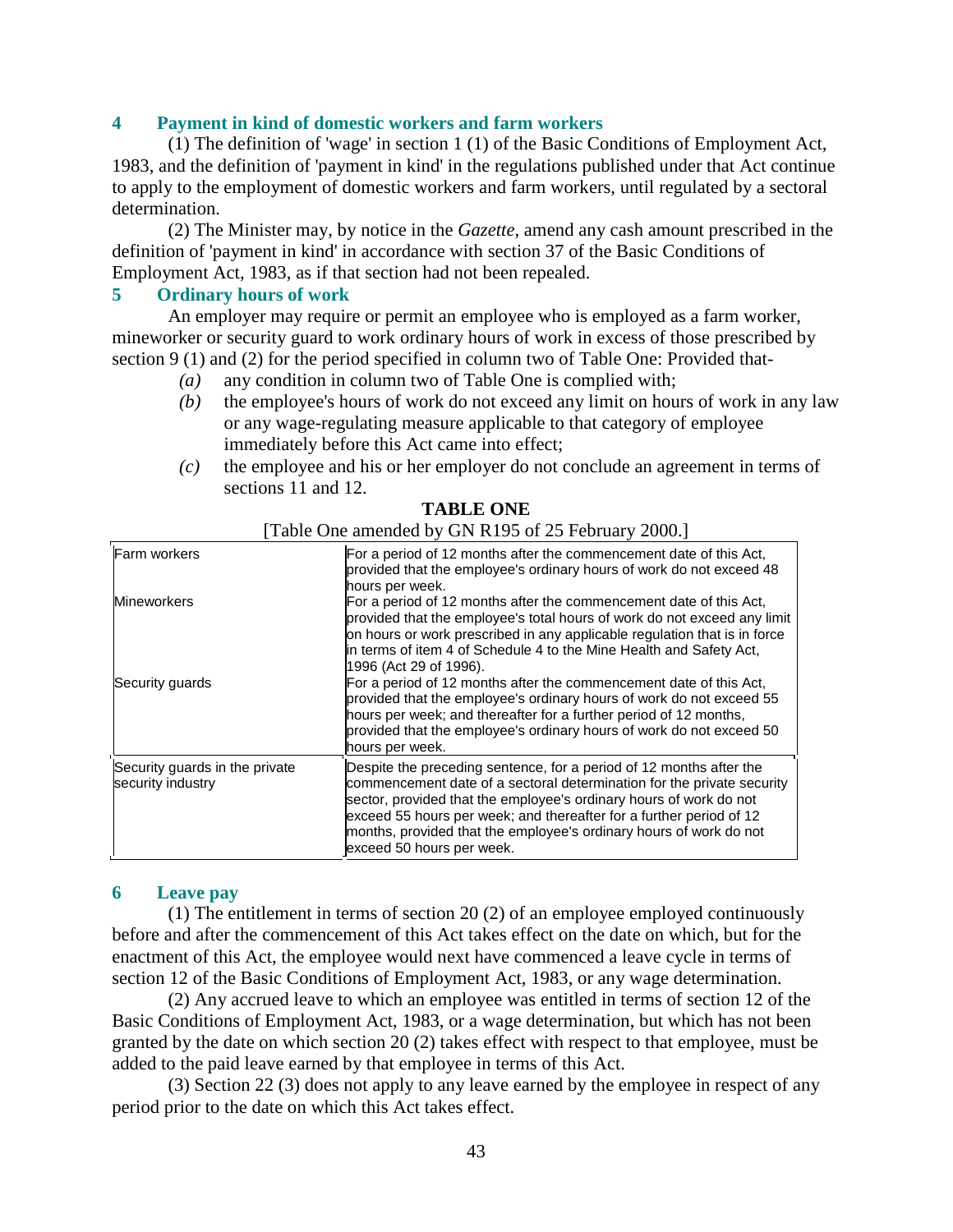## **7 Pay for sick leave**

 (1) Table Two applies in respect of any employee, as defined in the Basic Conditions of Employment Act, 1983, in employment at the commencement of this Act.

 (2) An employee listed in column one who was in continuous employment before the commencement of this Act for the period set out in column two becomes entitled to the rights under section 22 (2) on the date listed in column three and section 22 (3) on the date listed in column four.

#### **TABLE TWO**

| TRANSITIONAL ARRANGEMENTS IN RELATION TO SICK LEAVE                                  |                                                                                      |                                                                                                                                         |                                                                                                                                                                             |
|--------------------------------------------------------------------------------------|--------------------------------------------------------------------------------------|-----------------------------------------------------------------------------------------------------------------------------------------|-----------------------------------------------------------------------------------------------------------------------------------------------------------------------------|
| <b>Employees as defined</b><br>In the Basic Conditions<br>of Employment Act,<br>1983 | <b>Period of continuous</b><br>employment before<br>commencement date of<br>this Act | Date of entitlement to<br>six weeks' paid sick<br>leave over 36-months<br>sick leave cycle in<br>terms of section 22 (2)                | Date of entitlement to<br>one day's paid sick<br>leave every 26 days<br>worked during the first<br>six consecutive<br>months of employment<br>in terms of section 22<br>(3) |
| Employees and regular<br>day workers                                                 | Less than six months                                                                 | Six months after<br>commencement date of<br>employment                                                                                  | Date on which employee<br>began employment                                                                                                                                  |
| Casual employees                                                                     | Less than six months                                                                 | Six months after<br>commencement date of<br>employment                                                                                  | Commencement date of<br>this Act                                                                                                                                            |
| Regular day workers and More than six months<br>casual employees                     |                                                                                      | Commencement date of<br>this Act                                                                                                        | Not applicable                                                                                                                                                              |
| Employees (other than<br>casual workers and<br>regular day workers)                  | Between six and 12<br>months                                                         | Commencement date of<br>this Act                                                                                                        | Not applicable                                                                                                                                                              |
| <b>Employees</b>                                                                     | More than 12 months                                                                  | At conclusion of current<br>sick leave cycle in terms<br>of section 13 (1) of the<br><b>Basic Conditions of</b><br>Employment Act, 1983 | Not applicable                                                                                                                                                              |

 (3) Any period of paid sick leave granted to an employee in accordance with Table Two, may be deducted from the employee's entitlement in terms of either section 22 (2) or section 22 (3), if-

- *(a)* it was taken before the commencement of this Act; or
- *(b)* it was taken during the period that the relevant section was in effect with respect to that employee.

## **8 Exemptions**

 Any exemption granted under section 34 of the Basic Conditions of Employment Act, 1983, in force immediately before the commencement of this Act remains in force for the period for which the exemption was granted, or if the exemption was granted for an indefinite period, for a period of six months after the commencement of this Act as if that Act had not been repealed, unless it is withdrawn by the Minister, before the end of such period.

#### **9 Wage determinations**

 (1) Any wage determination and any amendment to a wage determination made in terms of section 15 of the Wage Act, 1957, in force immediately before the commencement of the Basic Conditions of Employment Amendment Act, 2002 (hereafter referred to as a 'wage determination') is deemed to be a sectoral determination made in accordance with section 55 of this Act.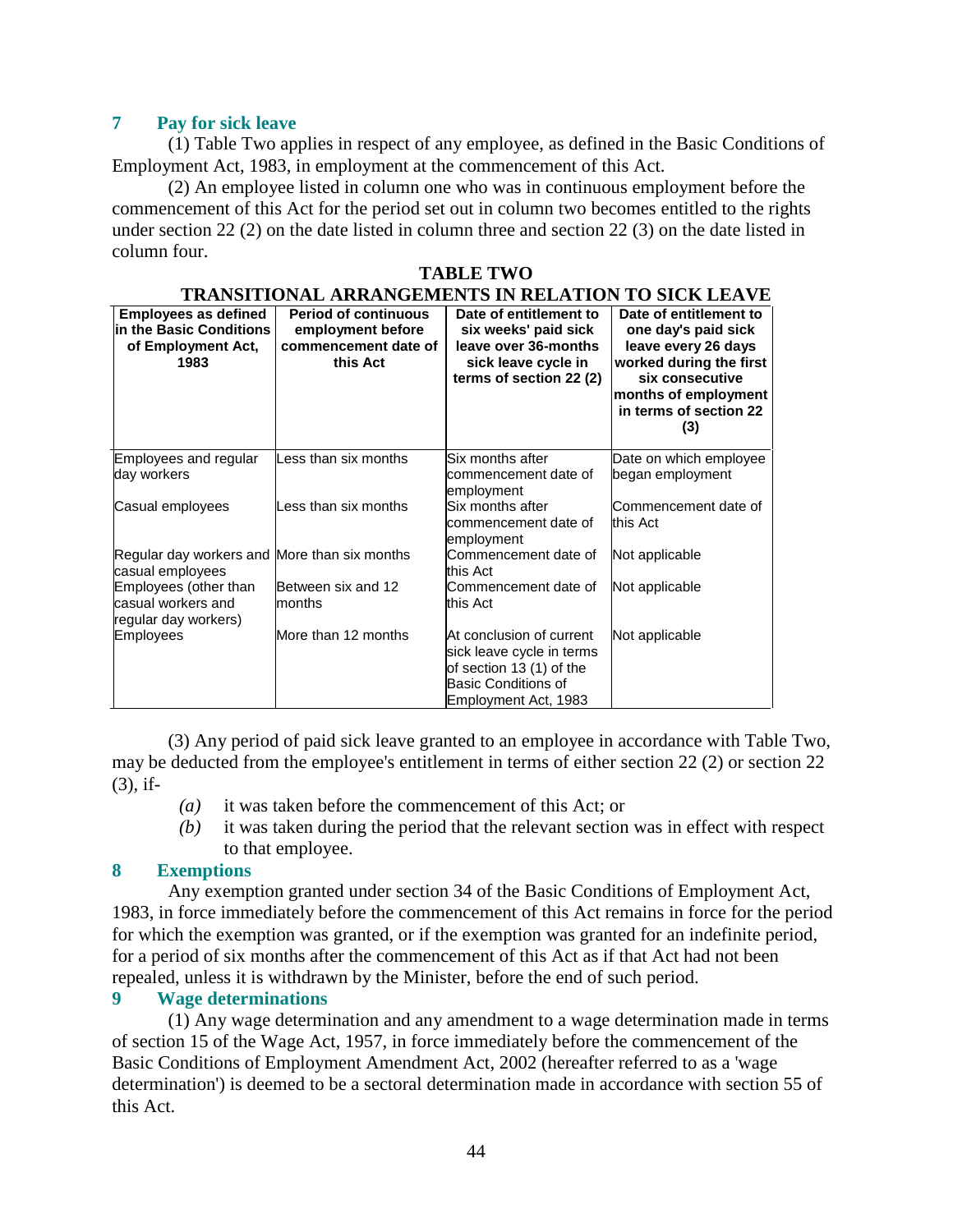(2) Any provision in a wage determination stipulating a minimum term or condition of employment is deemed to be a basic condition of employment defined in section 1 of this Act.

 (3) The Minister may amend, cancel, suspend, clarify or correct any wage determination in accordance with Chapter Eight of this Act.

 (4) The provisions of a wage determination may be enforced in accordance with Chapter Ten of this Act.

 (5) Any prosecution concerning a contravention of, or failure to comply with, a binding wage determination or licence of exemption from 1 November 1998 until the commencement of the Basic Conditions of Employment Amendment Act, 2002, which prosecution commenced prior to or within three months of the commencement date of the Basic Conditions of Employment Amendment Act, 2002, must be dealt with in terms of the Wage Act, 1957, as if the Wage Act, 1957, had not been repealed.

 (6) The Director of Public Prosecutions having jurisdiction is deemed to have issued a certificate in terms of section 23 (3) *(a)* of the Wage Act, 1957, in respect of any contravention or failure contemplated in subitem (5) in respect of which no prosecution is commenced within three months of the commencement date of the Basic Conditions of Employment Amendment Act, 2002.

[Item 9 substituted by s. 23 *(a)* of Act 11 of 2002.]

## **10 Exemptions to wage determination**

 Any licence of exemption granted in respect of a wage determination in terms of section 19 of the Wage Act, 1957, in force immediately before the commencement of this Act is deemed to be withdrawn as from a date six months after the commencement date of the Basic Conditions of Employment Amendment Act, 2002.

[Item 10 substituted by s. 23 *(b)* of Act 11 of 2002.]

#### **11 Agreements**

 (1) Any agreement entered into before the commencement of this Act which is permitted by this Act remains valid and binding.

 (2) Any provision in a collective agreement concluded in a bargaining council that was in force immediately before this Act came into effect remains in effect for-

- *(a)* six months after the commencement date of this Act in the case of a provision contemplated by section 49 (1) *(a)* to *(d)*; and
- *(b)* 18 months after the commencement date of this Act in the case of a provision contemplated by section 49 (1) *(e)*.

#### **Schedule Four LAWS REPEALED BY SECTION 95 (5)**

| Number and year of | <b>Short title</b>                                 | <b>Extent of repeal</b> |
|--------------------|----------------------------------------------------|-------------------------|
| law                |                                                    |                         |
| Act 5 of 1957      | Wage Act, 1957                                     | The whole               |
| Act 48 of 1981     | Wage Amendment Act, 1981                           | The whole               |
| Act 3 of 1983      | Basic Conditions of Employment Act, 1983           | The whole               |
| Act 26 of 1984     | Wage Amendment Act, 1984                           | The whole               |
| Act 27 of 1984     | Basic Conditions of Employment Amendment Act, 1984 | The whole               |
| Act 104 of 1992    | Basic Conditions of Employment Amendment Act, 1992 | The whole               |
| LAct 137 of 1993   | Basic Conditions of Employment Amendment Act, 1993 | The whole               |
| LAct 147 of 1993   | Agricultural Labour Act, 1993                      | Chapter 2               |
| Act 50 of 1994     | Agricultural Labour Amendment Act, 1994            | Section 2               |
| LAct 66 of 1995    | Labour Relations Act, 1995                         | Section 196             |

## **BASIC CONDITIONS OF EMPLOYMENT AMENDMENT ACT 11 OF 2002**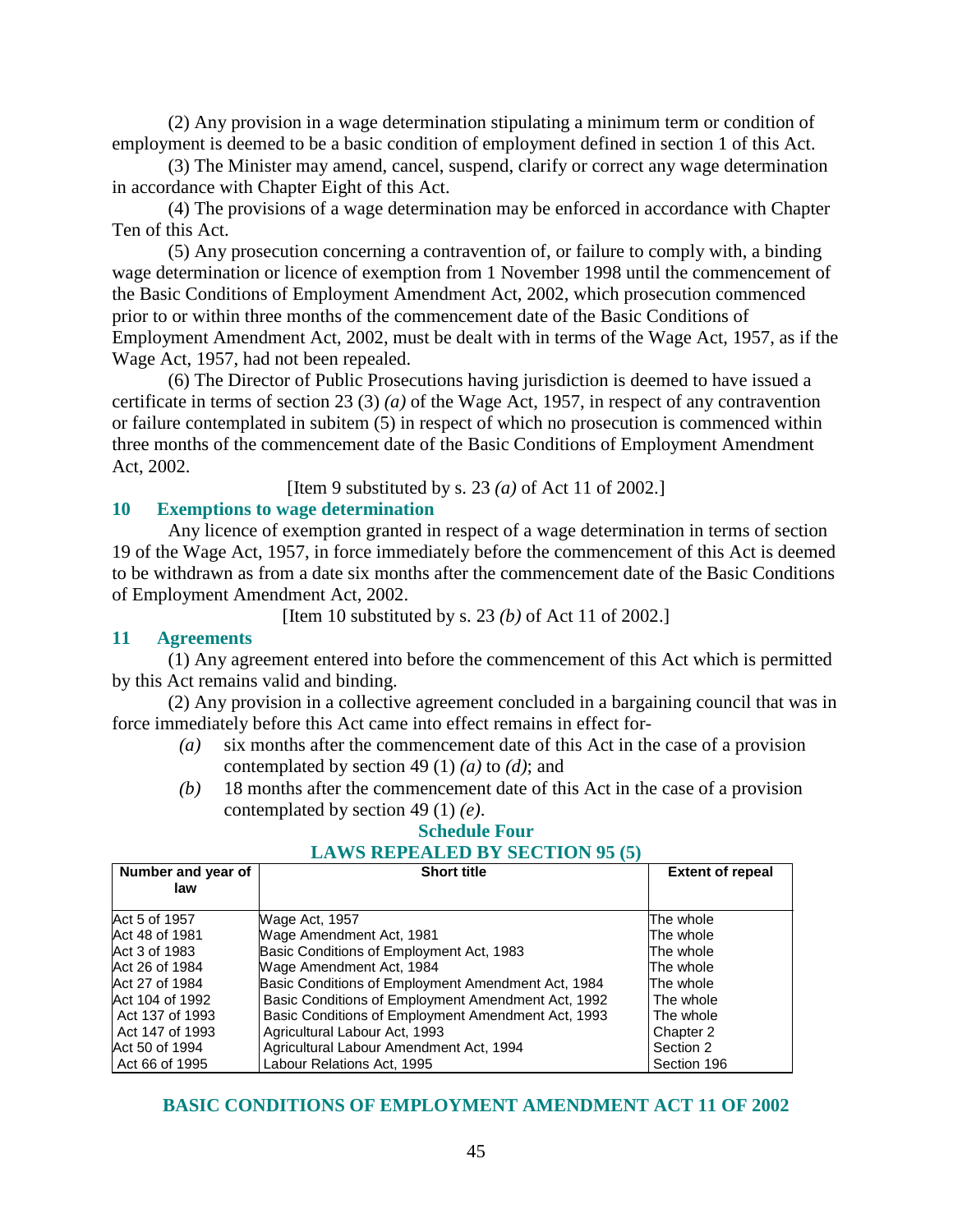[ASSENTED TO 18 JUNE 2002] [DATE OF COMMENCEMENT: 1 AUGUST 2002]

*(English text signed by the President)* 

**ACT** 

#### **To amend the Basic Conditions of Employment Act, 1997, so as to-**

substitute certain definitions;

make certain textual alterations;

regulate the extension of overtime by collective agreement;

regulate the payment of contributions to benefit funds;

provide for the determination of categories of payment to calculate remuneration;

 provide for employees whose contracts of employment terminate due to insolvency to receive severance pay;

specify circumstances under which ordinary hours of work can be varied;

 provide for the appointment of alternate members from organised labour and business to the Employment Conditions Commission;

make further provision regarding the issuing of compliance orders;

clarify the basis for the calculation of interest;

confer specific powers on the Labour Court;

create a presumption as to who is an employee;

deem wage determinations to be sectoral determinations; and

provide for matters connected therewith.

**1** Amends section 1 of the Basic Conditions of Employment Act 75 of 1997 by substituting the definition of 'employment law'.

**2** Substitutes section 8 of the Basic Conditions of Employment Act 75 of 1997.

**3** Amends section 10 of the Basic Conditions of Employment Act 75 of 1997, as follows: paragraph *(a)* substitutes subsection (1); paragraph *(b)* inserts subsection (1A); and paragraph *(c)* adds subsection (6).

**4** Amends section 27 of the Basic Conditions of Employment Act 75 of 1997 by substituting subsection (5).

**5** Amends section 28 (2) of the Basic Conditions of Employment Act 75 of 1997 by deleting paragraph *(b)*.

**6** Inserts section 34A in the Basic Conditions of Employment Act 75 of 1997.

**7** Amends section 35 of the Basic Conditions of Employment Act 75 of 1997 by substituting subsection (5).

**8** Amends section 37 of the Basic Conditions of Employment Act 75 of 1997 by substituting subsections (1) and (2) for subsection (1).

**9** Amends section 41 of the Basic Conditions of Employment Act 75 of 1997 by substituting subsection (2).

**10** Amends section 50 of the Basic Conditions of Employment Act 75 of 1997, as follows: paragraph *(a)* substitutes subsection (2); and paragraph *(b)* inserts subsection (2A).

**11** Amends section 55 of the of the Basic Conditions of Employment Act 75 of 1997 by substituting subsection (6).

**12** Amends section 60 of the Basic Conditions of Employment Act 75 of 1997 by substituting subsection (2).

**13** Amends section 68 of the Basic Conditions of Employment Act 75 of 1997 by inserting subsection  $(1A)$ .

**14** Amends section 69 of the Basic Conditions of Employment Act 75 of 1997 by substituting subsection (3).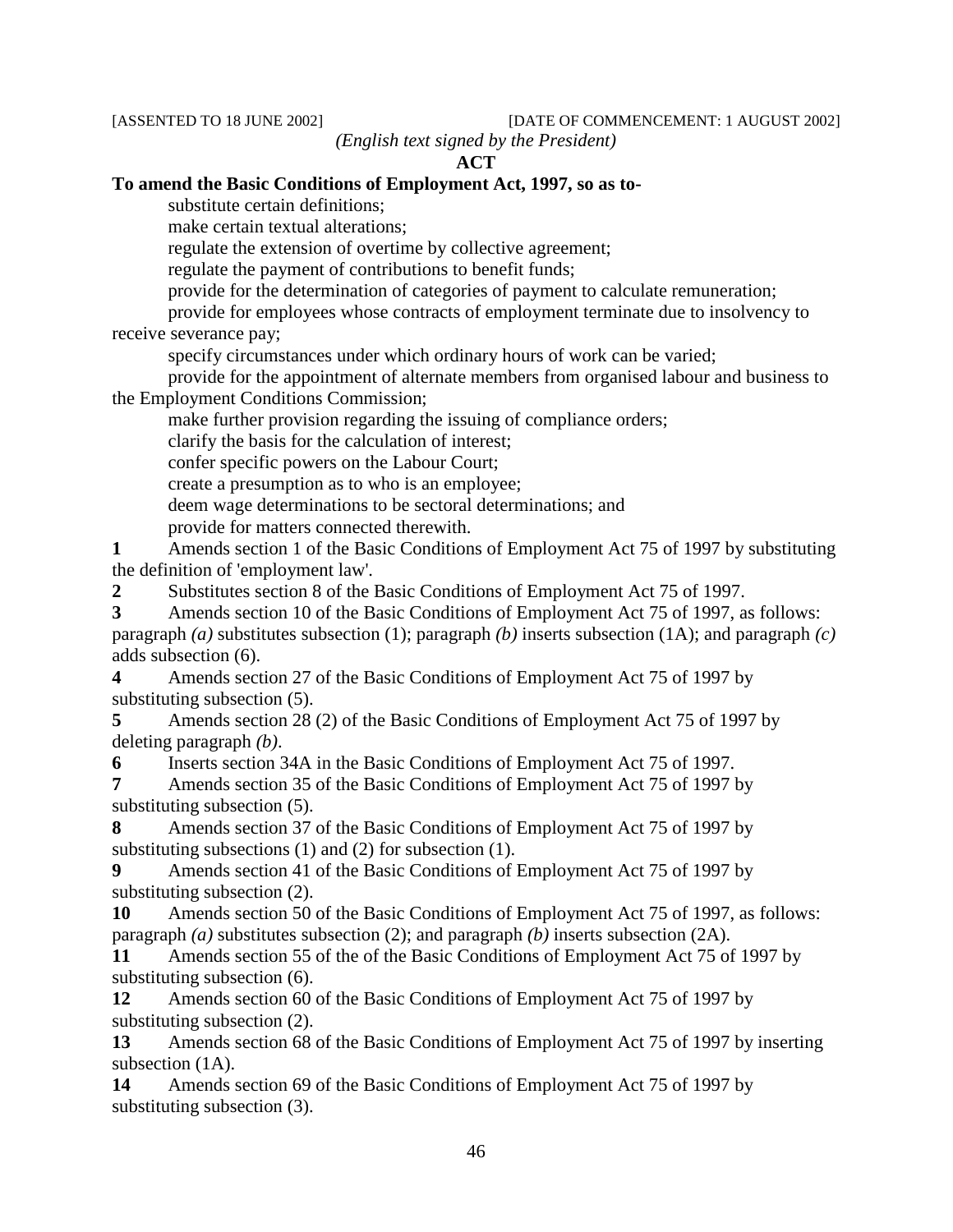**15** Amends section 70 of the Basic Conditions of Employment Act 75 of 1997 by substituting paragraph *(d)*.

**16** Amends section 73 of the Basic Conditions of Employment Act 75 of 1997 by deleting subsection (3).

**17** Amends section 74 of the Basic Conditions of Employment Act 75 of 1997 by substituting subsection (2).

18 Substitutes section 75 of the Basic Conditions of Employment Act 75 of 1997.

**19** Inserts section 77A in the Basic Conditions of Employment Act 75 of 1997.

**20** Amends section 83 of the Basic Conditions of Employment Act 75 of 1997 by substituting subsection (1).

**21** Inserts section 83A in the Basic Conditions of Employment Act 75 of 1997.

**22** Amends section 87 of the Basic Conditions of Employment Act 75 of 1997 by adding subsection (4).

**23** Amends Schedule 3 to the Basic Conditions of Employment Act 75 of 1997, as follows: paragraph *(a)* substitutes item 9; and paragraph *(b)* substitutes item 10.

## **24 Short title and commencement**

 $\overline{a}$ 

 This Act is called the Basic Conditions of Employment Amendment Act, 2002, and comes into operation on a date determined by the President by proclamation in the *Gazette*.

<sup>i</sup>'Employee' is given a specific meaning in section 82 (1).

ii'Remuneration' is given a specific meaning in section 35 (5).

<sup>iii</sup>GN R300 in *GG* 30872 of 14 March 2008 determines that all employees earning in excess of R149 736,00 per annum be excluded from sections 9, 10, 11, 12, 14, 15, 16, 17 (2) and 18 (3) of this Act with effect from 1 March 2008.

[For the purposes of this notice: **'earnings'** means the regular annual remuneration before deductions, i.e. income tax, pension, medical and similar payments but excluding similar payments (contributions) made by the employer in respect of the employee: Provided that subsistence and transport allowance received or achievement awards, intermittent payments for occasional overtime shall not be regarded as remuneration for the purpose of this notice.]

ivThe Code of Good Practice issued by the Minister of Labour under section 87 (1) *(a)* will contain provisions concerning the arrangement of work and, in particular, its impact upon the health, safety and welfare of employees. Issues that would be included are shift work, night work, rest periods during working time, family responsibilities and work by children.

## <sup>v</sup>GN R300 in *GG* **30872 of 14 March 2008 determines that all employees earning in excess of R149 736,00 per annum be excluded from sections 9, 10, 11, 12, 14, 15, 16, 17 (2) and 18 (3) of this Act with effect from 1 March 2008.**

[For the purposes of this notice: **'earnings'** means the regular annual remuneration before deductions, i.e. income tax, pension, medical and similar payments but excluding similar payments (contributions) made by the employer in respect of the employee: Provided that subsistence and transport allowance received or achievement awards, intermittent payments for occasional overtime shall not be regarded as remuneration for the purpose of this notice.]

## viGN R300 in *GG* **30872 of 14 March 2008 determines that all employees earning in excess of R149 736,00 per annum be excluded from sections 9, 10, 11, 12, 14, 15, 16, 17 (2) and 18 (3) of this Act with effect from 1 March 2008.**

[For the purposes of this notice: **'earnings'** means the regular annual remuneration before deductions, i.e. income tax, pension, medical and similar payments but excluding similar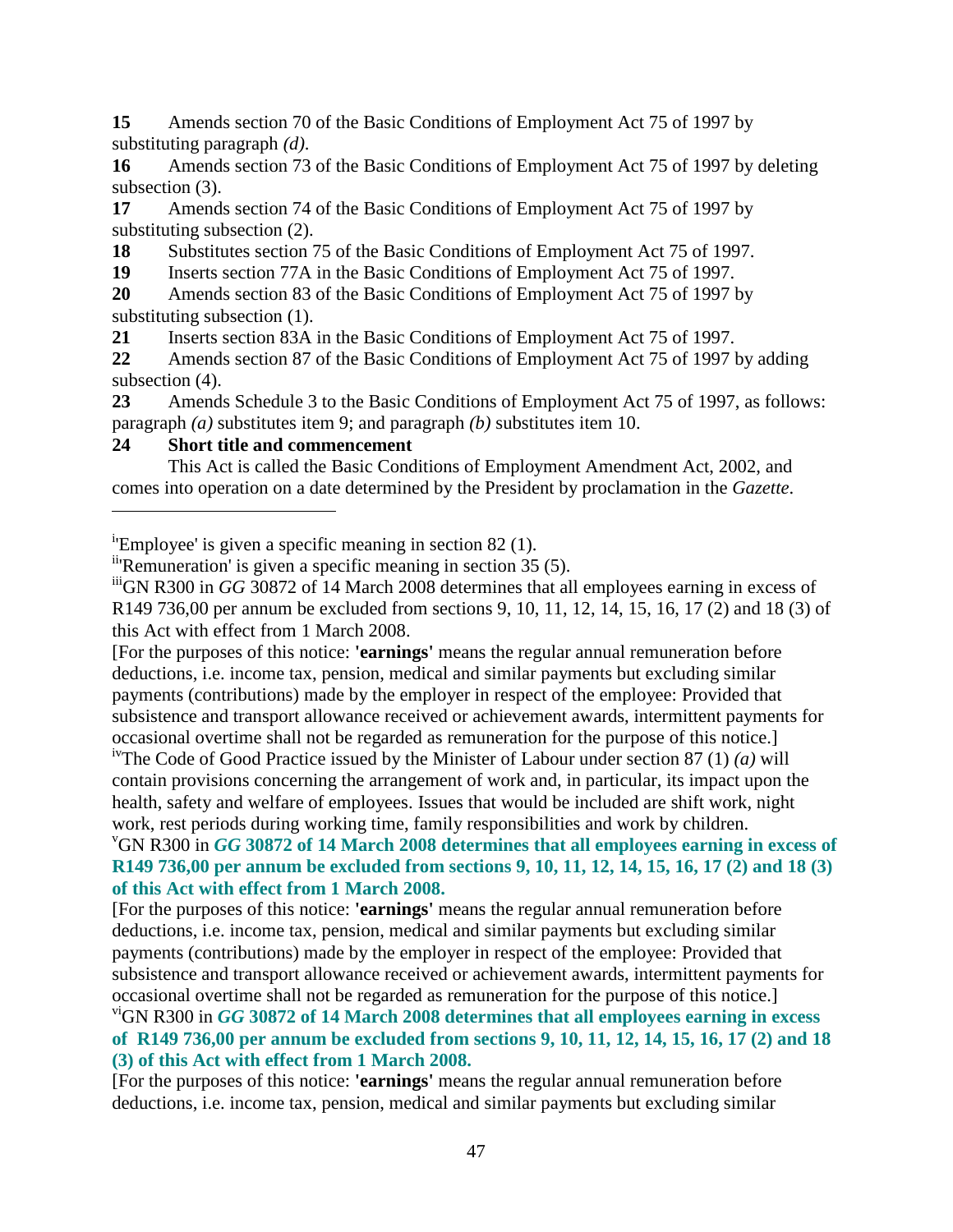payments (contributions) made by the employer in respect of the employee: Provided that subsistence and transport allowance received or achievement awards, intermittent payments for occasional overtime shall not be regarded as remuneration for the purpose of this notice.]

<u>.</u>

## viiGN R300 in *GG* **30872 of 14 March 2008 determines that all employees earning in excess of R149 736,00 per annum be excluded from sections 9, 10, 11, 12, 14, 15, 16, 17 (2) and 18 (3) of this Act with effect from 1 March 2008.**

[For the purposes of this notice: **'earnings'** means the regular annual remuneration before deductions, i.e. income tax, pension, medical and similar payments but excluding similar payments (contributions) made by the employer in respect of the employee: Provided that subsistence and transport allowance received or achievement awards, intermittent payments for occasional overtime shall not be regarded as remuneration for the purpose of this notice.]

## viiiGN R300 in *GG* **30872 of 14 March 2008 determines that all employees earning in excess of R149 736,00 per annum be excluded from sections 9, 10, 11, 12, 14, 15, 16, 17 (2) and 18 (3) of this Act with effect from 1 March 2008.**

[For the purposes of this notice: **'earnings'** means the regular annual remuneration before deductions, i.e. income tax, pension, medical and similar payments but excluding similar payments (contributions) made by the employer in respect of the employee: Provided that subsistence and transport allowance received or achievement awards, intermittent payments for occasional overtime shall not be regarded as remuneration for the purpose of this notice.]

## ixGN R300 in *GG* **30872 of 14 March 2008 determines that all employees earning in excess of R149 736,00 per annum be excluded from sections 9, 10, 11, 12, 14, 15, 16, 17 (2) and 18 (3) of this Act with effect from 1 March 2008.**

[For the purposes of this notice: **'earnings'** means the regular annual remuneration before deductions, i.e. income tax, pension, medical and similar payments but excluding similar payments (contributions) made by the employer in respect of the employee: Provided that subsistence and transport allowance received or achievement awards, intermittent payments for occasional overtime shall not be regarded as remuneration for the purpose of this notice.] <sup>x</sup>GN R300 in *GG* **30872 of 14 March 2008 determines that all employees earning in excess of R149 736,00 per annum be excluded from sections 9, 10, 11, 12, 14, 15, 16, 17 (2) and 18 (3) of this Act with effect from 1 March 2008.** 

[For the purposes of this notice: **'earnings'** means the regular annual remuneration before deductions, i.e. income tax, pension, medical and similar payments but excluding similar payments (contributions) made by the employer in respect of the employee: Provided that subsistence and transport allowance received or achievement awards, intermittent payments for occasional overtime shall not be regarded as remuneration for the purpose of this notice.]

## xiGN R300 in *GG* **30872 of 14 March 2008 determines that all employees earning in excess of R149 736,00 per annum be excluded from sections 9, 10, 11, 12, 14, 15, 16, 17 (2) and 18 (3) of this Act with effect from 1 March 2008.**

[For the purposes of this notice: **'earnings'** means the regular annual remuneration before deductions, i.e. income tax, pension, medical and similar payments but excluding similar payments (contributions) made by the employer in respect of the employee: Provided that subsistence and transport allowance received or achievement awards, intermittent payments for occasional overtime shall not be regarded as remuneration for the purpose of this notice.] xiiGN R300 in *GG* 30872 of 14 March 2008 determines that all employees earning in excess of R149 736,00 per annum be excluded from sections 9, 10, 11, 12, 14, 15, 16, 17 (2) and 18 (3) of